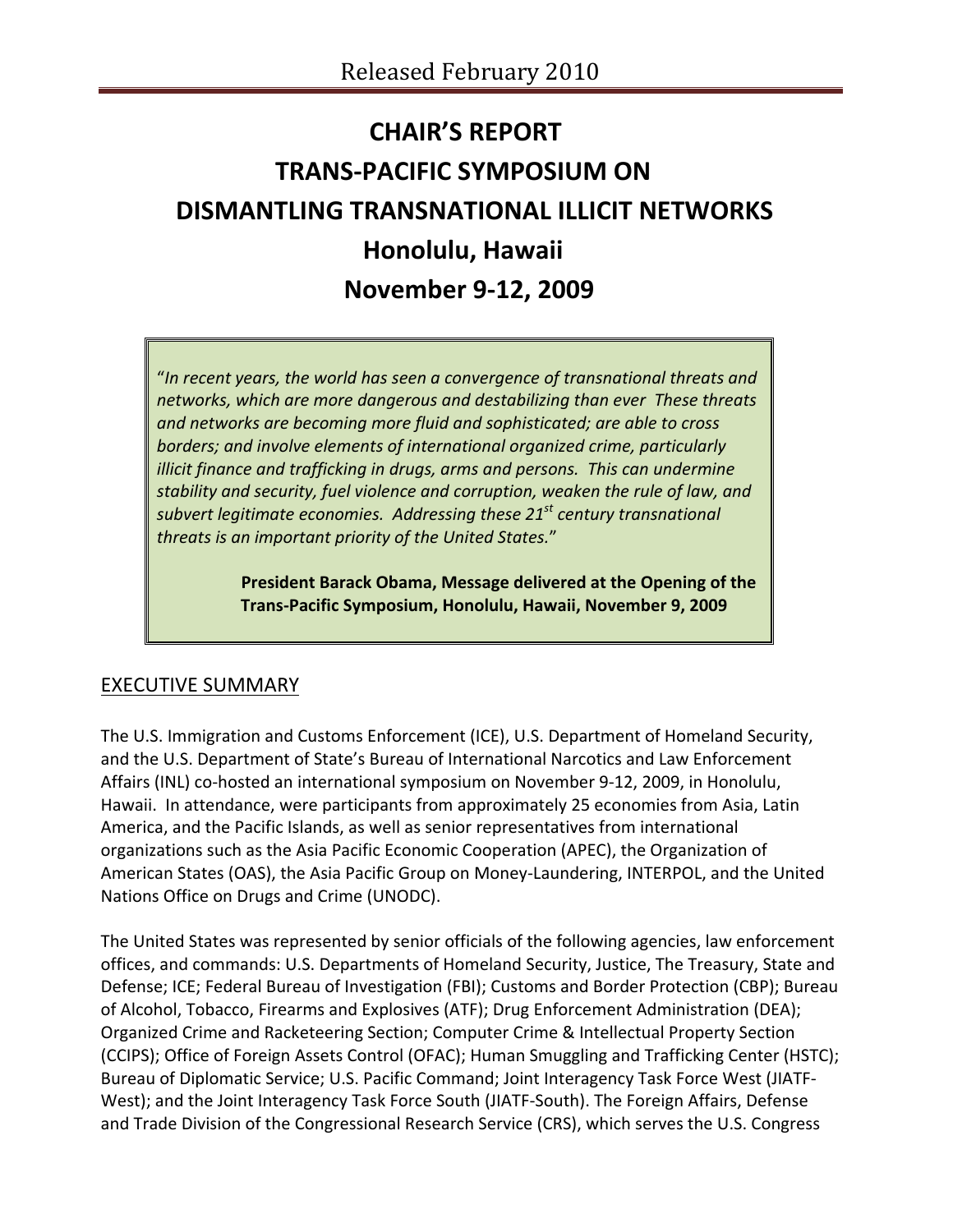throughout the legislative process by providing comprehensive and reliable legislative research, was also present.

The symposium initiated an inter‐regional dialogue among senior law enforcement, security, and justice sector officials from the U.S. and international community to discuss the existing criminal threats networks and illicit networks facing jurisdictions across the Pacific and ways to leverage joint, combined, and multinational efforts to combat and dismantle threat networks that span Asia and Latin America. Participants focused on east‐west and north‐south cross‐border crimes, and agreed to target illicit routes and nodes across the Pacific to more aggressively dismantle illicit networks.

Discussion included ways to enhance inter‐regional law enforcement cooperation to combat transnational criminal activities such as arms, narcotics, and human smuggling/trafficking, money laundering, and corruption. Discussion also covered current and emerging threats, vulnerabilities and challenges, and opportunities for cooperation in investigations and intelligence sharing.

Certain thematic threads ran throughout the Symposium including ways and means for:

- Devising more strategic frameworks to combat transnational illicit networks
- Strengthening international cooperation and partnerships
- Enhancing intelligence and information‐sharing arrangements
- Combating the illicit trade and tracking illicit financial flows
- Leveraging inter-regional and global law enforcement networks
- Developing innovative law enforcement capacities and training
- Adopting multi-disciplinary security, law enforcement, and governance approaches
- Securing borders and optimizing border controls
- Synchronizing strategies to target "money conduits" and corruption nodes

Additional specific recommendations can be found in **The Way Forward Section**, **pp. 38‐40**.

# **Threat Convergence: The Current Climate and Emerging Threats**

Transnational crime and corruption threaten many of our mutually‐shared interests globally. They undermine security and stability, the rule of law, core democratic values, poverty alleviation efforts, and the creation of a level playing field for lawful business activities. Corrupt practices contribute to the spread of organized crime and terrorism, weaken government and market institutions, cast shadows of lawlessness that erode the public trust, and destabilize entire communities and economies. Unmitigated and without strong cooperative law enforcement partnerships, transnational criminal syndicates and networks will continue to undermine the stability and security of all nations through their illicit enterprises.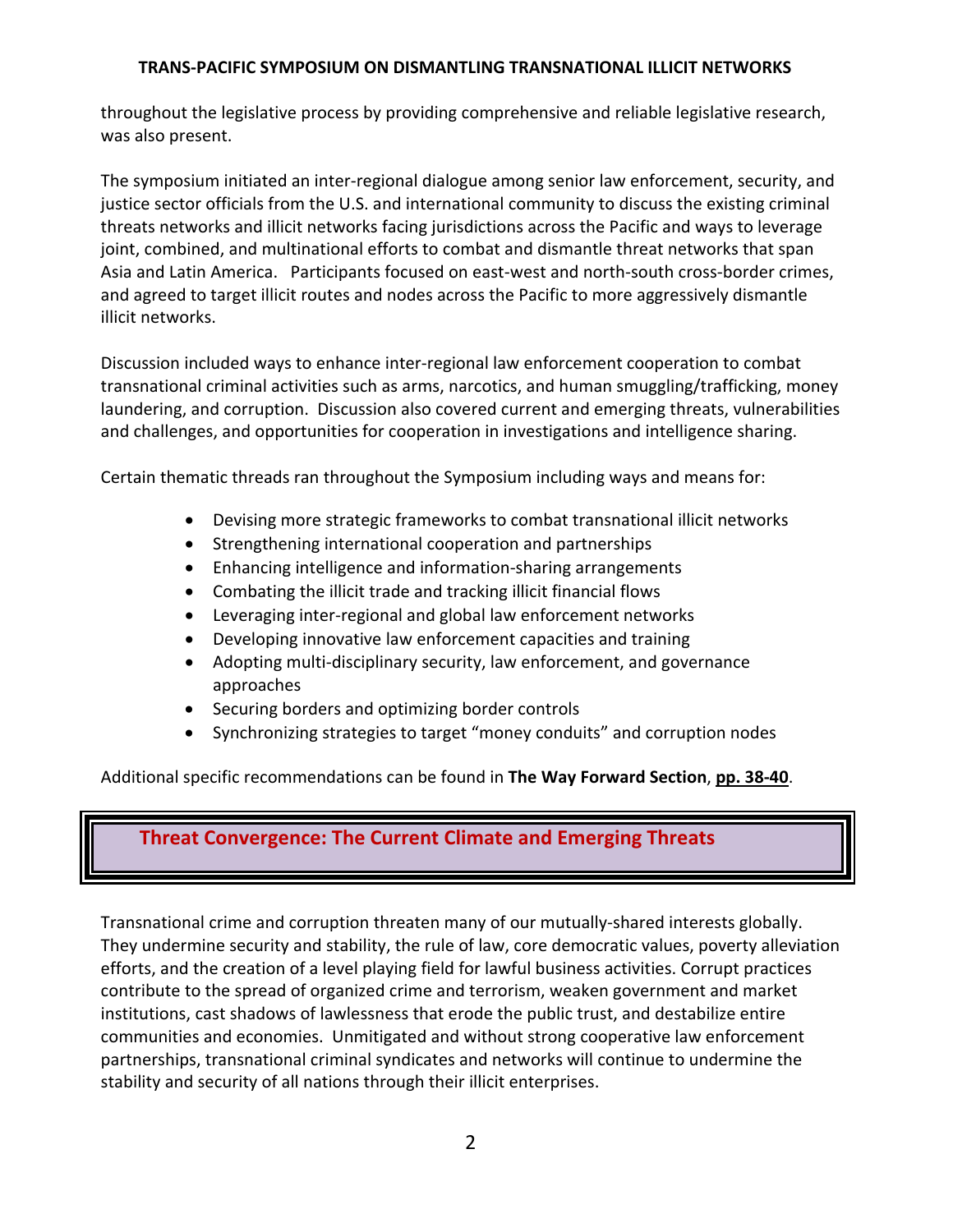Behind the supply of illicit goods and services is often a web of international organized crime and corruption. Although a criminal syndicate or network may specialize in one aspect of criminal behavior, it is often involved in related crimes. For example, an arms trafficker may be paid in precious gems, drugs, commodities, or natural resources which are in turn sold. Subsequently, the proceeds are laundered and possibly channeled into the international financial system. The interwoven strands of such illicit and criminal transactions make it almost impossible to separate one from the other.

Law enforcement officials in the trans‐Pacific region are increasingly encountering the growing sophistication of illicit organizations such as Asian organized criminal syndicates and Latin cartels and gangs. These groups demonstrate a global reach that corresponds with increasing levels of violence. Collectively, these enterprising illicit networks manipulate financial markets and smuggle billions of dollars of illegal goods into jurisdictions in Asia and the Americas. They foster insecurity, costing our economies jobs and tax revenue, endangering the welfare and safety of our families and communities, and effectively bypassing law enforcement countermeasures.

Although they are operationally local, such insecurity respects no borders and its spillover effects ripple across many regions. In weakly governed economies or fragile states, criminal groups and illicit power structures can subvert the remaining vestiges of law enforcement and security and help fuel widespread destabilization and insecurity. In many parts of the world, illicit actors will capitalize on lawlessness, chaos, political unrest, and economic turmoil to amass illicit wealth and create safe havens in ungoverned spaces. As criminal networks weaken law enforcement institutions, fragile states struggling to maintain the rule of law or provide basic services for their populations can not only foster corruption but can also become magnets for terrorist activities; hubs for trafficking in people, drugs, and weapons; and launching pads for exporting violence far beyond their borders. Environmental crimes such as, for example, illegal dumping of hazardous waste and materials, illegal fishing, illegal trade in wildlife, and illegal logging are also a growing concern. The confluence of illicit networks and corruption in an enabling environment could facilitate not only the movement of drugs, arms, stolen or pirated goods, and trafficked persons, but also smuggling of terrorists, weapons of mass destruction (WMDs), WMD materials, and other dangerous weapons and technologies that threaten global security. This trend is particularly powerful when taken in concert with the increasingly blurred line between certain terror groups and the criminal activities that fund them. For instance, organizations such as Hezbollah, Al‐Qaeda, the Revolutionary Armed Forces of Colombia (FARC), the Taliban, the Kurdistan Worker's Party (PKK), have been known to engage in criminal enterprises for profit or to advance a terror agenda.

The broad impact of these crimes limits the ability of the international community to confront some of the threats to human security, such as extreme poverty, pandemic diseases, and climate change. As national coffers are plundered, law enforcement institutions are infiltrated and subverted, further encumbering poverty eradication, sustainable development, and security sector reform. A committed network of law enforcement and security officials must focus on the convergence of criminal activities at the critical nodes where illicit networks intersect, where corruption eases criminal transactions, and where illicit actors and their communities cross international borders.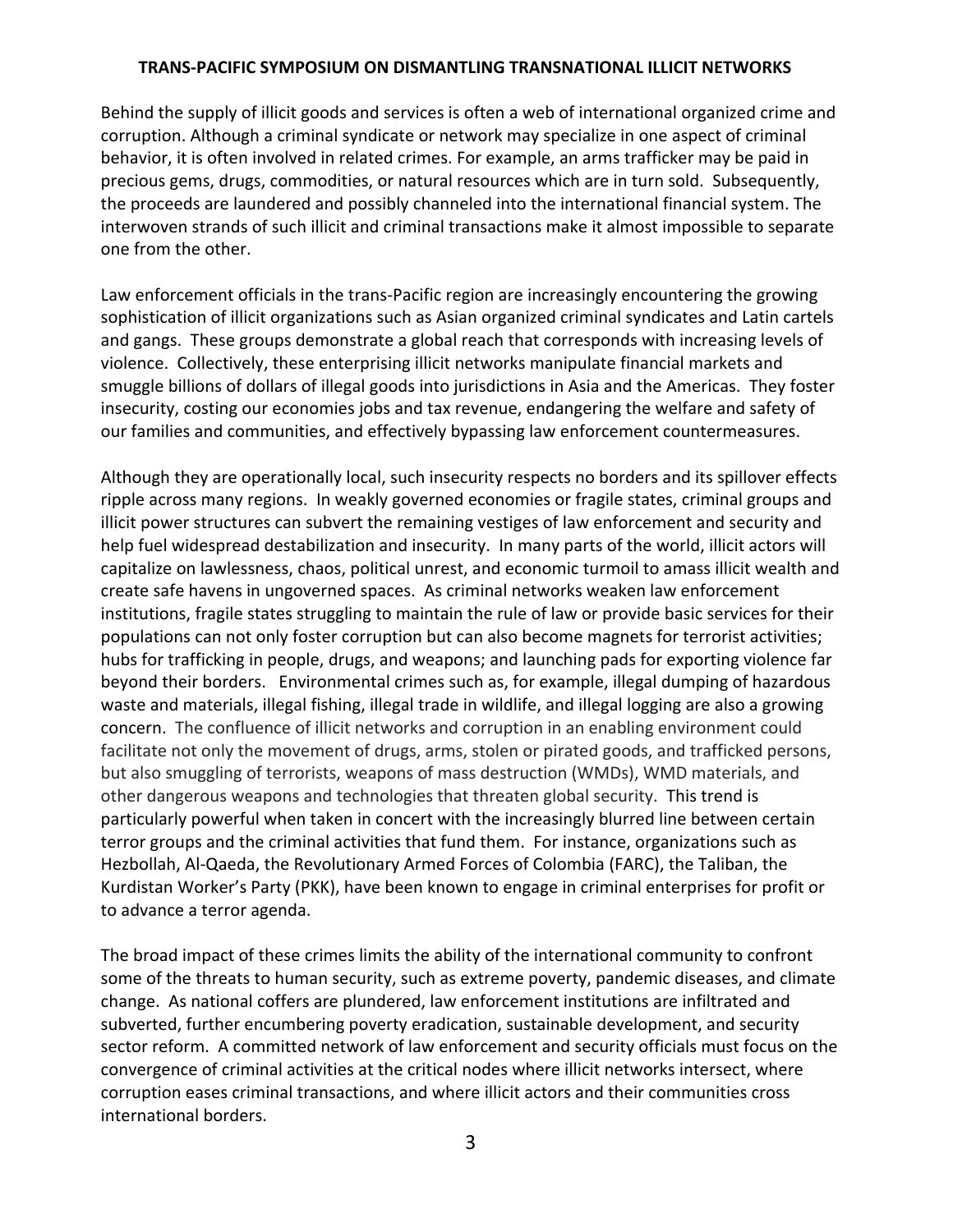As outlined below, the challenges presented by these networks are vast but the international community is taking action. Fighting transnational illicit networks requires innovative threat mitigation responses, new security paradigms and strategies, new capabilities, enhanced capacity‐building efforts, cooperative partnerships, and net‐centric approaches to attacking, disrupting and dismantling these threats. Put simply, fighting networks with networks. Effective joint investigations and regional intelligence-based policing can help to expose the infrastructure of criminal organizations and the web of illicit conspiracies; unearth actionable information against networks engaged in illicit activities (and terrorist acts); lead to the recovery and forfeiture of ill-gotten assets; and support broad deterrence against a wide range of criminal activity.

A major theme of the symposium was determining *how* to fight transnational illicit networks with law enforcement networks. This entails creating inter-regional networks to develop broad, whole-of-government approaches to better understand illicit networks' architecture, routes, nodes, and subsequently exploit their vulnerabilities. Joint, combined and multinational law enforcement and security networks for combating transnational illicit networks require prompt, sustained, and synchronized intelligence‐driven security and enforcement operations. Working together, the international community will be able to better anticipate and react to changes in the strategic environment and the adaptations and mutations of illicit networks. An inter‐ regional, highly‐ and neutrally‐ connected law enforcement network and "panoramic" intelligence‐based system can marshal greater stealth, lethality, agility, and decisive action to paralyze, disrupt and dismantle criminal networks and the threats they present.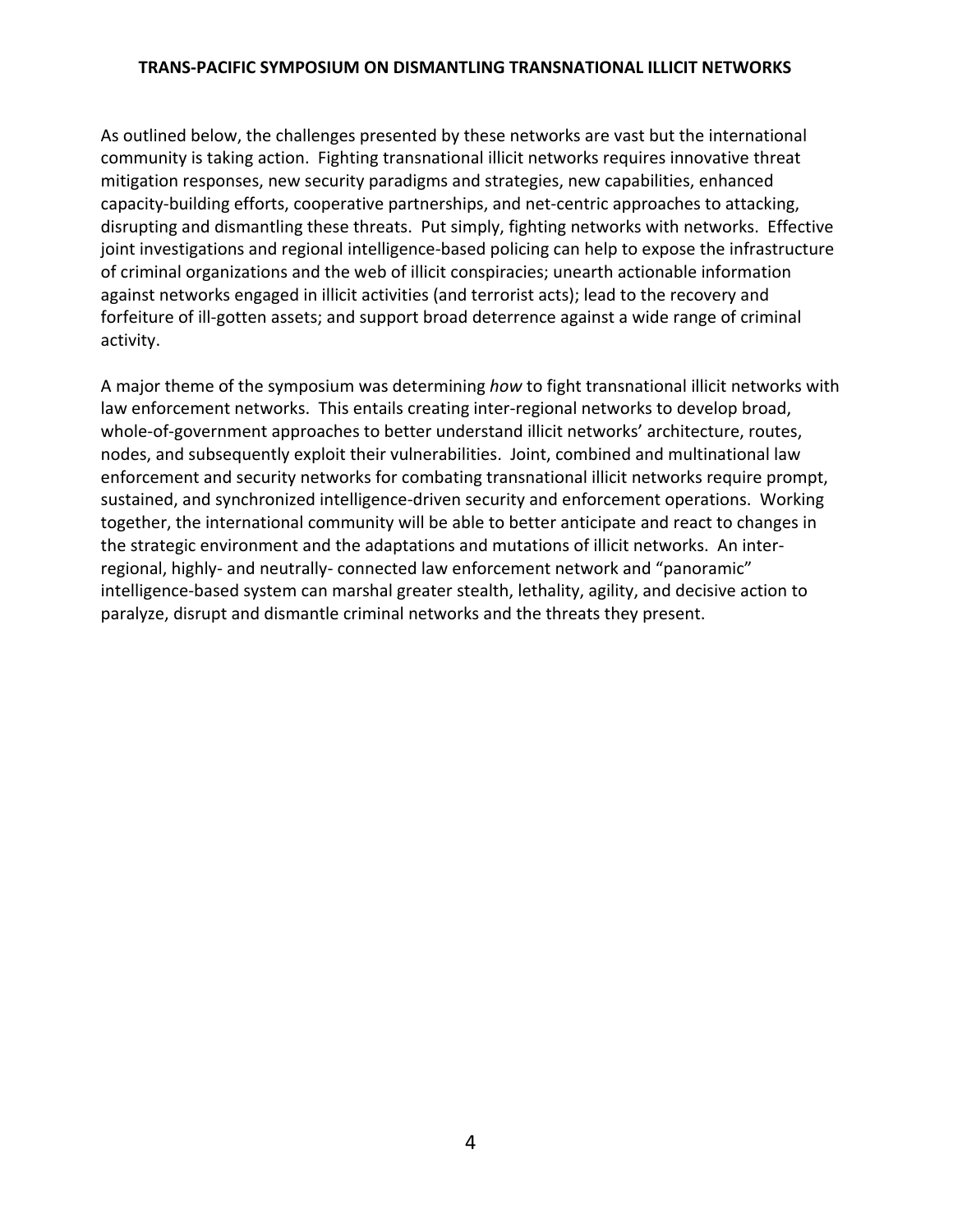# **OPENING PLENARY: KEYNOTES**

**During the first day's plenary and panel sessions, keynote speakers provided strategic perspectives on the threats and interconnected ways that the threats are developing across the Pacific and outlining possible approaches for strengthening international cooperation.**

U.S. Attorney Florence Nakakuni, District of Hawaii, U.S. Department of Justice, welcomed all delegates to the symposium. U.S. Attorney Nakakuni pointed out how the impact of transnational criminal groups could be felt in Hawaii since the 1980s. Then, narcotics crimes dominated. Now, however, the criminal landscape is far more diverse and includes trafficking in persons, child exploitation, and pornography. U.S. Attorney Nakakuni stressed the importance of international cooperation to investigate and prosecute these crimes.

Ambassador David T. Johnson, Assistant Secretary of State, Bureau of International Narcotics and Law Enforcement Affairs, U.S. Department of State, read President Obama's message (above) on the growing international concern over converging transnational illicit threats and networks and his support for global partnerships to combat these threats:

> *Although no nation can solve these issues alone, working together, we— governments, multilateral institutions, and citizens—can disrupt, dismantle, and ultimately defeat these dangers to our common security.*

In his official remarks, Ambassador Johnson stated how the trend lines have changed vis‐à‐vis transnational crime and illicit networks across the Pacific. He highlighted how international organized criminal groups pose formidable challenges, including their ability to quickly adapt to today's globalized economy and how they remain cutting‐edge organizations—sophisticated, well-funded, committed, and violent:

> *Their weapons and other equipment—communications, encryption, and surveillance—are often better than the equipment available to law enforcement officials charged with bringing them to justice. These criminal groups also are increasingly expert at seeking out safe‐havens where they can live and operate without interference from the law, effectively co‐opting the host government.*

From South and Central America to Southeast Asia, converging criminal networks are directly cooperating with each other to advance their illicit enterprises. Ambassador Johnson emphasized, for example, that in the crime‐terror nexus, "international crime networks provide specialized services to terrorists – such as weapons or facilitating illicit travel – in exchange for payment. The interwoven strands of criminal transactions make it nearly impossible to target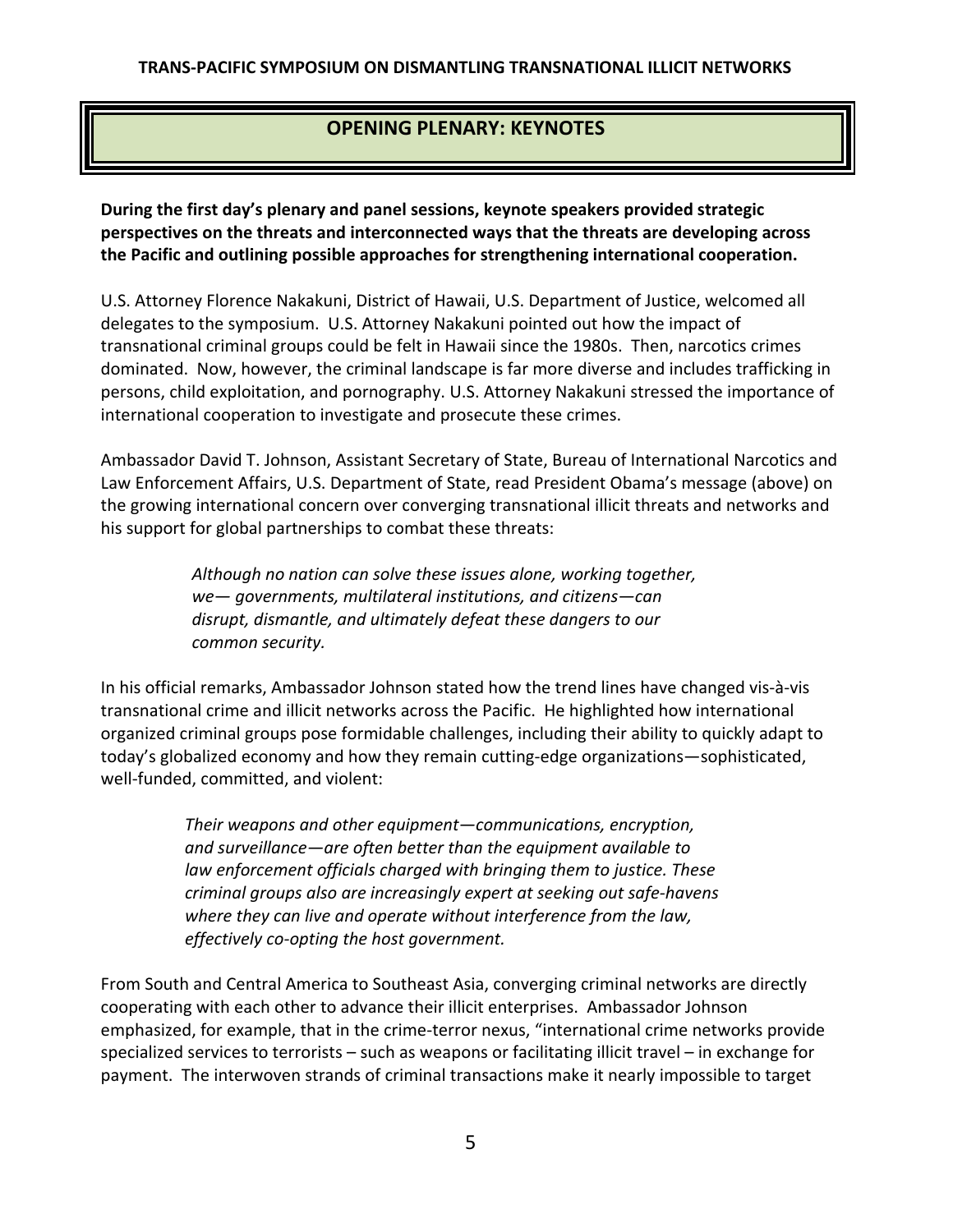these threats in isolation." He also noted that the cross‐border threats discussed in Honolulu during the Symposium do not stay confined within the borders of our regions:

> *The threats and illicit networks we are discussing also transit to Europe, Africa, and other parts of the world. For example, there is growing concern that Mexican cartels have branched out and are now operating in parts of Asia and on the ground in West Africa. Similarly, Asian organized criminal groups are increasing their operations in Central America and other parts of the world. Law enforcement remains weak in some jurisdictions, while others offer safe havens where traffickers can operate with impunity.*

Ambassador Johnson closed by articulating that as the international community continues to struggle against transnational illicit networks across the Pacific, and globally, that no one economy alone can combat today's transnational threats and that the United States was committed to working together with jurisdictions throughout the region:

> *It will require that we and other governments work together closely at the bilateral, sub‐regional, regional and global level to take the fight directly to these threat networks*.

DHS Assistant Secretary for Policy Development, Arif Alikhan, emphasized the importance and effectiveness of partnerships among all agencies, governments, and nations to successfully address transnational crime. However, he asserted that governments and agencies may often speak about the importance of partnerships but do not effectively develop or maintain these relationships because of competing interests, the inability to dedicate the necessary time or simply because of jurisdictional issues. He suggested that the best way to overcome these obstacles regarding partnerships is to remember the universal reason why all of us in public service perform our jobs: to protect people.

Assistant Secretary Alikhan outlined that, regardless of the level or size of one's agency, country, or specific task, our purpose is to protect people from harm. If we constantly remind ourselves of this universal purpose, smaller bureaucratic disputes become much less important. Assistant Secretary Alikhan closed by noting the importance of remembering the people that have sacrificed their own lives to protect the lives of others. He listed the public servants who recently were killed on duty including the murder of a U.S. Customs and Border Protection Border Patrol Agent at the border of California and Mexico, the death of DEA agents in Afghanistan, and the Coast Guard personnel who died in a plane crash while attempting a rescue at sea. Assistant Secretary Alikhan reiterated that if officials from all countries, agencies, and levels of government remember that we share the same goal of protecting people from harm, we can push aside differences and work together to achieve that important goal.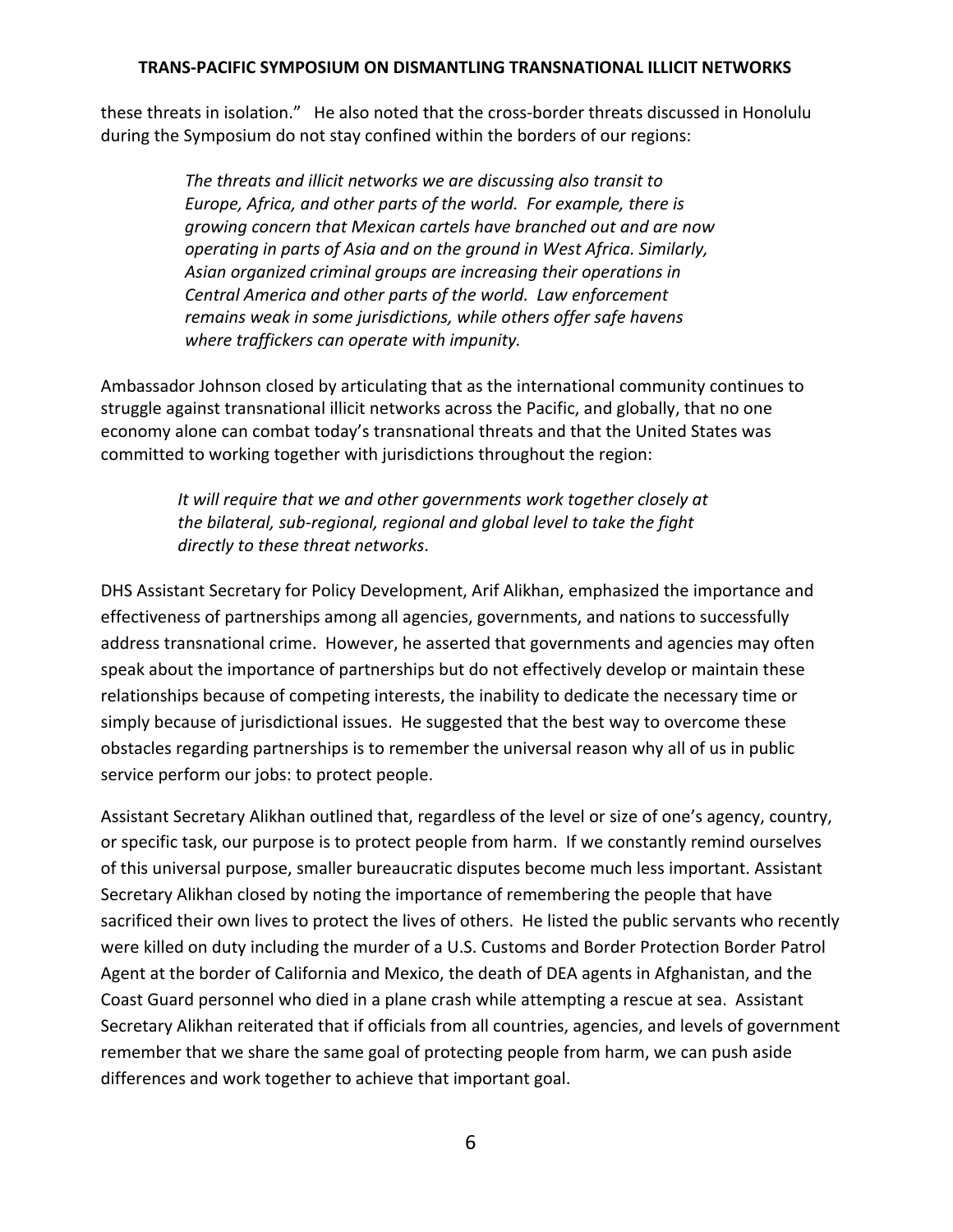Ron Noble, Secretary General, INTERPOL, said that all international crime is local crime and has a local impact. When criminals operate in multiple countries, the best defense is international networks:

> *It is in all of our shared interest to facilitate the legal flow of goods and people across this great ocean, while shutting the doors to the criminals who wish to exploit this freedom for profit; to strengthen fundamental policing, while continuing to innovate in response to the increasingly challenging threats we face. . . . .We cannot be afraid to try new ideas, to take bold steps, to sometimes venture outside of our comfort zones.*

Secretary General Noble echoed Alikhan's statement that international criminals must travel and cross borders and that smuggling routes, methods and networks are used by criminals and terrorists and that is when they are most vulnerable. He pointed out that corruption fuels other crimes. Secretary General Noble also noted that Asian gangs co‐operate with Eastern European criminal networks in human trafficking; organized criminals engage in pharmaceutical counterfeiting; traffickers switch seamlessly from weapons to drugs depending on where the biggest and easiest money is:

> *We will not always know where the threats will originate, but we can be better prepared by making sure that there are no gaps in our collective ability to respond.*

Secretary General Noble encouraged jurisdictions to make sure the tools that are already available to secure our borders are used and are used to their maximum effectiveness, like INTERPOL's Dismantling Smuggling Networks (DSN) project, Lost and Stolen Passport (LASP) database of stolen and lost travel documents, and its innovative FIND/MIND technology that puts this and other databases directly into the hands of law enforcement and border control officers. The stolen and lost travel documents database contains almost 19.5 million records submitted by 147 member countries. This year, it has helped countries uncover more than 2,000 suspect travel documents each month. It is one of the most easily implemented tools in countering all forms of transnational illicit activity and one of the most effective. Secretary General Noble discussed how INTERPOL's FIND/MIND technology provides border security agencies with the necessary investigative and analytical resources to target, identify, and disrupt smuggling activity.

Director Kee Hean Soh of Singapore's Corrupt Practices Investigation Bureau (CPIB), and who also served as chair of APEC's Anticorruption Task Force in 2009, spoke on the relationship between corruption and transnational crime. Director Soh noted that corruption can exacerbate the threat presented by transnational crime, emphasizing that the task force's efforts are important in constraining it:

> *Corruption in itself is not a transnational crime, but corruption can facilitate or aggravate transnational crime. For instance, border controls could be circumvented by payment of bribes if border control*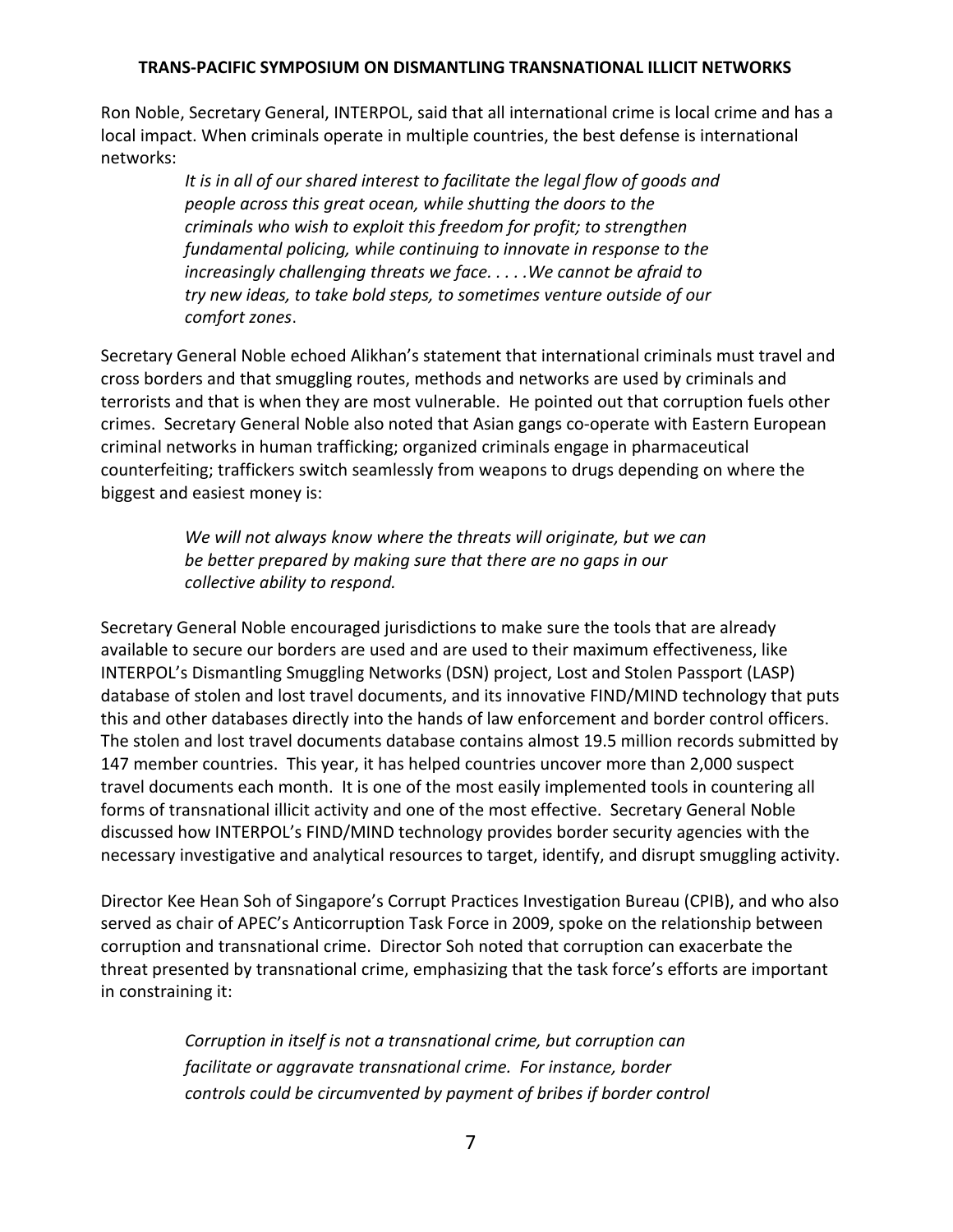*personnel are corrupt. If law enforcement is 'captured' by criminal networks, we can imagine the scale and outcomes of the crimes perpetuated. By focusing on governance and institutional integrity, we ensure the rule of law and that the key institutions of government and law enforcement can work well. This reduces the potential of government institutions and law enforcement from being subverted for the purposes of transnational crime. By focusing on international co‐operation in fighting corruption, we can curtail the links between corrupt actors and systems that could be abused to support transnational crime. The more we curtail the links the better we are at curtailing the reach of transnational crime.*

Director Soh underscored how, in recent years, APEC Leaders and Ministers had prioritized their cooperative efforts to combat and dismantle transnational illicit networks in the region. At the APEC Summit in Lima, Peru, in November 2008, APEC Ministers agreed to "dismantle transnational illicit networks and protect our economies against abuse of our financial system by corrupt individuals and organized criminal groups through financial intelligence and law enforcement cooperation related to corrupt payments and illicit financial flows."

[Days after the Trans‐Pacific Symposium concluded, APEC Leaders at the Summit in Singapore, November 14‐15, 2009, noted "the importance of international cooperation in combating and dismantling the threat of cross‐border criminal networks and its linkages with corruption nodes. We encourage member economies, where applicable, to ratify the UN Convention against Corruption and UN Convention against Transnational Organized Crime and take measures to implement their provisions, in accordance with economies' legal frameworks."]

In a message to delegates, William F. Wechsler, Deputy Assistant Secretary of Defense, Counternarcotics and Global Threats, U.S. Department of Defense, applauded the focus on a comprehensive whole‐of‐government approach to disrupt and dismantle transnational networks:

> *We at the Department of Defense will continue working with our partners at the Departments of State, Homeland Security, Treasury, and Justice along with partner nations to provide support and resources to combat transnational crime. Victory in this arena requires our continued efforts to engage in capacity building and intelligence sharing, fight corruption, reduce crime, and facilitate stability around the world.*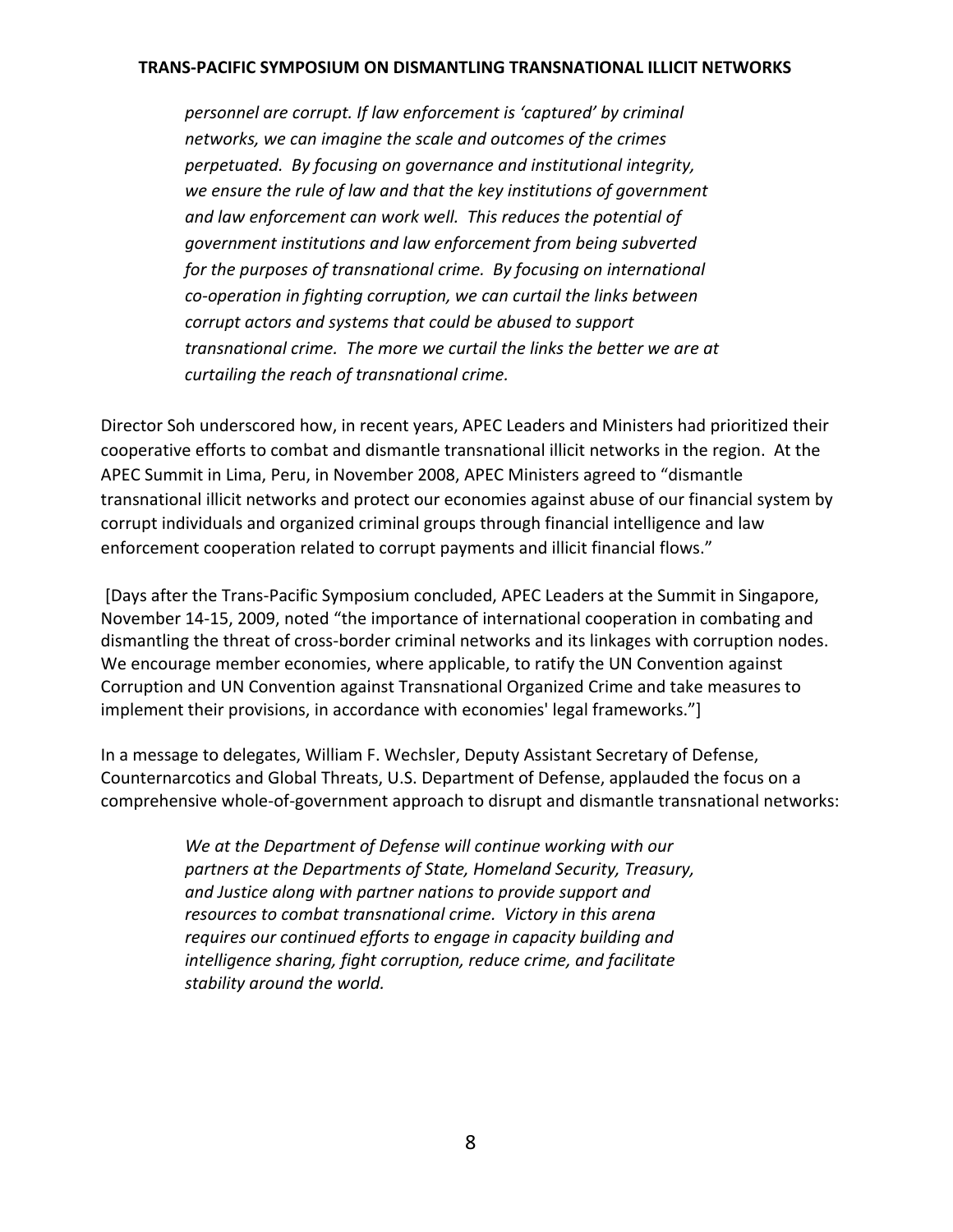# **November 10, 2009: Day 1 Sessions ‐ Discussion**

*SESSION I. Threat Convergence and Current Trends. Chaired by David M. Luna, Director for Anticrime Programs, INL, U.S. Department of State. Panelists: Dr. Louise Shelley, Center for Terrorism, Transnational Crime and Corruption Center, George Mason University; Rob McCusker, Transnational Crime Advisor to the Australian Institute of Criminology – and, Director for the Centre for Fraud and Financial Crime, University of Teesside; Pierre Lapaque, Chief, Law Enforcement, Organized Crime and Anti Money Laundering Unit, United Nations Office on Drugs and Crime (UNODC).*

**David M. Luna provided an overview of the emerging convergence and interconnectedness of transnational illicit threats across the trans‐Pacific region and its impact to domestic and international security**. Luna challenged symposium participants to think strategically about creative ways to examine inter‐related threats and linkages and to develop "panoramic" approaches to dismantling transnational illicit networks. Luna indicated that the international community cannot continue to view drug cartels solely through counter‐narcotic lenses or combat transnational crime through narrow "myopic" approaches – especially given the increasingly complex nature of the organized criminal groups; instead, the international community must examine these illicit activities holistically, leverage our joint capability and expertise, and simultaneously target – by full spectrum means – the height, breadth and depth of the space in which these networks operate, in order to exploit and aggressively disassemble the real and virtual underlying illicit architectures that enable their criminality.

Luna noted that jointly leveraging anticorruption, counterterrorist financing, anti‐money laundering, counter-narcotics, border security, and other law enforcement efforts - key areas of focus of the symposium – were important to detect and prosecute illicit actors and to identify and dismantle their networks. Luna also indicated that more robust and innovative "synaptic" security-law enforcement responses can help the international community to make inroads on many fronts, including enhancing intelligence collection to disrupt critical corrupt and finance nodes important to dismantling illicit networks:

> *When criminal and illicit actors and networks converge, they expose their memberships and operating procedures to greater scrutiny, and potential vulnerability. At the intersection of illicit nodes, we can better follow the leads, track financial flows, uncover corrupt channels, and understand the interconnected links between organized crime and other threats, and to unravel the web of criminality and corruption that often runs through the illicit underworld.*

Dr. Louise Shelley stated that the Pacific region is attractive to criminal networks because of corruption in the region, lack of law enforcement capacity and cooperation, disconnected intelligence, and concentrated wealth. Dr. Shelley underscored how transnational crime groups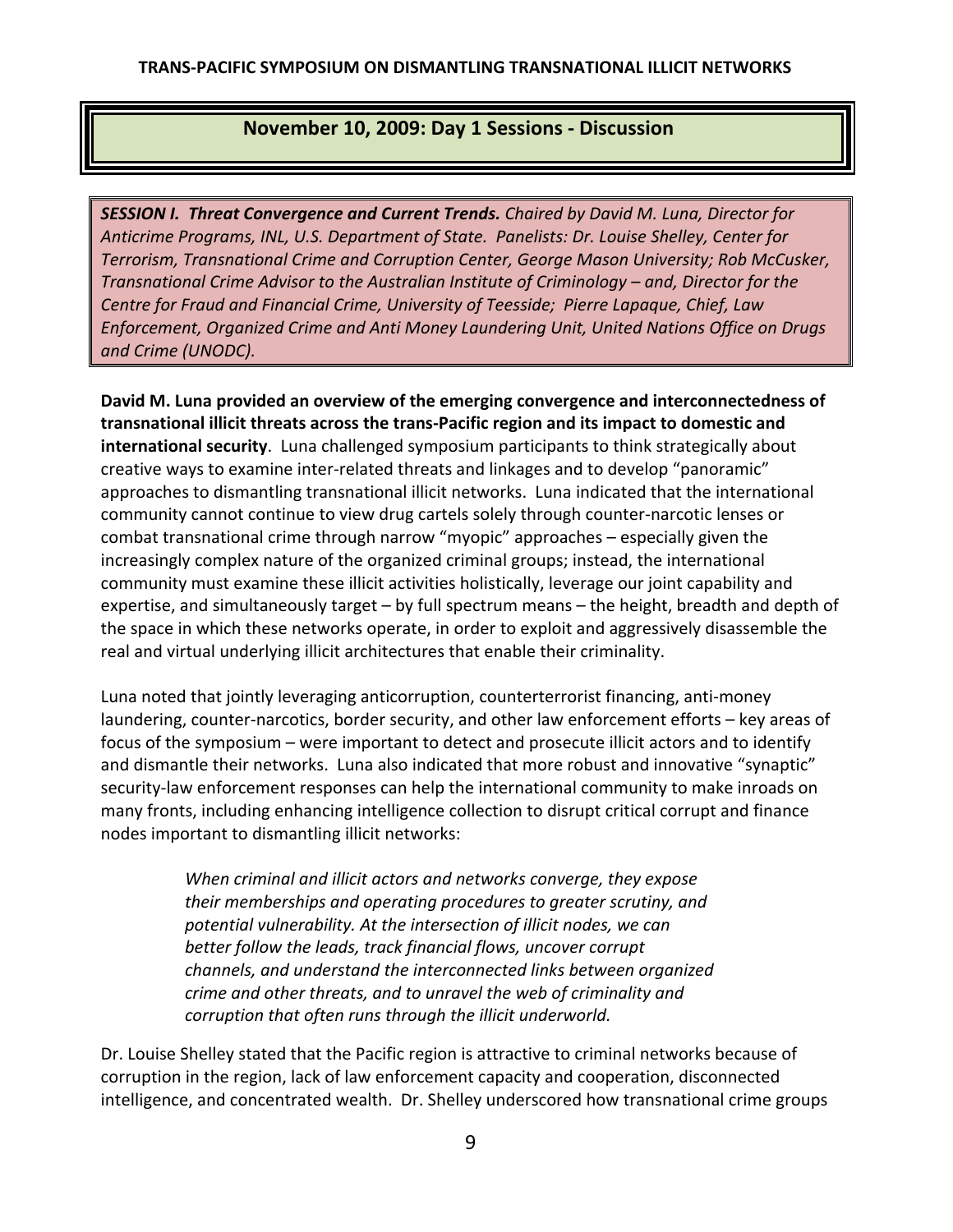are increasingly linked to the legitimate economy and are positioned at the vanguard of the new economy (banking/international finance, high tech, computers, pharmaceuticals, shipping, manufacturing, etc.). Such market sophistication and diversification enabled organized groups to seamlessly move illicit goods across the Pacific through established routes and networks. Dr. Shelley also addressed the growing concerns over environmental crime and the alarming high‐ level connections between criminals and government officials. To combat transnational crime across the Pacific, Dr. Shelley provided the following suggestions:

- *Establish collaborative international research and analysis*
- *Integrate counter‐crime strategies into conflict approaches*
- *Foster cross‐border law enforcement cooperation and cooperation among financial institutions*
- *Increase involvement of multi‐lateral organizations*
- *Foster Private‐Public Partnerships (PPPs)*
- *Increase cooperation with NGOs*
- *Role for Investigative Journalists*
- *End the impunity of criminals*
- *Address and lower levels of corruption*

Rob McCusker provided a comprehensive analysis of threat convergence and current trends in the Pacific, especially with respect to the Pacific Islands. McCusker described the vulnerabilities of the region and how today's criminal organizations exploit the globalization of integral systems (trade, technology, transportation, communications, information, and financial). Jurisdictions are geographically isolated and, typified by corruption, a lack of law enforcement capability and capacity, poverty, political instability, cultural diversity and difficult and disparate border control. McCusker suggested that "anticipation" was critical for law enforcement agencies to combat transnational illicit networks more effectively by:

- *Targeting the facilitators of the crime based on current intelligence*
- *Anticipating the facilitating factors which might lead to developments within already identified crime*
- *Anticipating the possible (and by extraction, likely) typologies, directions and complexities, of future crime*

Pierre Lapaque provided UNODC's assessment of transnational organized crime in the trans‐ Pacific region. Lapaque first concentrated on new trends and changes in illicit drug flows, and then described the challenges we face due to threat convergence: new and complex crime groups; interconnectivity of criminal networks; diversified criminal activities; and the blending of licit and illicit businesses.

Lapaque cited recent data by UNODC on bi‐directional illicit flows across the Pacific: the trafficking of Amphetamine‐Type Stimulants (ATS) from South East Asia and the Pacific to the world; trafficking of opium/heroin from South and South East Asia to the Pacific; trafficking of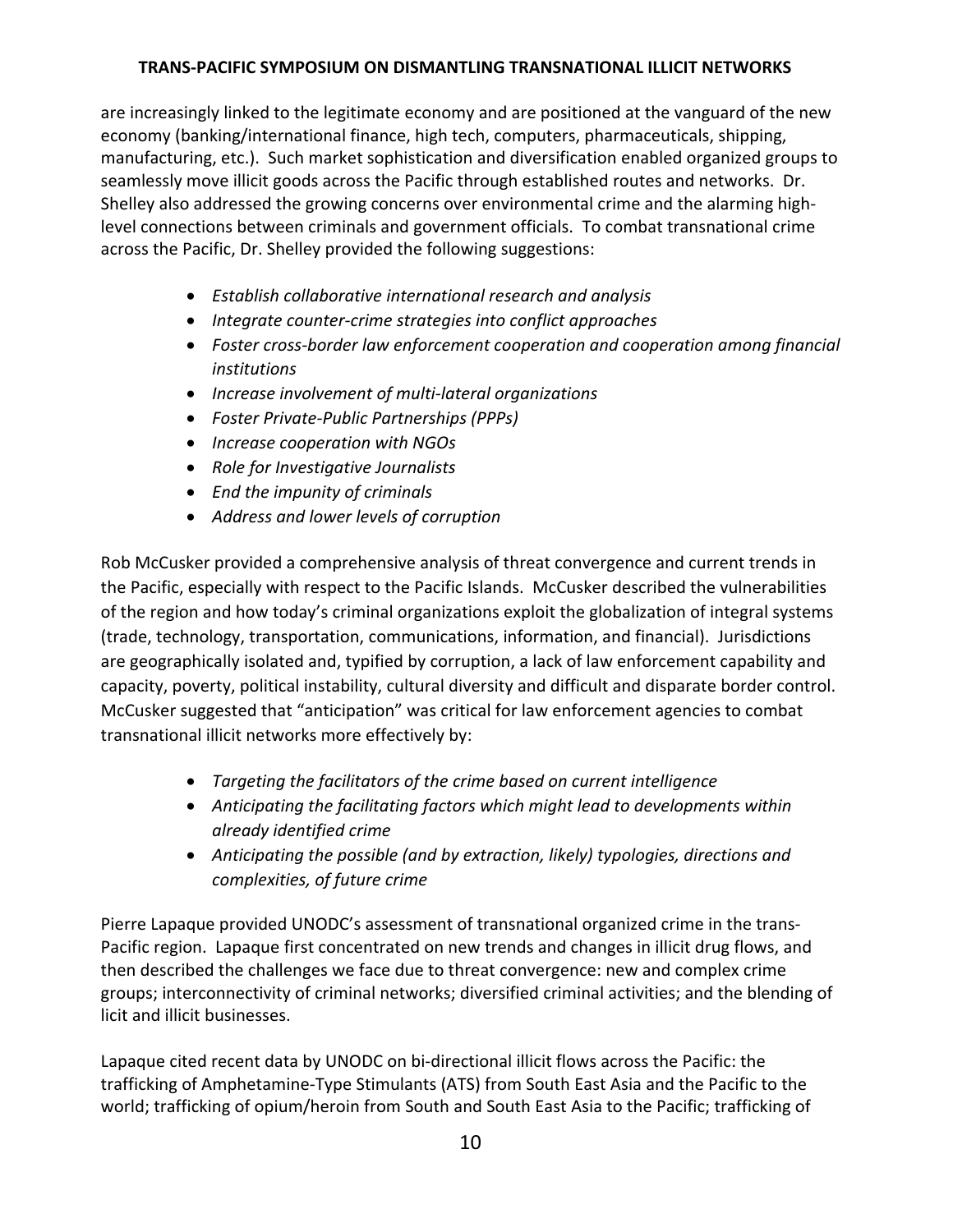human beings from/to East and South East Asia and the Pacific; and trafficking of counterfeit medicines from Asia to West Africa. He further identified illicit trafficking flows from the Americas to the Asia Pacific region including, for example, illicit routes, nodes, and countries of origin from North and South America to Australia, Japan, Hong Kong, Thailand, and other Asian economies related to drugs, wildlife and endangered species, and hazardous materials.

Lapaque said that governments are part of the reason that these new crime networks are so successful. Stove‐piping complicates information sharing, and inadequate funding and limited cooperation impede law enforcement operations. International organizations can only provide a framework for cooperation but governments needed to interact with each other including through partnerships at all levels – national governments, UN agencies, regional organizations, international and regional law enforcement agencies (LEAs), NGOs and the private sector. Lapaque also indicated the UN Conventions against Transnational Crime (UNTOC) and Corruption (UNCAC) provided good frameworks to strengthen international cooperation.

Pierre Lapaque offered the following constructive suggestions on threat convergence and for more effectively combating transnational organized crime (TOC):

- **Urgency** in international efforts
- **Understanding** of TOC conduct threat assessments and develop threat specific approaches based on the threat's nature
- **National involvement and ownership** of projects and programs to ensure success and sustainability
- **Enact and Implement** proper legal provisions develop technical and operational capacities and partnerships
- **International cooperation** integrate strategic decision‐making and coordinate activities at all levels to ensure coherence and consistency
- *The response towards TOC should be proactive, multidisciplinary and multilateral, but it should also be more coherent and based on evidence and structural analysis*.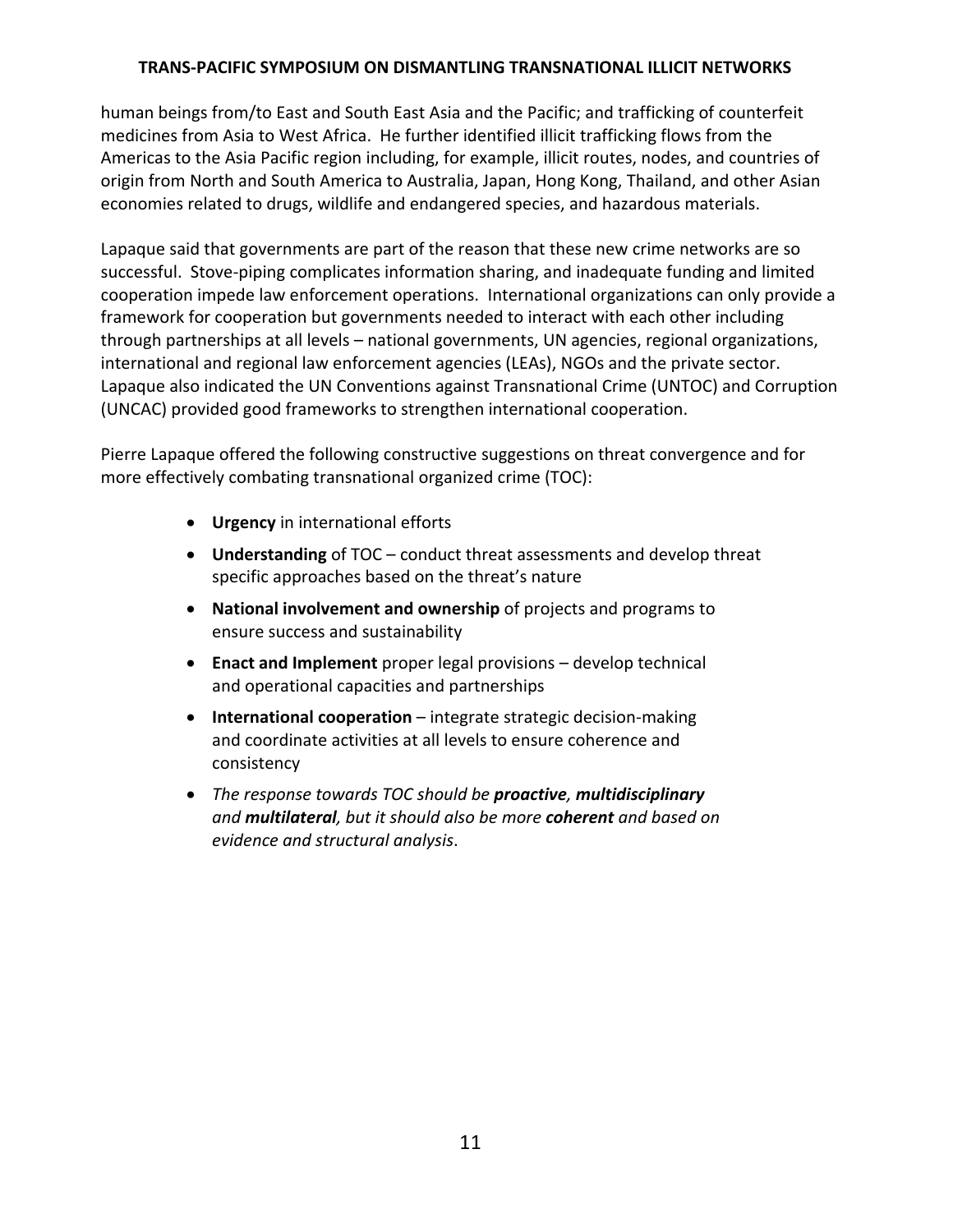*SESSION 2. Current Initiatives to Combat Transnational Illicit Networks and Organized Crime. Chaired by Bruce Ohr, Chief, Organized Crime and Racketeering Section, U.S. Department of Justice. Panelists: Janice Ayala, Assistant Director, ICE Office of Investigations, U.S. Department of Homeland Security; Greg White, Australia Federal Police; Herb Brown, Deputy Assistant Director, Criminal Investigations, Federal Bureau of Investigations (FBI).*

**Session moderator Bruce Ohr built on the analysis of the transnational crime problem provided by the preceding panel (threat convergence) by asking what, if anything, governments were doing to address these challenges**. Ohr mentioned that law enforcement agencies in the United States had begun to address the problem through the formulation of a law enforcement strategy to combat international organized crime, and that one important component of that strategy was the creation by Attorney General Eric Holder of the **International Organized Crime Intelligence and Operations Center (IOC‐2)**.

IOC‐2 brings together representatives of the nine federal law enforcement agencies that make up the Attorney General's Organized Crime Council in a task force setting and allows them to combine data and produce actionable leads for investigators and prosecutors working international organized crime cases. Ohr indicated that two of the panelists from ICE and the FBI would address these developments in greater detail. The third panelist from the Australian Federal Police would speak about an innovative information‐sharing arrangement among law enforcement agencies in Pacific island nations which greatly enhances their ability to combat international organized crime.

Reinforcing Lapaque's earlier presentation, which stressed the limits that governments face when confronted by transnational crime, Ohr reiterated that given the wide differences across jurisdictions, it is important to better understand each other's systems, strengths, capabilities, and limitations in order to effectively cooperate. Ohr said that a major impediment to success is that we are too focused on the short term rather than the long term. This leads to the need to look at new ways of measuring success; while the United States relies largely on short term metrics, the real goal of protecting people necessitates taking a longer view. Ohr also emphasized the need for public/private partnerships and that although agencies often suffer from inadequate funding, they can use creative and cooperative means to achieve their goals.

Janice Ayala described the many new and innovative programs that ICE has undertaken to meet today's transnational crime threats, including the Border Enforcement Security Task Force (BEST) program and Operations GRAYSKULL, FIREWALL, and ARMAS CRUZADAS. Discussing **OPERATION GRAYSKULL**, Ayala described how ICE had dismantled a drug‐trafficking organization in Puerto Rico from a single Suspicious Activity Report (SAR). This SAR documented unusual activity at a business located in Puerto Rico dedicated to selling automobile accessories. The identified automotive accessory business was activating approved lines of credit and would quickly repay with large cash deposits. In August 2008, 64 of 70 members of a drug trafficking organization were arrested in several municipalities in Puerto Rico. All arrests took place in a 24 hour time frame and effectively dismantled the organization, taking into custody the leaders, suppliers, runners, enforcers, and facilitators. To date, 69 of the 70 individuals are in custody. There have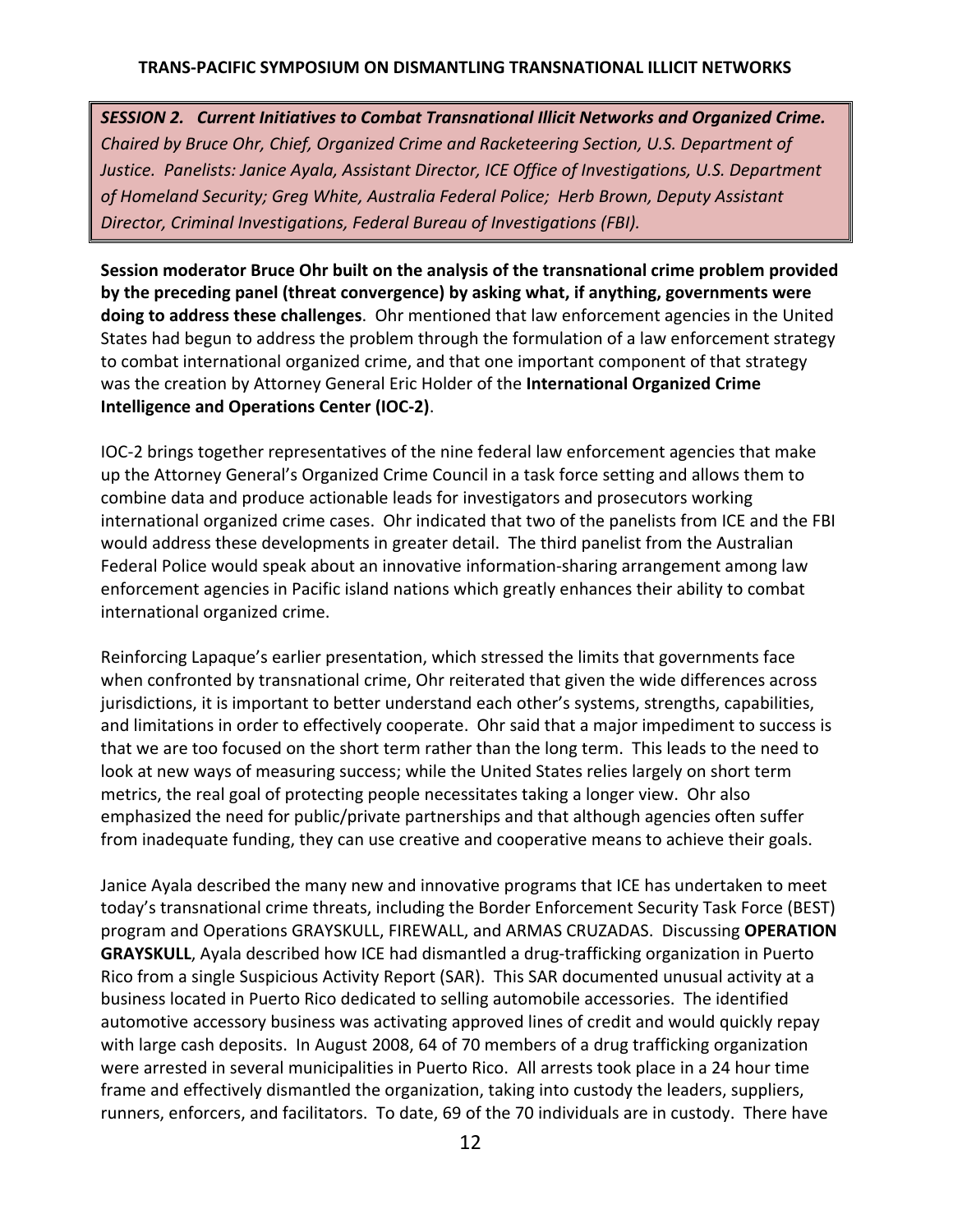been 13 guilty pleas on drug related charges. Ayala mentioned how SARs enhanced the investigation by documenting the disproportionate amount of cash deposits the car accessory business made as opposed to other businesses similar in nature.

Ayala also highlighted how ICE had partnered with other U.S. law enforcement agencies and jurisdictions across the Pacific to combat bulk cash smuggling. In 2005, working with U.S. Customs and Border Protection (CBP) to launch **OPERATION FIREWALL**, ICE targeted criminal organizations involved in the smuggling of large quantities of U.S. currency. Since its inception in August 2005, Operation Firewall has resulted in the seizure of over \$277 million in U.S. currency and negotiable instruments, of which over \$108 million has been seized internationally. In addition, a total of 555 arrests have occurred with 105 conducted in foreign locations.

Ayala highlighted current problems facing the United States along the Southwest border and the Border Enforcement Security Task Forces (BESTs), which were first implemented in Laredo, Texas in January 2006. BESTs were created to address the increase in violent crimes associated with underlying criminal activities of arms trafficking, drugs, human smuggling/trafficking, and bulk cash smuggling occurring in U.S. and Mexico border towns. There are currently 17 BESTs; ten on the Southwest border, three on the Northern border, three in major seaports, and one in Mexico City.

Ayala outlined ICE's response to drug cartels and criminal organizations acquiring more powerful and dangerous firearms, in part by illegally smuggling weapons from the United States. ICE launched Operation **ARMAS CRUZADAS** in 2008 as a bilateral law enforcement and intelligence‐ sharing operation between U.S. and Mexican law enforcement agencies. The mission of Operation Armas Cruzadas is to comprehensively identify, disrupt, and dismantle trans‐border weapons smuggling networks. Its goals include: coordinating operations; developing intelligence about arms trafficking networks; strengthening interagency cooperation; promoting intelligence information exchange; and implementing points of contact for information exchange. Since its inception in 2008, Operation Armas Cruzadas has resulted in the seizure of almost 2,000 weapons, more than \$8 million, approximately 235,000 rounds of ammunition, and the arrests of close to 300 individuals on criminal charges, resulting in a high percentage of criminal indictments and convictions.

Ayala also discussed ICE's participation in the Organized Crime Drug Enforcement Task Force (OCDETF) Fusion Center and the International Organized Crime Intelligence and Operation Center (IOC‐2). ICE and the Department of Justice signed two Memorandums of Understanding in August 2009 to foster increased communication between participating agencies at the OCDETF Fusion Center and the IOC‐2. This new partnership will further support the joint fight against criminal organizations by all of the other Fusion Center agencies, including the FBI, DEA, and ATF.

Greg White described the **Pacific Transnational Crime Network (PTCN)**, an innovative initiative to combat transnational organized crime in the Pacific in a cohesive manner, while at the same time building the law enforcement capacity of the island nations. The PTCN was formally set up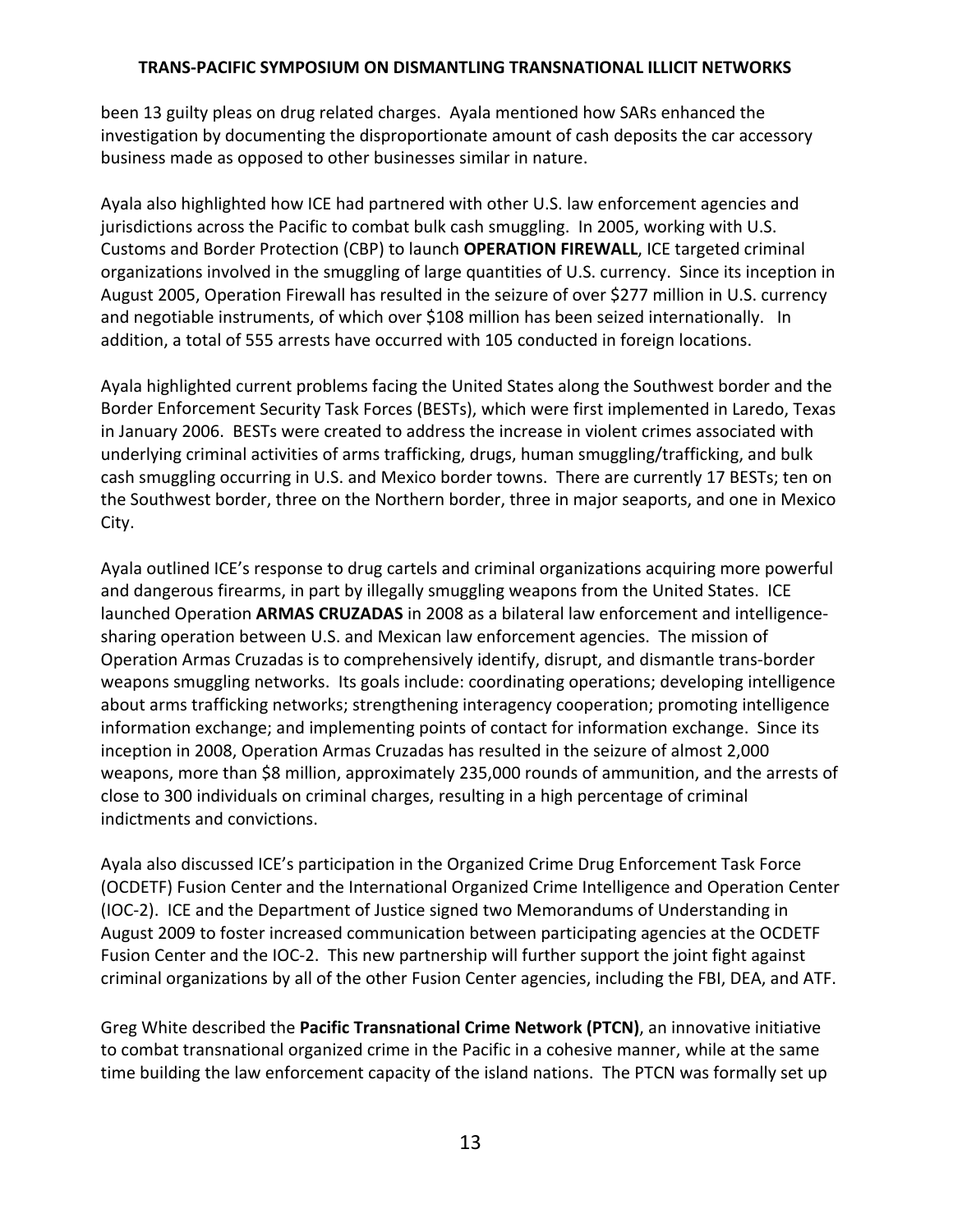under the auspices of the Pacific Islands Chiefs of Police Conference and sponsored by the Australian Federal Police (AFP) and the JIATF‐West as part of a regional approach to combat transnational crime in the region.

The PTCN consists of Fiji, Samoa, Tonga, Vanuatu, Papua New Guinea, Micronesia, Solomon Islands, Australia, New Zealand, and other partners. The initiative is geared toward recognizing and raising members' law enforcement capacities rather than trying to impose unsustainable foreign high‐tech ideas and solutions. The PTCN helps partners develop **transnational crime units (TCUs)**, multi‐agency staffed, and linked with others throughout the Pacific. The PTCN/TCU's tasks include cooperation with Financial Intelligence Units (FIUs), disrupting transnational crime in the Pacific, undertaking complex transnational crime investigations, and gathering criminal intelligence in the Pacific. White also indicated that the Pacific Transnational Crime Coordination Centre (PTCCC) in Samoa, which is populated by members of the TCU's on a rotational basis, forms a central informational hub for the network. White indicated that the PTCN's effectiveness is based on:

- Low-tech infrastructure
- People-based networks
- Reach-back capability
- Capacity development

Herb Brown pointed out that international organized crime is always local in impact and effect. He provided examples of how the FBI is changing its strategies to meet evolving TOC threats and pointed out that we need to come up with distinct, simple and flexible plans.

*SESSION 3. Securing the Border in a Globalized World. Chaired by David Henry, Canada Border Services Agency (CBSA); Richard Vigna, Director of Field Operations, San Francisco Field Office, U.S. Customs and Border Protection (CBP); Virginia Lynch, Australian Customs and Border Protection Service; Gonzalo Gallegos, Executive Secretary, Inter‐American Committee Against Terrorism (CICTE), Organization of American States (OAS).*

**The panel on Securing the Border in a Globalized World showed that there is a dynamic tension between effective border security and facilitating the safe and speedy movement of legitimate travelers and trade.**

Richard Vigna commented on CBP's responsibilities and authorities in the management, control, and protection of our nation's borders at and between official ports of entry, including combating the illicit trade and protecting the homeland against criminals, terrorists, and terrorist weapons. Vigna stated that in 2008, CBP had:

- Inspected over 396 million passengers and pedestrians
- Processed more than 25 million truck, rail, and sea containers
- Collected \$32.9 billion in tariffs, fees, and duties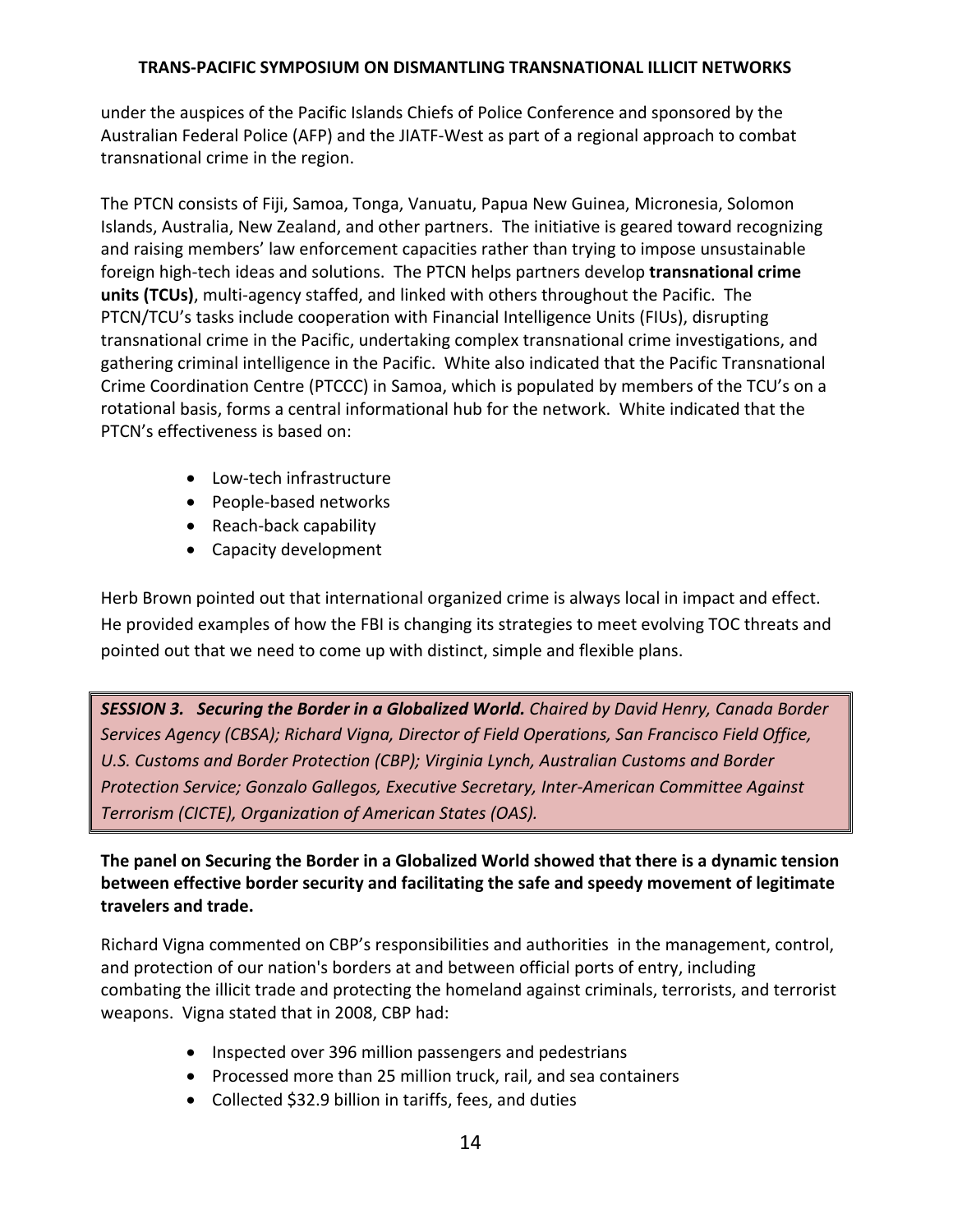- Arrested 27,300 individuals, including murderers, sexual predators, drug smugglers, and individuals with links to terror
- Initiated over 38,000 expedited removal cases
- Intercepted 27,887 fraudulent documents
- Seized more than 570,000 pounds of marijuana
- Seized over 40,000 pounds of cocaine
- Seized \$76 million in currency

Vigna outlined CBP's layered and comprehensive enforcement strategy that is made up of numerous programs and public‐private partnerships, many of which are based on the goal of pushing the borders out and ensuring the integrity of the supply chain from the point of arrival at a U.S. port of entry. CBP's multi‐layered approach includes:

- Partnerships with foreign governments, such as the Container Security Initiative (CSI) and the Secure Freight Initiative (SFI)
- Advanced information and Advance Security Filing ("10+2" requirements)
- Immigration Advisory Program (IAP)
- Advanced Passenger Information Systems, Passenger Name Records
- Screening the information through the Automated Targeting System (ATS), National Targeting Center (NTC), Field Analytics Units
- Use of Non-Intrusive Inspection (NII) technology and mandatory exams for all high risk shipments through Radiation Portal Monitors (RPM), High Energy X‐Rays, Gamma Ray Scanners, Radiation Pagers, Isotope Identifiers

Vigna stressed how different layers focus on securing different parts of the supply chain, ensuring that cargo is regularly assessed and that security does not rely on any single point that could be compromised, including to look closely at all distinct but related threats and rely upon a layered security process which is designed to reduce risk to the extent possible.

Virginia Lynch of Australian Customs and Border Protection described how Australia balances passenger and trade facilitation with border enforcement and protection by using:

- Technology, such as the International Trade Single Window
- Public/private partnerships
- International cooperation

Lynch stated that we have to take information sharing to the next level, push the borders back, and manage risk before it reaches our shores. As criminals become more sophisticated – and as the global economy becomes more integrated and interdependent – Lynch stressed that jurisdictions needed to focus on intelligence in order to maximize risk assessments and border agencies to work ahead of the border, commencing risk management activities earlier in the supply chain, and strengthening cooperation with overseas governments for critical real time information sharing. Lynch also underscored that more comprehensive global intelligence networks were needed to enable exchange of advance data for risk assessment.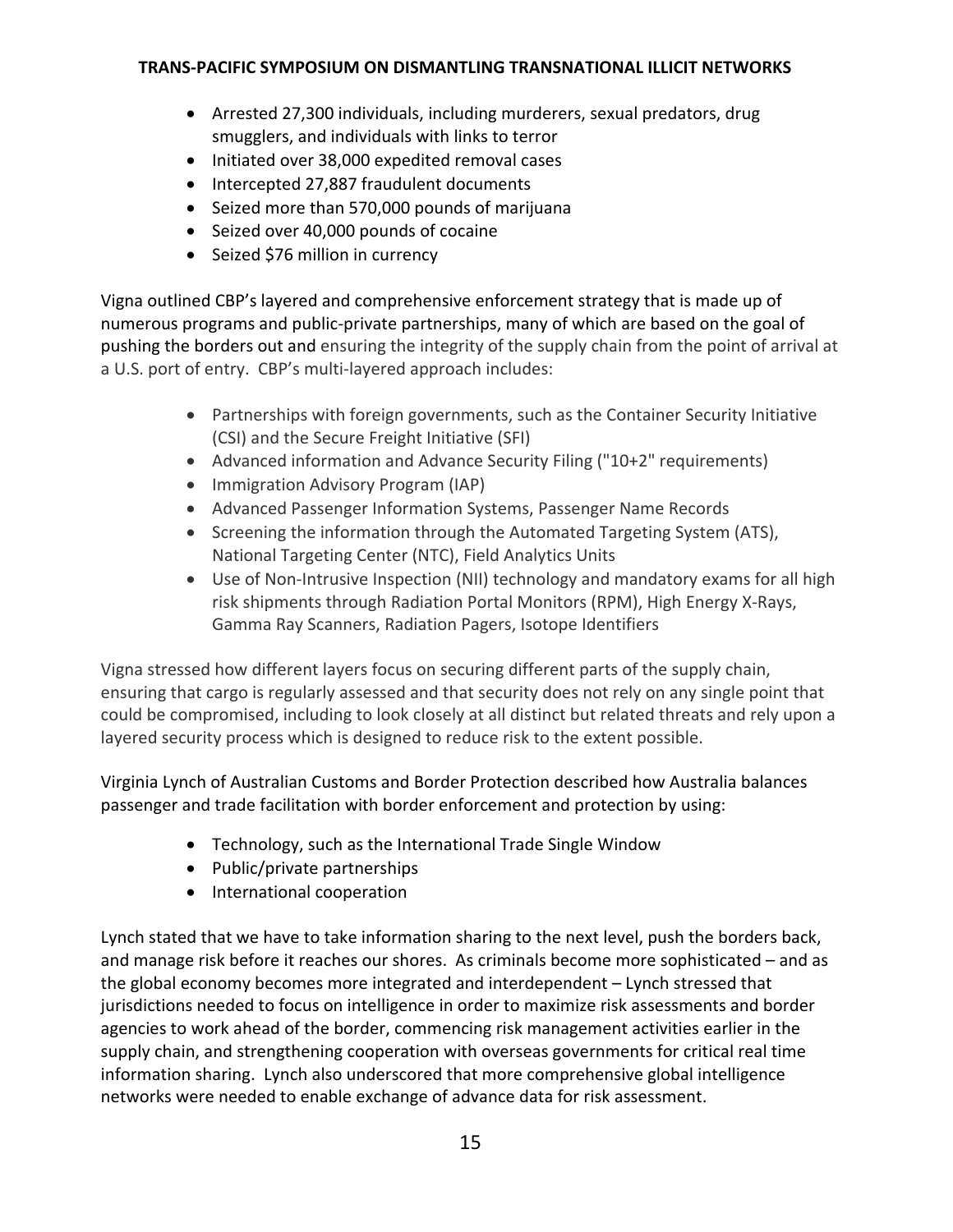Gonzalo Gallegos, OAS CICTE, pointed out that international cooperation is the key to addressing terrorist threats. He described CICTE's many training and capacity building programs, which are part of a multi-dimensional approach to border security. This approach includes developing public/private partnerships, helping member states pass legislation, and improving document security.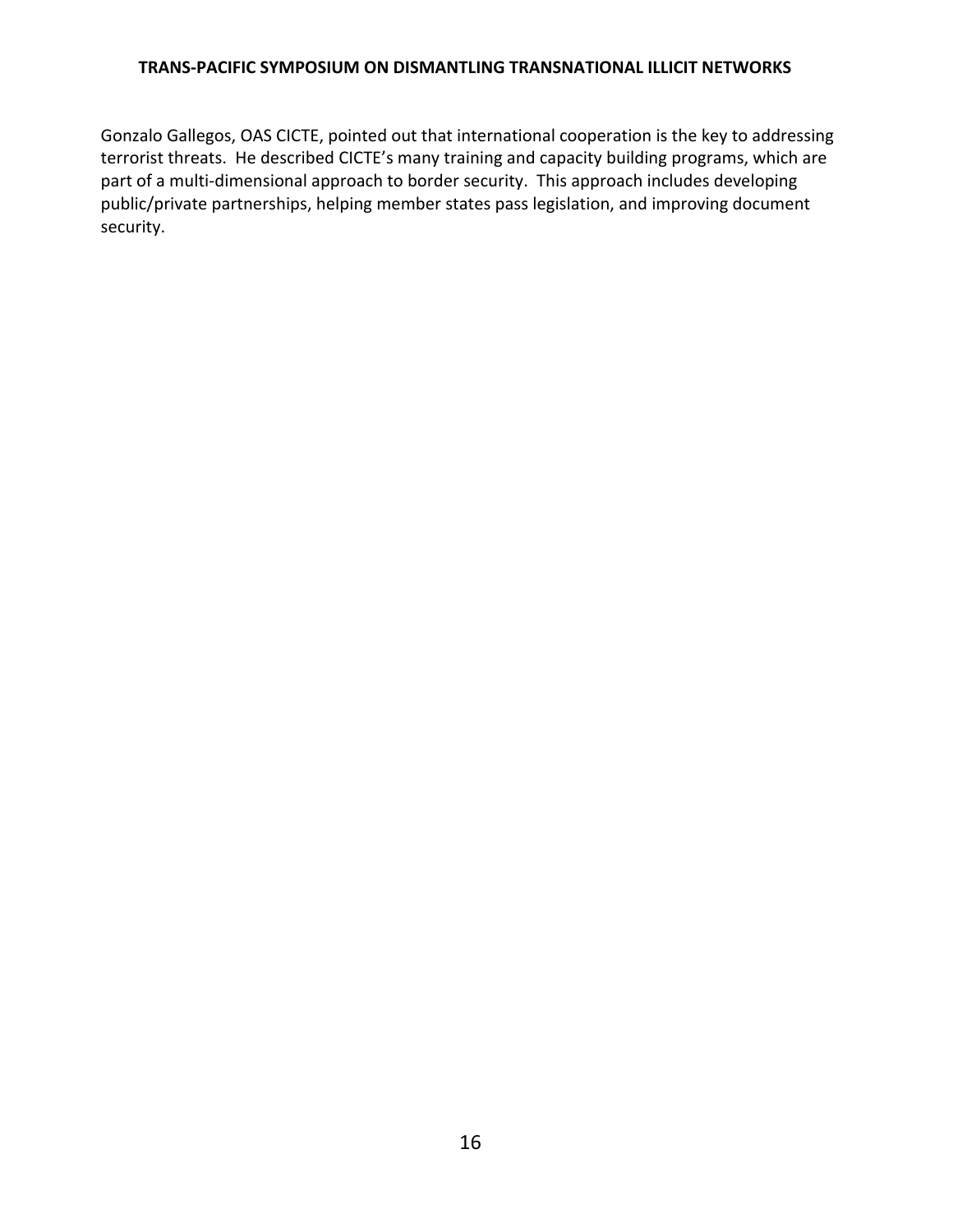# **November 11, 2009: Day 2 Plenary and Sessions ‐ Discussion**

Plenary Keynote Speakers

Jason Weinstein, Deputy Assistant Attorney General, Criminal Division, U.S. Department of Justice, said that transnational organized criminal networks are a threat to national security that operate in a borderless world and constitute one of the great challenges facing the world in this century:

> *As a result of fast‐paced developments in technology and business practices, transnational illicit networks now operate in an essentially borderless world. Criminals were quick to see how improved travel and communications, the internationalization of finance, and the growth of the Internet could facilitate their illicit businesses. For example, these criminals can make use of the Internet to recruit new members, communicate with each other, receive financing, and facilitate the distribution of counterfeit and pirated goods – all at lightning speed. As a result, we now find ourselves facing an unprecedented explosion in organized crime that threatens every nation. Leaders of criminal enterprises wield more influence than heads of state or of businesses in many parts of the world, and they engage in the corruption of global government officials on a grand scale. It is no overstatement to say that transnational organized crime is one of the great challenges facing the world in the 21<sup>st</sup> century.*

Weinstein said that international cooperation is essential for success. To make his point he gave several examples where cooperation made the success of the case possible – including major ICE‐ led cases against Ibrahim and Boateng; both were indicted in 2007 in the United States on conspiracy and numerous human smuggling charges related to moving hundreds of East African nationals from Mexico to the United States. Weinstein also highlighted joint cooperation by Chinese and U.S. law enforcement that led to the conviction of four individuals, including two former managers of the Bank of China, on charges of racketeering, money laundering, and international transportation of stolen property, as well as passport and visa fraud, for a scheme in which the defendants stole at least \$485 million from the Bank of China and laundered the stolen money through Hong Kong, Canada and the United States. Weinstein said that earlier in 2009, the lead defendant received a sentence of 25 years in prison, and his second in command received a 22 year sentence; and that the case was made possible only through extensive cooperation among Chinese, Hong Kong, Canadian, and U.S. authorities.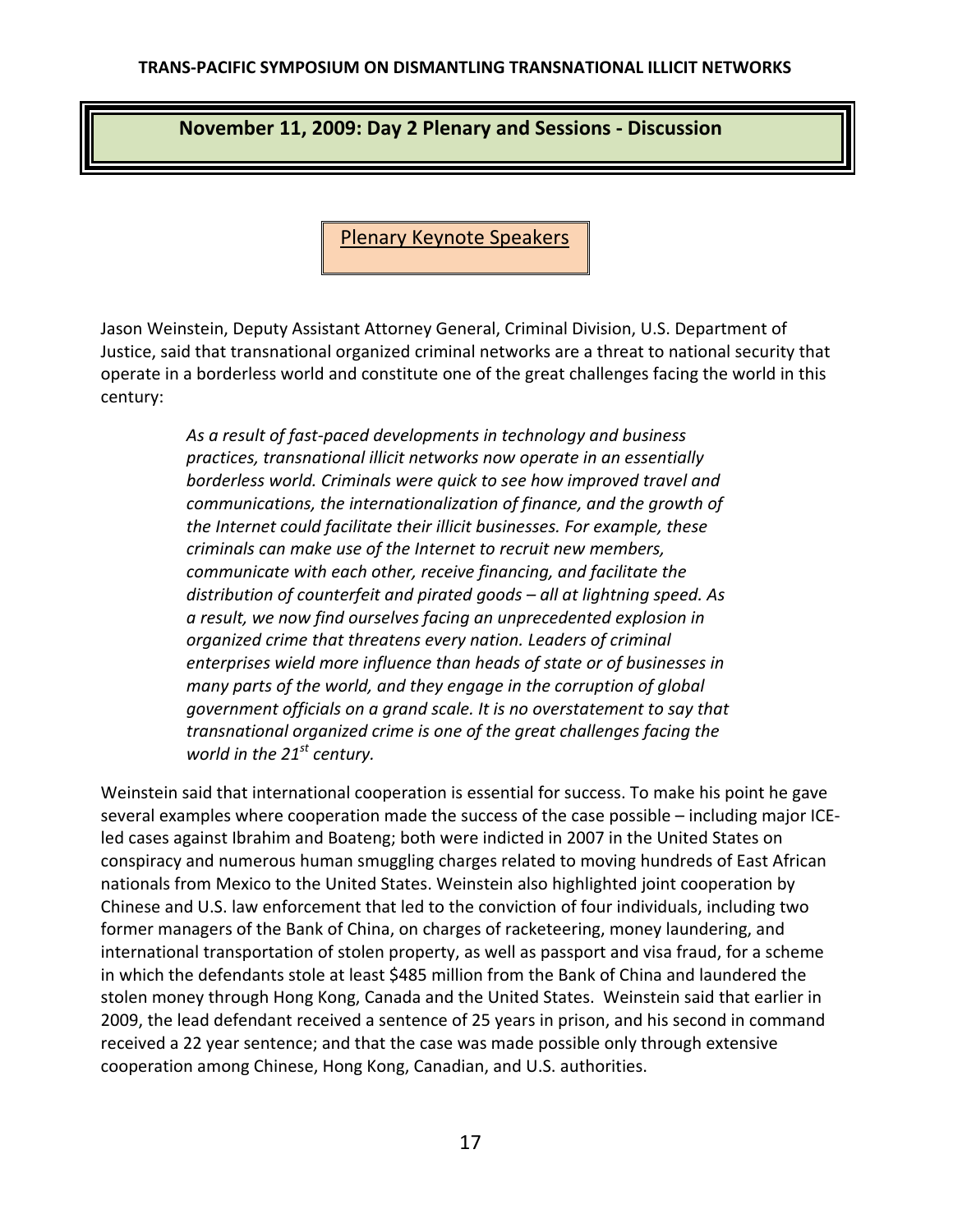Weinstein concluded by stating that:

*We must recognize that the dangers we face will continue to grow as transnational criminal networks become increasingly sophisticated and resourceful. And we must recognize that it is only through a coordinated, multi‐national effort – a truly collaborative global response – that we will be able to protect our citizens and institutions from this global threat. It's appropriate that the closing plenary is called "Fighting Networks with Networks" – because that's exactly what we need to do to be successful. To defeat these transnational criminal networks, we must not only equal, but exceed their sophistication; we must not only equal, but exceed their ability to be agile and to collaborate across borders; and we must not only equal, but exceed their determination.*

Rear Admiral Steven H. Ratti, Director, JIATF‐West, described how his organization is U.S. Pacific Command's executive agent for Department of Defense counter drug and drug‐related support to law enforcement in the Asia Pacific region. Ratti described how JIATF‐West, in cooperation with U.S. interagency and foreign partners, conducts activities to detect, disrupt, and dismantle drug‐related transnational threats in Asia and the Pacific in order to protect U.S. security interests at home and abroad. Ratti described JIATF‐West and its inter‐related missions of:

- Supporting law enforcement operations
- Building partner national capacity to increase their effectiveness
- Support building law enforcement networks of cooperation

Ratti emphasized how JIATF‐West's mission is centered on interagency and international cooperation. JIATF‐West partners with U.S. and foreign law enforcement agencies through regional U.S. Embassies and their respective country teams. Ratti also stated that JIATF‐West partnered with regional law enforcement agencies, such as New Zealand Police, AFP, and Australian Customs Service, who coordinate complementary capabilities in the region.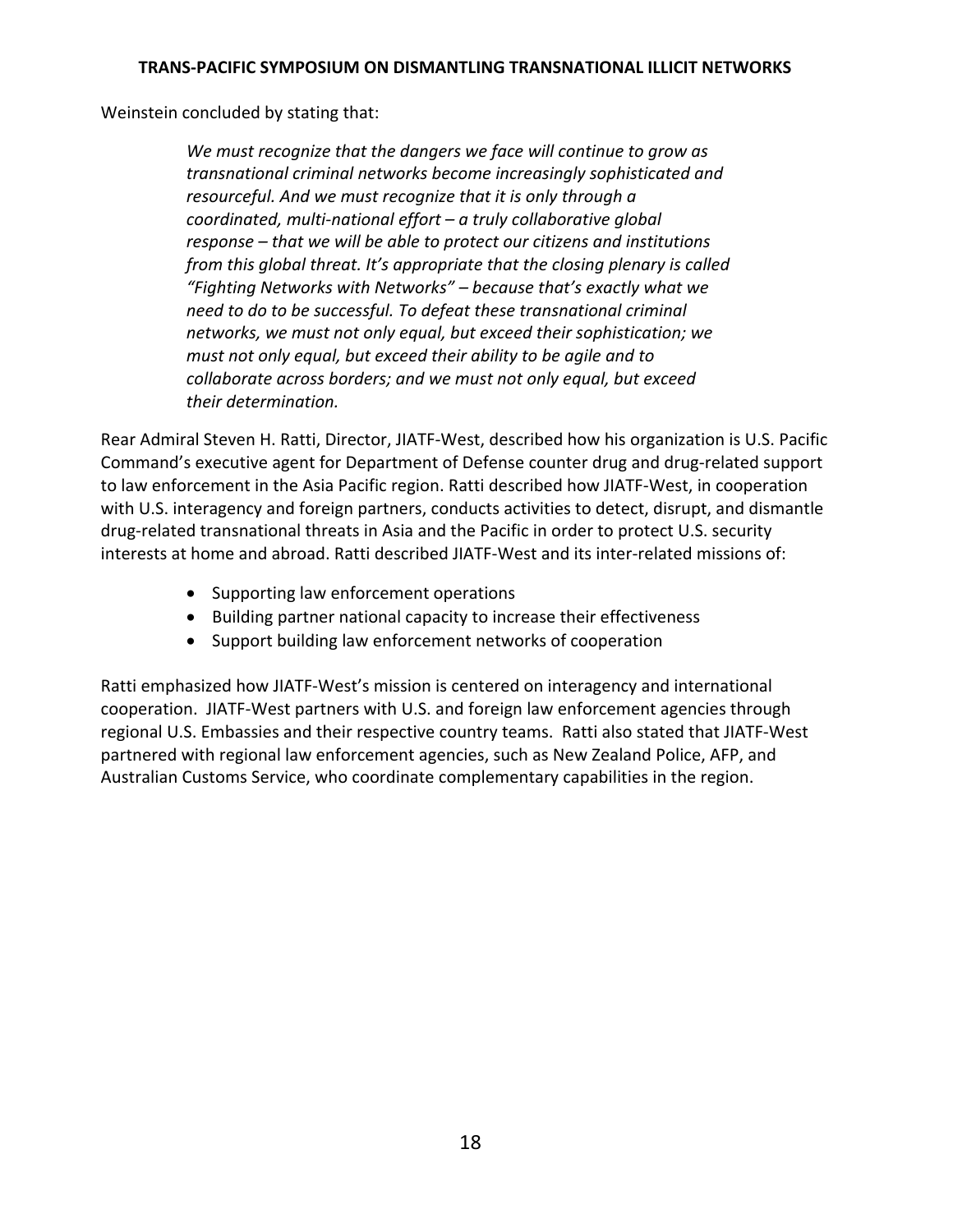# Breakout Sessions

*SESSION 4A. International Narcotics Trafficking. Chaired by Paul Campo, Chief, Mexico and Central America , Office of Financial Operations, U.S. Drug Enforcement Administration; Senior Special Agent Randall Hilding, ICE Houston, U.S. Department of Homeland Security; Dato' Zainul Abidin bin Taib, Director for Enforcement, Royal Malaysian Customs Department; Sandra Manderson, Superintendent, New Zealand Police; Edwin Roberto Guardia Alvarado, Prosecutor, Public Ministry of Panama.*

Randall Hilding provided an overview of ICE's role in dismantling international criminal organizations in **OPERATION TIEN CAN**. The investigation was initiated in late 2006 when ICE received information about a major international money laundering ring based in Toronto, Ontario, Canada. Individuals associated with the ring were located throughout the United States, including Houston. ICE Houston developed information regarding a large scale money laundering organization working with several Asian criminal organizations in Canada and the United States. During the course of the investigation, ICE and the Royal Canadian Mounted Police (RCMP) Toronto Integrated Proceeds of Crime (TIPOC) in Toronto, Canada worked side by side operating multiple Title III wire intercepts on numerous targets located in Toronto and throughout the U.S. The international relationship between ICE and RCMP led to the successful dismantling of this criminal enterprise.

Hilding concluded by stating that over the course of the investigation, ICE and RCMP seized approximately \$7.8 million in U.S. currency; \$305,000 in Canadian currency; 85 kilograms of cocaine; and 803 pounds of marijuana (collectively in the U.S. and Canada). He underscored that the ability of ICE to work closely with the RCMP TIPOC in Toronto enhanced the mutual flow and transfer of information, as well as the forward movement of the joint investigation, effectively making it a borderless investigation.

Dato' Zainul Abidin bin Taib provided an overview of the Royal Malaysian Customs Department, which is the government agency responsible for administrating the nation's indirect tax policy while enhancing legal compliance in order to safeguard Malaysia's economic, social, and security interests. On combating illicit narcotics trafficking, consistent with the SAFE Framework of Standards of the World Customs Organization (WCO), bin Taib indicated that Malaysia aggressively monitors the country's vast coastline through a coordinated effort and strategic action plan between the Royal Malaysian Navy, Coast Guard, Malaysian Customs, and the Marine Police including, for example, via enhanced risk management systems, improved communication systems, standardized procedures at all points of entry, and improved integrated border management controls. Bin Taib discussed the success of narcotics seizures from 2007‐2009 by Malaysian law enforcement agencies against illicit drug networks from Southeast Asia, including their sea and air criminal operations and the network's modus operandi such as smuggling narcotics through specialized compartments and creative packaging in luggage, pails, canned foods, electrical goods, soaps, food packed as turmeric, curry powder and other spices, jewelry boxes and stands, computer processing unit frames, cooking pots, and clothing.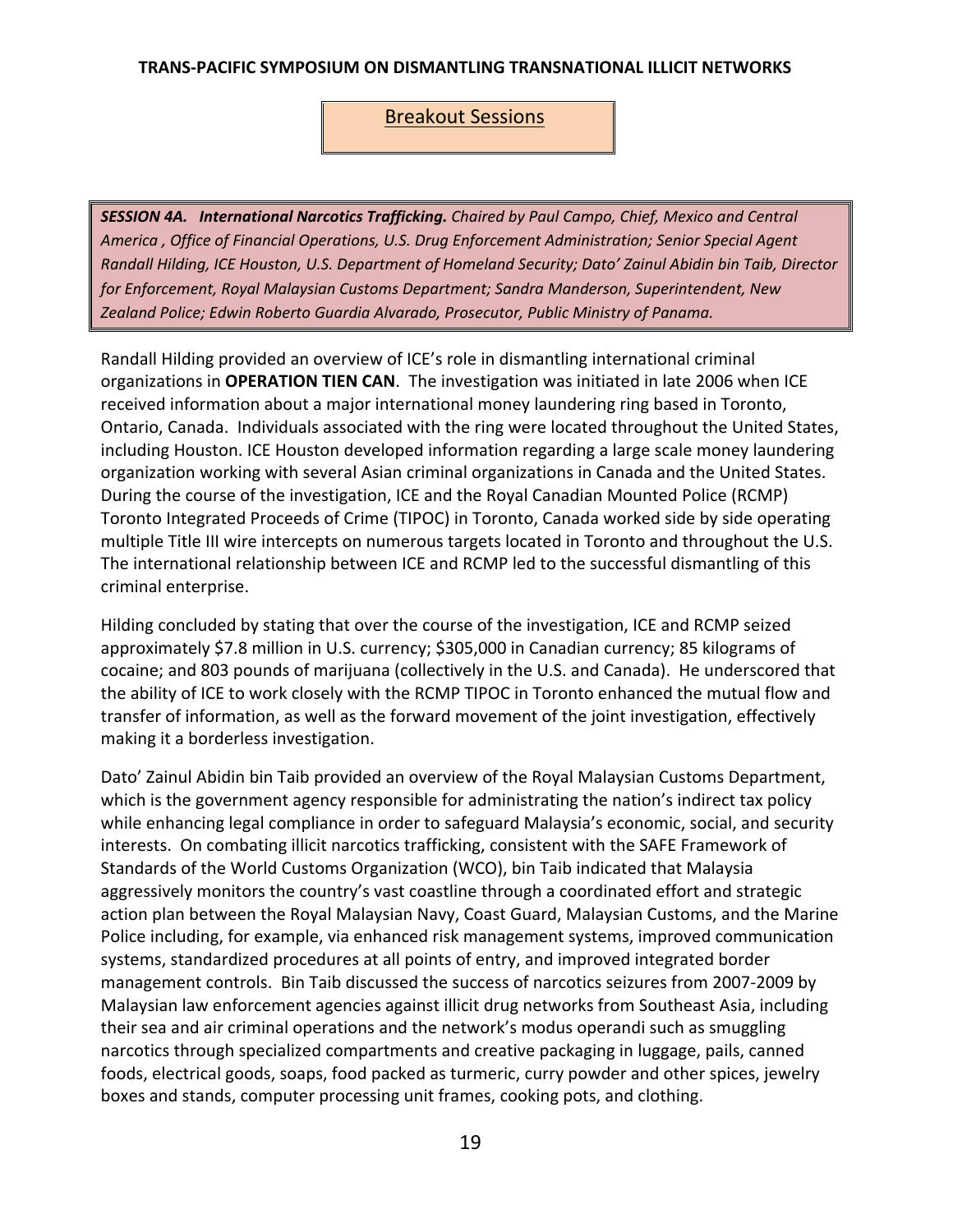Edwin Roberto Guardia Alvarado discussed how Panama is confronting some of today's drug trafficking networks. Citing recent law enforcement statistics on interdictions and seizures, Alvarado indicated how Panama remains a key staging place for Colombian drug cartels to move cocaine to the U.S. and Europe through sea and air routes and networks. Alvarado mentioned how Go Fast Vessels (GFV) are being used on the high seas to transport drugs to vessels, as well as in ports. Alvarado also indicated that Asian illicit trafficking has increased significantly over the years. Given Panama's strategic position between the Atlantic and the Pacific and its high volume of container traffic, Alvarado stated that his government has been partnering with UNODC on a 2‐year program for the safe handling of containers. This program is conducted through the Customs Service, the Public Prosecutors' Offices, the Directorate for Judicial Investigations, the National Police and the Directorate for Police Information and Investigation. He also said that Panama was looking at establishing a center of excellence and providing expertise and training to other countries on the safe handling of containers.

*SESSION 4B. Fighting Human Smuggling and Related Crimes. Chaired by John Ingham, Director, U.S. Human Smuggling and Trafficking Center (HSTC); Mike Dunlop, Head, Argentina Liaison Office, South African Police Service' Channa Guenoun, Illegal Migration Intelligence Section, Canadian Border Services Agency (CBSA); Mike Stevenson, Deputy Attaché, ICE Bogota, U.S. Department of Homeland Security; Moses Ibsagi, Officer in Charge, Transnational Crime Unit, Royal Papua New Guinea Constabulary (RPNGC).*

**Session moderator John Ingham began by describing some of the hurdles in identifying the scope of the criminal enterprises engaged in smuggling.** For example, alien smuggling organizations (ASOs) are loosely affiliated to move people and commodities. Investigators can only trace back to a certain point before those leads become difficult to track without assistance. Drug organizations are more hierarchical in structure. ASOs differ greatly in sophistication, be it by providing fraudulent documents, integrating legal products, or official corruption. For instance, many groups now provide money back guarantees. Some of the positive strides by law enforcement officers include work with foreign partners, exchanging operational and strategic information, and the targeting of global travel networks that utilize multiple partners.

Mike Dunlop, South African Police Service, spoke about significant African and Asian alien smuggling routes through South America, the legal processes they utilize, and the overlap of these routes with those of other crimes, such as terrorist mobility, narcotics trafficking and human trafficking. Dunlop also mapped how East and West African illicit networks help to smuggle individuals using fraudulent passports, from the Horn of Africa through South Africa to different destinations in South America and onward to the United States and Canada. Through these smuggling routes, Dunlop described how some of the smuggling West Africans were able to stay in numerous Latin American countries and help establish the cocaine‐pipelines now operating across Africa into Europe. Dunlop also indicated that these smuggling networks are increasingly smuggling Africans via Asian gateways en route to the United States.

Channa Guenoun explained how the Illegal Migration Intelligence (IMI) Section of the Canada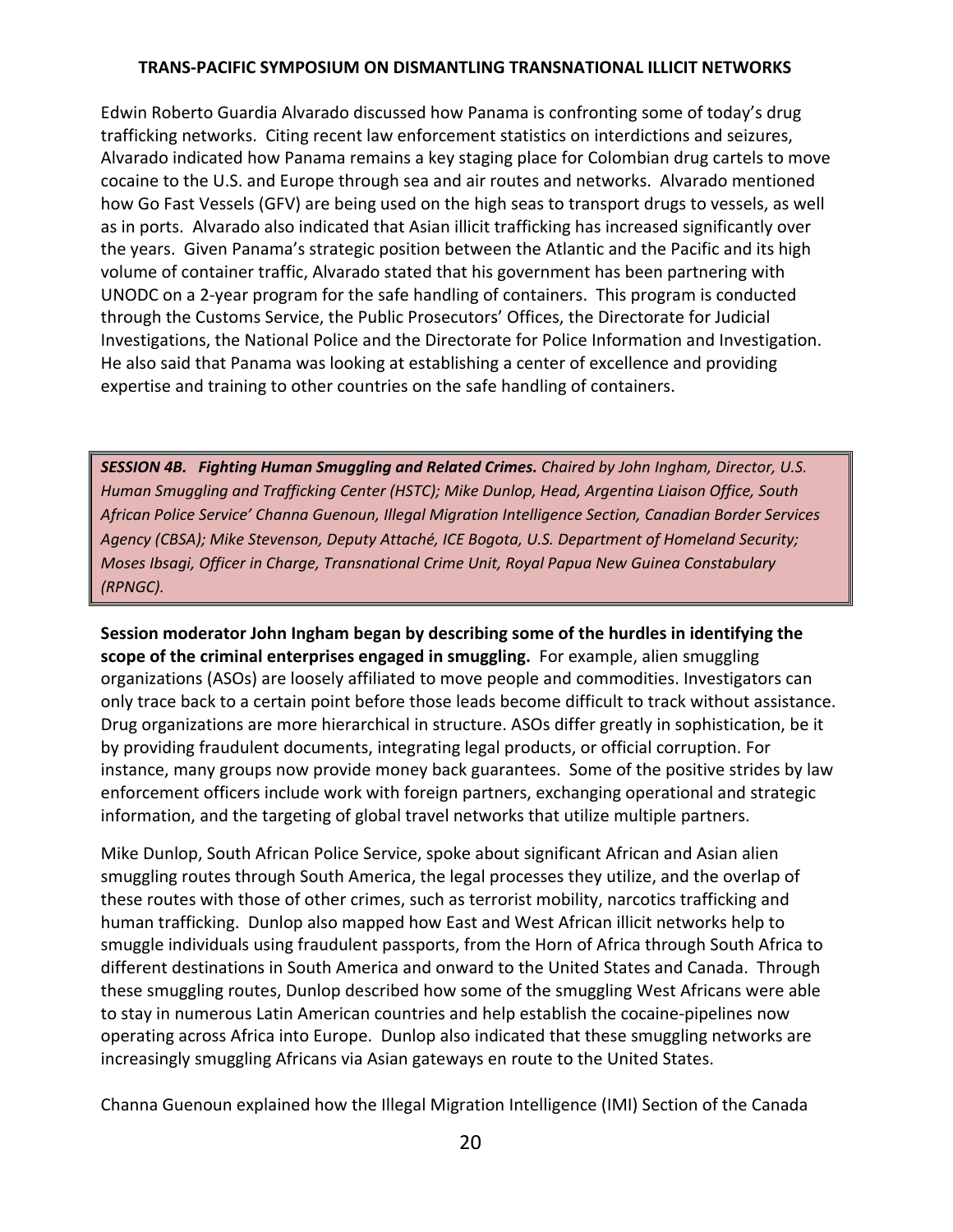Border Services Agency collaborates with domestic and international partners to improve the detection of illegal migration. The IMI provides functional guidance, operational intelligence and advice as required, acting as subject matter expert on issues related to immigration fraud, human smuggling and human trafficking. Guenoun then described how Chinese criminals abused the Canadian visa system to smuggle people to Canada. She spoke about the new techniques that CBSA officers utilized to profile marriage fraud to prevent the illicit movement of people. The upfront triage process took longer at the beginning of the visa process, but identified a 93 percent fraud rate. That same technique was then applied to other visa categories that also had high rates of fraud. Guenoun linked the fraudulent Chinese "marriages of convenience" to the sex trade, loan sharking, and the drug trade.

Mike Stevenson, Deputy Attaché, ICE Bogotá, explained how international cooperation between the U.S., Colombia and Panama brought down a major alien smuggling network that was linked to terrorism. ICE **OPERATION PIPELINE** was the first ICE case in which smugglers were providing material support to the members of the FARC, a designated terrorist organization. Operation Pipeline was initiated in 2004 following the interception of three Iranian nationals by Panamanian authorities. The Iranian nationals were found to be transiting Panama en route to the United States, utilizing counterfeit Colombian documentation. Further, 12 additional special interest aliens (SIAs) were identified as operating in South America. Their role in the organization was to assist in the smuggling of aliens, arms, narcotics, and money. Stevenson discussed how the investigation revealed that a vast criminal network composed predominantly of SIAs had operated without detection for three years. Given the organization's ability to exploit loopholes in border and internal immigration controls in Colombia, Venezuela, Panama, and Mexico, ICE Attaché Bogotá reached out to immigration officials in Colombia in order to better identify and apprehend SIAs transiting through Colombia en route to the United States. According to Stevenson, among the lessons learned in **OPERATION PIPELINE** was that criminal organizations seeking to smuggle contraband and aliens to Europe, the U.S., and Pacific Rim destinations had leveraged Colombia as a key launching point due to its geographic location in the northern part of South America.

Moses Ibsagi of the Papua New Guinea Transnational Crimes Unit discussed the smuggling routes in the Papua New Guinea region and activities undertaken by organized crime in PNG including human smuggling, money laundering, extortion, illegal gambling, illegal logging, smuggling of counterfeit goods, smuggling of fauna and flora, minor drug manufacture and distribution, and illegal importation and use of weapons. Ibsagi noted that the affect of organized crime in PNG is significant when it comes to the corruption of public officials and elected leaders. Ibsagi also underscored the important of "networking" and how cooperation through the Pacific Transnational Crime Network (*See Above* Greg White's presentation from Day 1) assists in fighting organized crime in a very difficult environment:

> *Establishing strong and effective networks, and leveraging of the established networks for law enforcement partners to assist us in blocking some of the gaps that are presented through the challenges identified earlier.*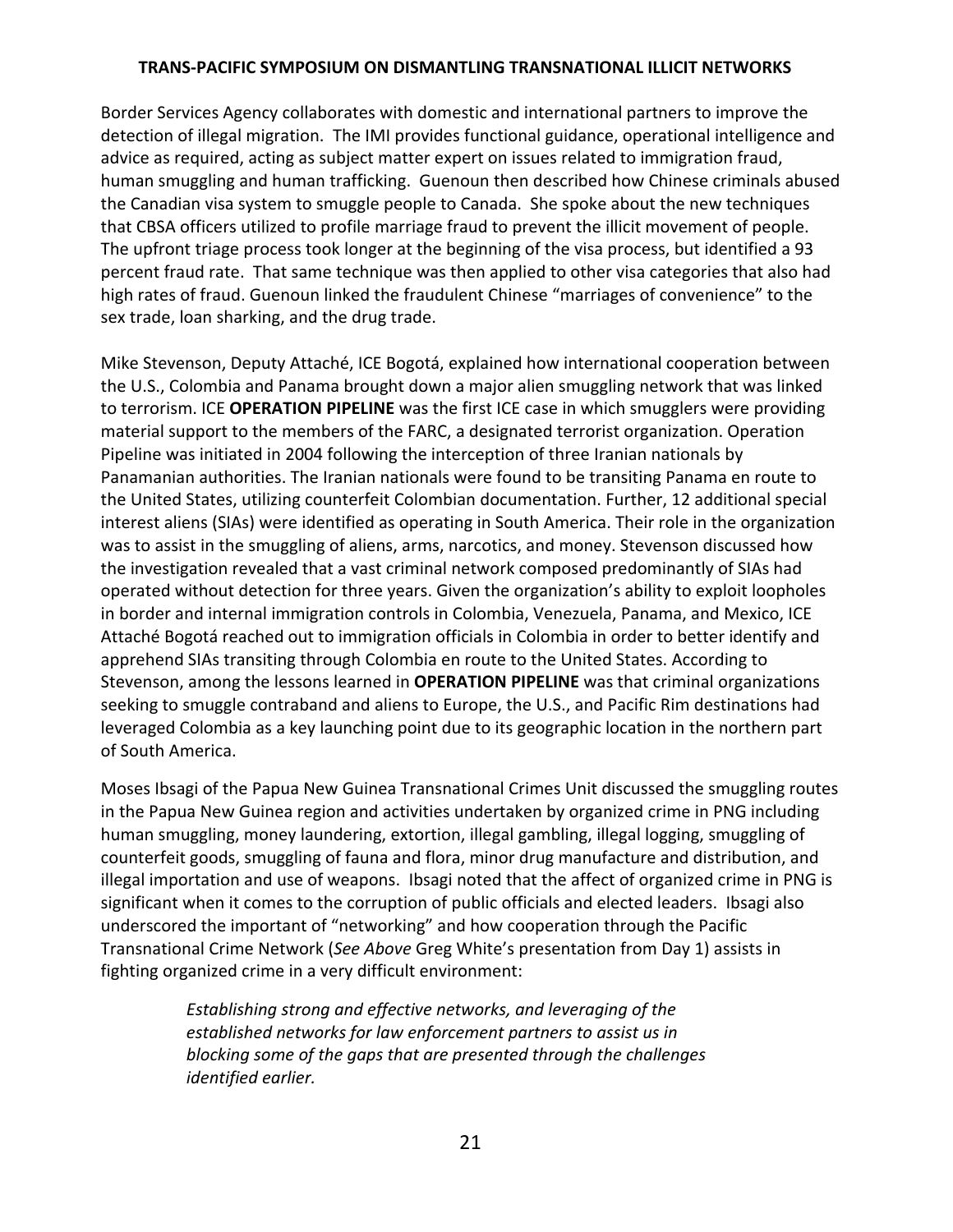Ibasagi also indicated that among the challenges that PNG law enforcement face are outdated laws, corruption, difficult geography, and 800 separate cultures and languages in PNG. The PTCN is a new task force including Police, Customs, Immigration, and NGOs that assist PNG to work together with other TCU's to dismantle these organizations.

In closing, moderator Ingham spoke about key challenges for law enforcement moving forward that the panelists identified:

*1) Think strategically or beyond your own agencies' interests with operational information. (Focus should always include the pipeline).*

*2) Create an environment that allows field personnel to better connect specific information (in your backyard) to the global law enforcement communities. This needs to be done systemically as we are only checking with foreign agencies when we have reason to believe a connection exists.*

*3) Integrate foreign partners' interests into your agencies' plan to dismantle trans‐national organizations. This systemic integration is outside traditional law enforcement metrics, but will pay dividends and be reciprocated by partners.*

*4) Cultivate the ability to look beyond the combat zone of traditional law enforcement and think globally. Looking at the big picture, doing what is best for all rather than seeing just local issues, will bring greater and more lasting results.*

*SESSION 5A. Transnational Trends in Illicit Finance: Money Laundering, Terrorist Financing and Bulk Cash Smuggling.* Kevin Tyrell, Acting Section Chief, ICE Office of Investigations/Financial Programs, U.S. Department of Homeland Security; Dr. Gordon Hook, Executive Secretary, Asia Pacific Group on Money Laundering (APG); J.R. McBrien, Associate Director, Enforcement and Investigations, Office of Foreign Assets Control, U.S. Department of the Treasury; Rick Salomon, Assistant Section Chief, Terrorist Finance Operations Section, U.S. Federal Bureau of Investigation; Colonel Juan Carlos Buitrago, Colombian National Police.

**Terrorist and other criminal organizations are increasingly funding illicit activities and laundering proceeds of crimes through the physical cross‐border transportation of negotiable instruments, particularly cash. The panel examined how the use of cash smuggling in financing crime and terrorism is a particular concern to international law enforcement agencies.**

Gordon Hook presented on the Asia Pacific Group on Money Laundering (APG), an autonomous and collaborative international organization founded in 1997, consisting of 40 members and a number of international and regional observers, to combat money laundering and terrorist finance. Some of the key international organizations who participate in, and support, the efforts of the APG in the region include the Financial Action Task Force (FATF), International Monetary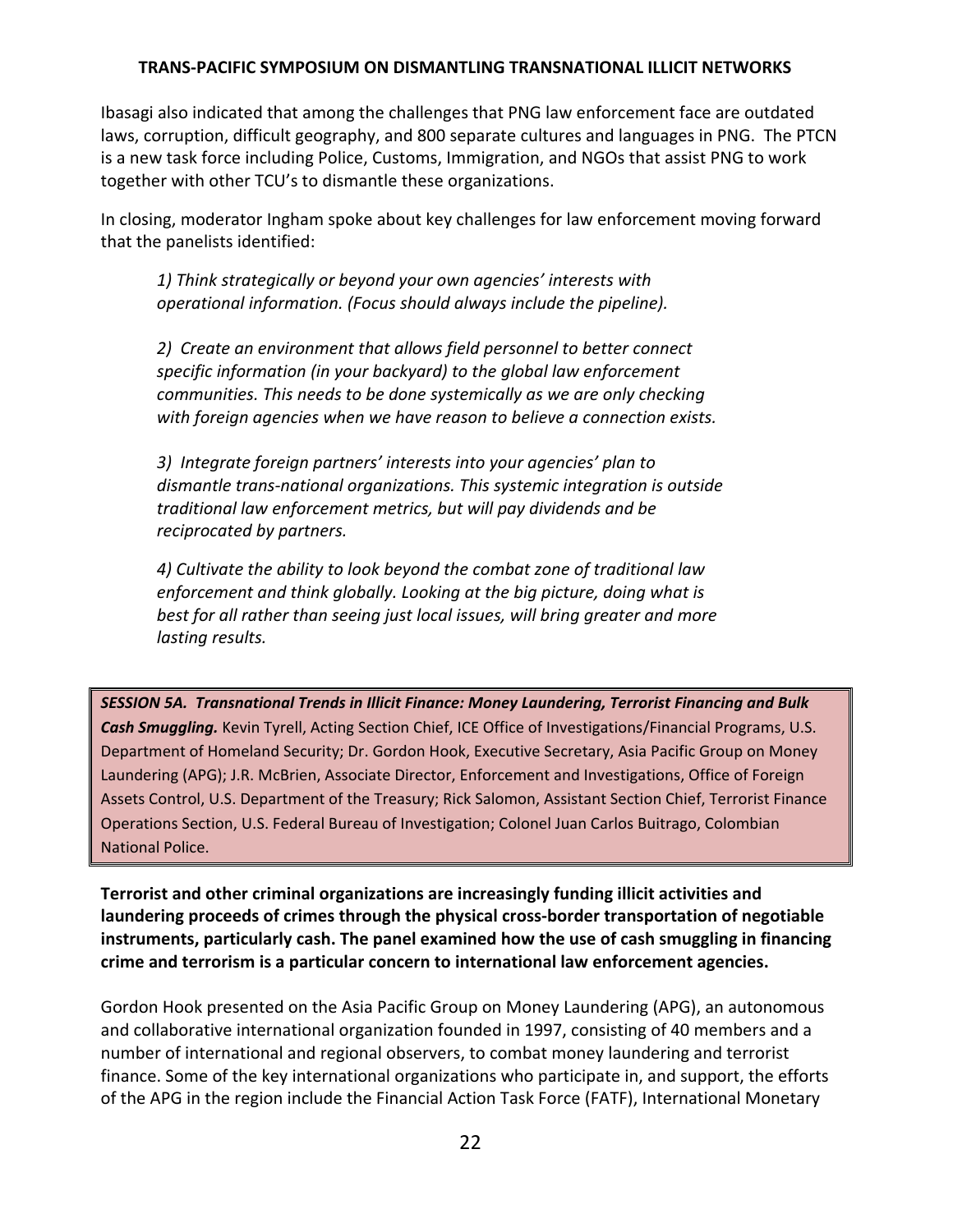Fund (IMF), World Bank, Organization for Economic Cooperation and Development (OECD), UNODC, Asian Development Bank (ADB), and the Egmont Group of Financial Intelligence Units. Hook noted how terrorist bombings over the years – New York 2001, Bali 2002, Jakarta 2003‐ 2004, and most recently, Mumbai 2008 – were financed through various means, some illicitly. For example, Hook said that in the past Al Qaeda had raised funds for their terrorist activities not only through state sponsorship, charities, and corporate entities (front companies), but also through proceeds from hawala shops, gold and gem smuggling, and other illicit schemes. Hook also outlined how APG works in the region to help members combat criminal and terrorist financing, freeze terrorist assets, and strengthen capacities of non-profit organizations and charities.

Bob McBrien discussed how the U.S. Department of the Treasury's Office of Foreign Assets Control (OFAC) administers and enforces economic and trade sanctions based on U.S. foreign policy and national security goals against targeted foreign countries and regimes, terrorists, international narcotics traffickers, those engaged in activities related to the proliferation of weapons of mass destruction, and other threats to the national security, foreign policy or economy of the United States. OFAC acts under Presidential national emergency powers and under authority granted by specific legislation to impose controls on transactions and freeze assets under U.S. jurisdiction.

McBrien explained that the authorities delegated to OFAC are national security and foreign policy tools that provide power and leverage against a foreign country, regime or non‐state actor such as a foreign narcotics trafficker or terrorist. One of the most powerful instruments, the Specially Designated Nationals List is used to identify, expose, isolate, and disrupt or incapacitate foreign adversaries with the intended result of denying them access to the United States financial and commercial system and immobilizing their resources. OFAC's authorities are administrative in nature; but for persons subject to U.S. jurisdiction, violating OFAC sanctions carries both civil and criminal penalties.

McBrien informed delegates of an example of an OFAC designation (Executive Order 13382, which targets entire networks, including WMD proliferators, their supporters and support structures – financiers, logistical support, front companies, and suppliers – and their assets). Under E.O. 13382, assets, accounts and transactions are frozen or blocked, and financial institutions and banks have to report to OFAC "any foreign entity or individual determined. . . . to have engaged, or attempted to engage, in activities or transactions that have materially contributed to, or pose a risk of materially contributing to, the proliferation of WMD or their means of delivery (including missiles capable of delivering such weapons) by an entity or individual or foreign country of proliferation concern." McBrien informed listeners that under E.O. 13882, OFAC has secured over 150 designations since June 2005.

Kevin Tyrrell elaborated on how ICE's investigative authorities enable the U.S. Department of Homeland Security to pursue complex banking and financial misconduct cases, conduct searches, and seize assets of criminal enterprises engaged in immigration and customs violations. Tyrrell highlighted that from fiscal years 2003 through 2009 alone, ICE arrested over 1,100 individuals for Bulk Cash Smuggling (BCS) violations, resulting in the seizure of more than \$410 million U.S.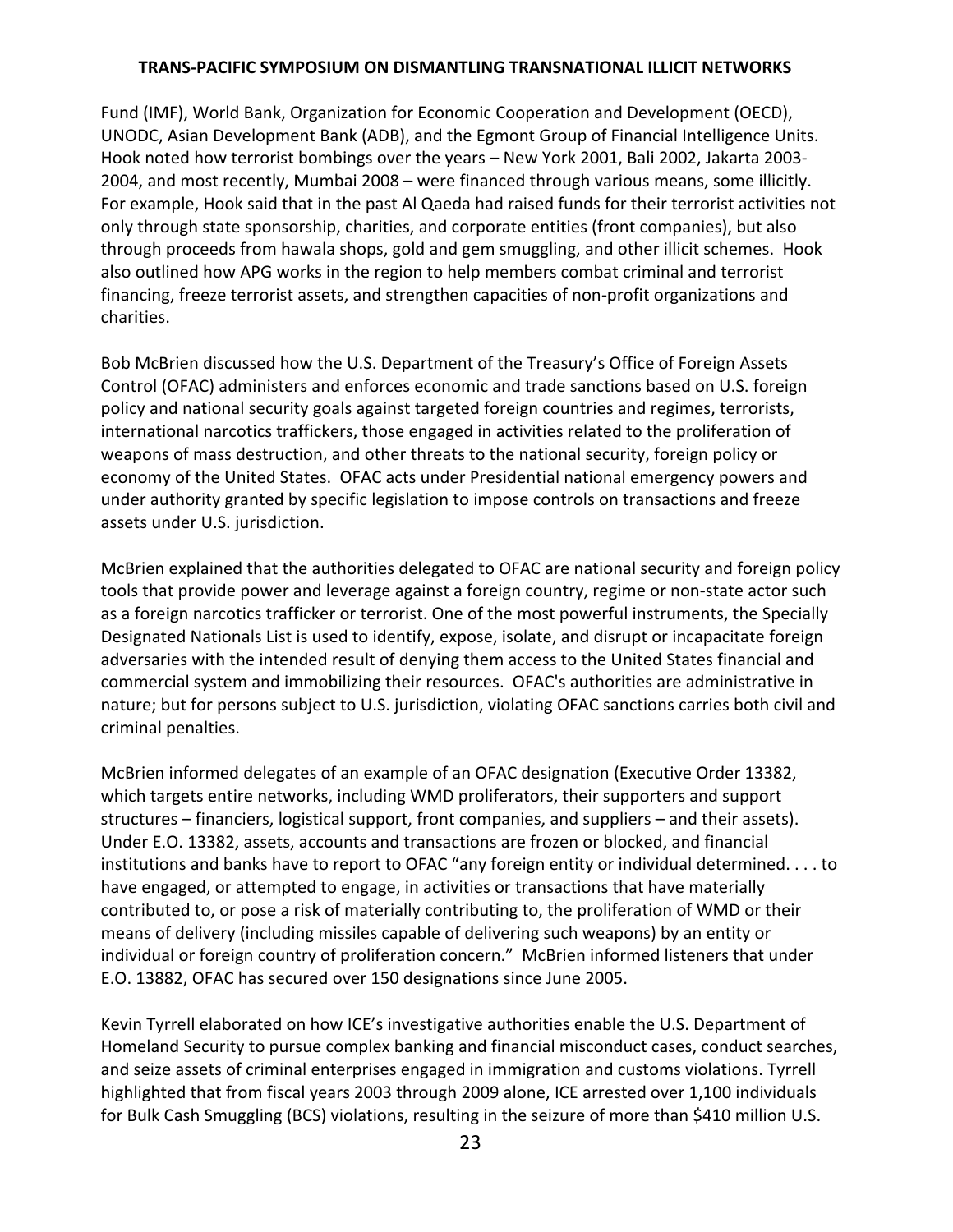under 31 USC § 5332 of the USA Patriot Act including through innovative concealment in vehicles (e.g., side panels and hidden compartments, inside batteries, spare tires); false‐bottom suitcases, "cash vests" or inside linings that people hid inside their clothes, food tins and cigarette packs, and other means.

Tyrell also said that ICE has a three‐prong approach to combat BCS:

- *Interstate Transportation: Targeting large cash shipments while en route to the border and/or in furtherance of criminal activity.*
- *International Border: Where the illicit funds can be concealed or commingled with legitimate commerce.*
- *Foreign Locations: When passing through foreign locations in furtherance of criminal activity.*

Tyrrell discussed the National Bulk Cash Smuggling Center (BCSC) which is located at ICE's National Law Enforcement Support Center. The BCSC has access to all of ICE's customs and immigration databases. It provides 24/7 coverage; coordinates and exploits information related to all domestic and international currency seizures; provides assistance to any law enforcement agency involved in a currency seizure; develops and disseminates leads to the field offices; and de‐conflicts with other U.S. law enforcement agencies.

FBI's Rick Salomon agreed with Hook's statement that terrorist attacks can be financed by small amounts of money. In addition to hawalas and bulk cash operations, Salomon said that newer methods and technologies are areas of concern to the international law enforcement community; these include electronic money, virtual credit cards, money movement via cell phones, and stored value cards/smart cards. Salomon also discussed how Mobile Payments (M‐ payments) will become more attractive to end users since they provide various benefits to criminals, including: an alternative to the formal banking system; anonymity; fewer expenses than traditional wire transfer systems; the ability to cross international borders; and speed and convenience. Virtual internet computer worlds also provide opportunities to engage in illicit activities. Players of these games can socialize with other users, conduct business, trade virtual goods and currencies, own property, and attend educational functions anonymously. Given these capabilities, it may be also possible to finance and plan terrorist acts, and engage in financial crimes, including money laundering, through the buying and selling of virtual property.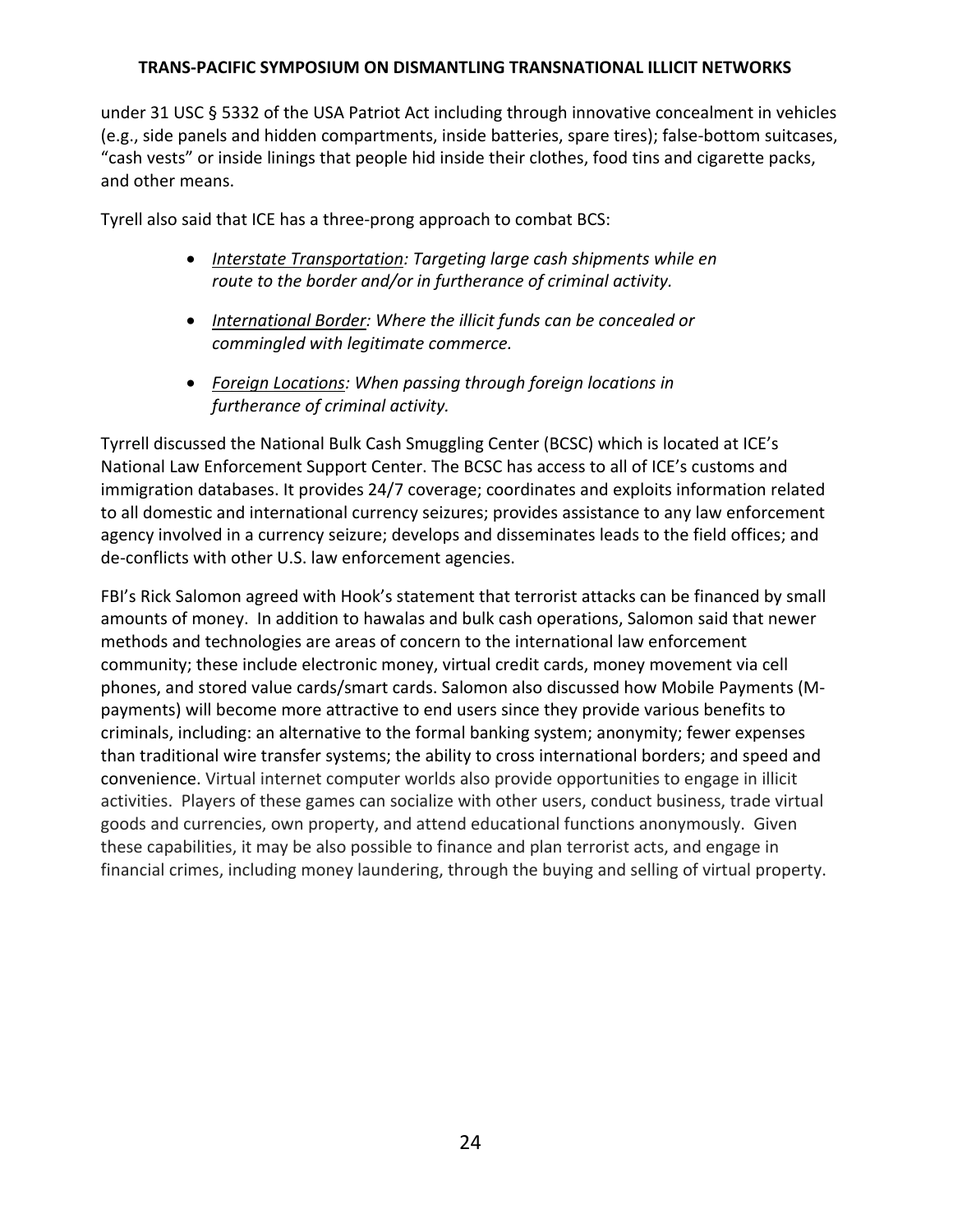*SESSION 5B. Arms Trafficking. Chaired by Ambassador Florencio Fianza, Special Envoy for Transnational Crime, Office of the President, Government of the Philippines; Scott G. Slavens, Counter‐Proliferation Investigations, National Security Investigations Division, ICE Office of Investigations, U.S. Department of Homeland Security; William Kullman, Deputy Chief, International Affairs, U.S. Bureau of Alcohol, Tobacco, Firearms and Explosives, U.S. Department of Justice; Benigno Ottoniel Barraza Martinez, Subdirector General, Criminal Investigation, Guatemalan National Civil Police; Zoila Tatianna Morales Valdizon, Section Chief, Office of the Public Prosecutor of Guatemala; Guadalupe Sepulveda, Acting Assistant Attaché, ICE Guatemala City, U.S. Department of Homeland Security, Perry Tovavaki, Transnational Crimes Unit, Solomon Islands Police.*

**Session moderator Ambassador Fianza of the Philippines pointed out that there are an estimated 640 million light arms in circulation worldwide with 8 million added annually.** Ambassador Fianza added that the arms trade is an estimated \$50 billion per year industry. Ambassador Fianza noted that many economies in Asia have a high‐level of military expenditures, arms procurement, and imports of conventional arms. Among the factors that

contributed to a higher demand of arms in the region, Ambassador Fianza noted illegal/unregulated production, weak control measures, and internal conflicts (e.g., protracted insurgencies). In addition to stressing the need for enhanced intelligence, technical assistance, and incorruptible law enforcement agencies, Ambassador Fianza stated that if these challenges went unmet:

> *Proliferation of illicit firearms and light weapons in the region [will continue to] become a metaproblem with adverse implications to the socio‐political and economic fiber of the society. In the Philippines, Illegal arms trade has fueled insurgency, criminality, political warlordism, banditry, and other forms of criminality.*

Scott G. Slavens, ICE Liaison to the State Department's Directorate of Defense Trade Controls (PM‐DDTC), described ICE's counter proliferation mission, legal authorities, and investigations related to arms trafficking. More specifically, Slavens outlined how ICE works with other U.S. and international law enforcement agencies to prevent terrorist groups, sanctioned entities and countries, and illicit procurement networks from illegally obtaining sensitive U.S. technologies and munitions, WMD components, precursors and delivery systems including U.S. military technical data, hardware, small arms defense services, dual‐use technical data/source code and commodities. In FY2009, ICE's Counter Proliferation Unit was able to make 312 arrests that resulted in 214 indictments and 169 convictions. Slavens also described Project Shield America, which is an industry outreach project that seeks cooperation from industry in a public/private partnership.

William Kullman described some of the tools available to combat arms trafficking, including international conventions and treaties. He briefed ATF international programs, including ATF's Comprehensive Crime Gun Tracing Initiative and e‐TRACE, a web based application that helps trace weapons. E‐TRACE provides law enforcement agencies with the capability to securely and electronically send trace requests, receive trace results, and conduct basic trace analysis in real time. According to Kullman, more than 1,900 agencies currently use e‐TRACE, including 10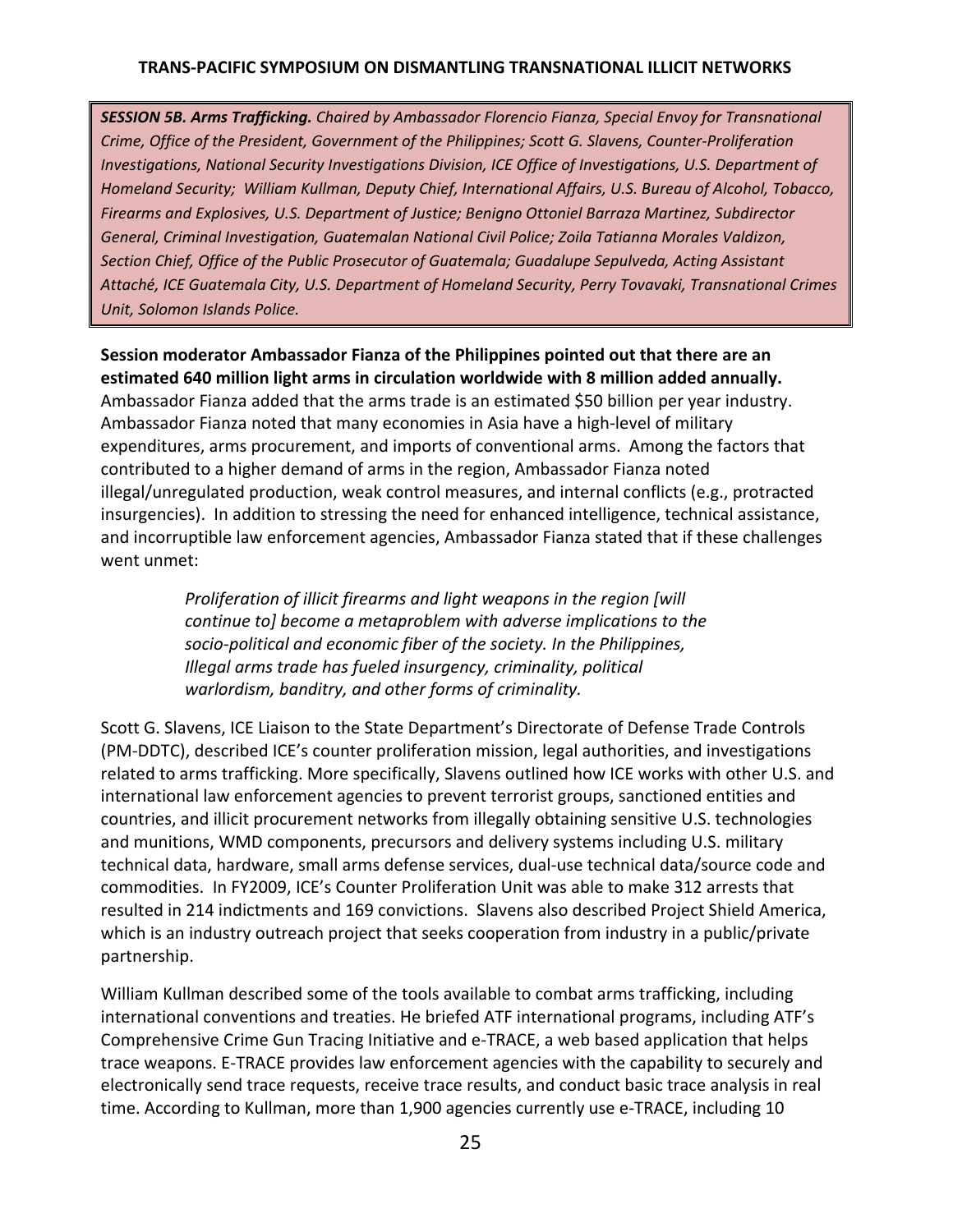foreign law enforcement agencies. These participating agencies provide information to international, Federal, State, and local law enforcement agencies on a firearm's history beginning with the manufacturer (or importer), through the distribution chain, to the first retail purchaser.

Benigno Barranza Martinez and Zoila Morales Valdizon described the gun trafficking situation in Guatemala and how that country is addressing its challenges through international cooperation (such as e‐TRACE), creation of new agencies, and promulgation of new laws. Guadalupe Sepulveda, ICE Acting Assistant Attaché in Guatemala City, discussed how illicit weapons enter Guatemala and how important it is to create a network to combat arms trafficking networks.

Perry Tovavaki, Transnational Crime Unit leader in the Solomon Islands (SI), described the challenges the SI faces with arms trafficking and how the SI is overcoming the problem. Among his points is that we must **THINK LOCALLY AND ACT GLOBALLY**, and that we must use and participate in networks in order to fight networks.

Ambassador Fianza closed by pointing out that the next step is to get countries to enact export control laws to address transshipment of arms.

*SESSION 6A. Intellectual Property Rights (IPR) Crimes. Chaired by* Timothy Williams, Director, DOJ/INTERPOL Washington; Ian Quinn, Assistant Special Agent in Charge, Detroit, U.S. Department of Homeland Security; Kang, Yeon‐Ho, Deputy Director of Investigation Planning Division, Korea Customs Service; Senior Special Agent Samuel Kwok, ICE Beijing, U.S. Department of Homeland Security; Andrea Sharrin, Deputy Chief, Computer Crime & Intellectual Property Section, U.S. Department of Justice.

**Andrea Sharrin discussed how organized crime groups increasingly are turning to intellectual property (IP) crimes as a source of revenue**. Sharrin indicated that organized criminal groups control a large proportion of piracy in Asia and other parts of the world and often tap into the same illicit routes and networks associated with human smuggling, drugs, and arms. Sharrin explained that IP crimes had "low risks and high rewards," such as low entry and manufacturing costs, low penalties (compared to other illicit crimes), and were far more lucrative than trafficking in cocaine or heroin. In addition to briefing on numerous successfully‐prosecuted IP law enforcement cases related to counterfeit pharmaceuticals, cigarettes, currencies, pirated DVDs and CDs, and other counterfeit goods and products, Sharrin outlined numerous international initiatives that the United States is involved in with other partners. Sharrin concluded by stating that as we examine IP crimes, we cannot desegregate them from corruption and other illicit activities (narcotics, weapons trafficking, human smuggling, gambling) since criminal networks often tap into the known channels, and a confluence of illicit forces work to significantly impact our economic safety and cyber security.

Ian Quinn presented on the National Intellectual Property Rights (IPR) Coordination Center and its efforts to combat IPR and customs trade fraud crime. The IPR Center is a multi-agency task force led by ICE and includes: CBP, FBI, DOJ CCIPS, U.S. Postal Inspection Service, U.S. Food & Drug Administration, and the Department of Commerce. Quinn noted that the IPR Center is recognized as a "One Stop Shop" for criminal IPR and trade enforcement. In applying each partner agency's unique authorities, the IPR Center provides a comprehensive, coordinated response to IPR and commercial trade crimes. Quinn noted that the IPR Center takes a three‐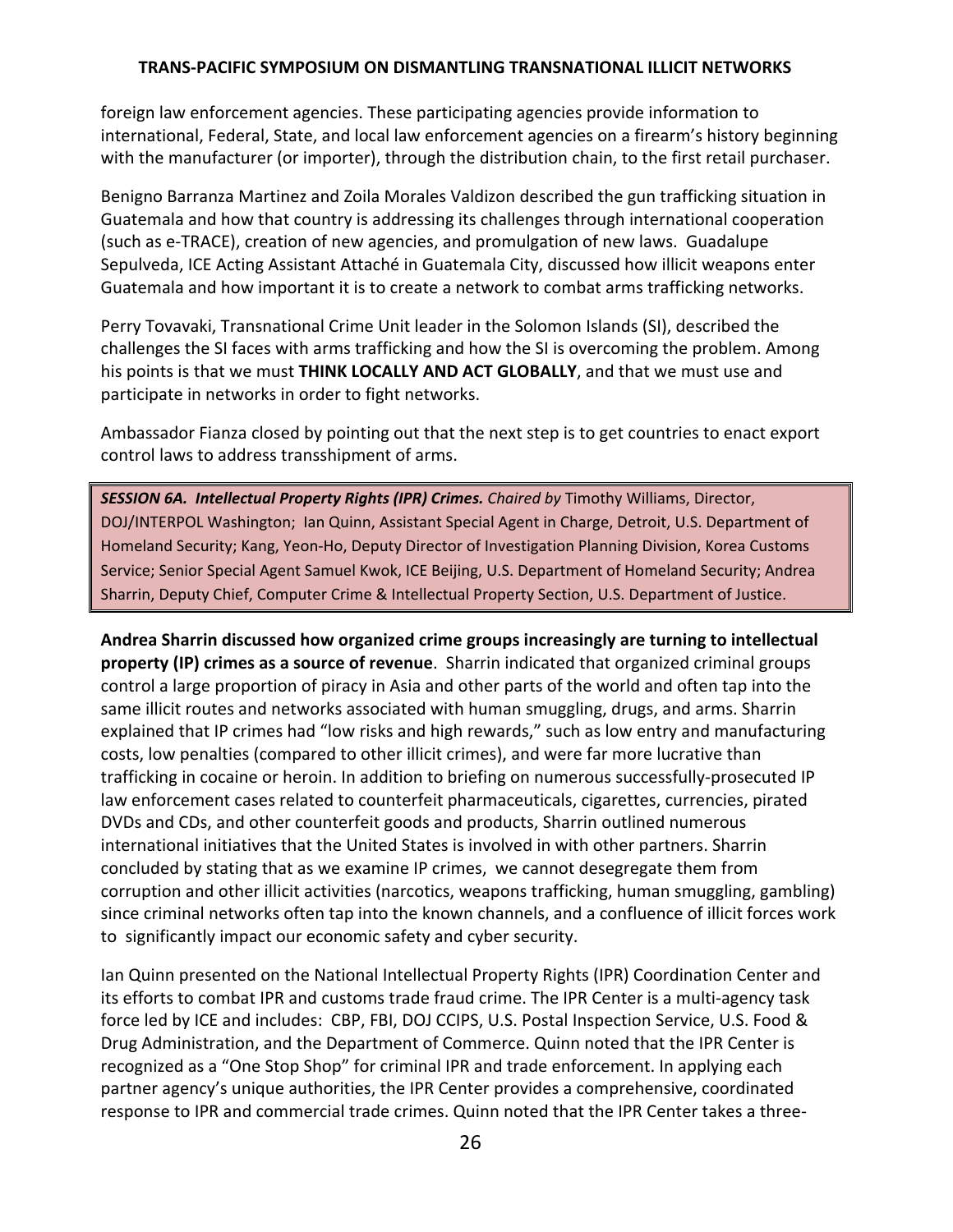pronged approach to combat IPR and Customs Trade Fraud crime: interdiction, investigations, and outreach/training. The IPR Center initiates investigations; prosecutes cases; provides analysis to ongoing investigations generated by both the IPR Center and ICE field offices; coordinates investigative leads among partnering agencies; coordinates multi-jurisdictional investigations involving trade fraud and IPR violations; and conducts undercover operations.

Quinn indicated that ICE works hard to identify and reduce vulnerabilities exploited by individuals and criminal organizations and to dismantle and disrupt criminal organizations and networks through undercover/covert operations, and proactive/reactive investigations. Further, Quinn indicated that in recent years the bulk of IPR crimes had originated mostly from Asia including seizures that related to counterfeit footwear, handbags, pharmaceuticals, apparel, electronics, and other commodities. Among the seized commodities that posed serious safety and security risks were fake medicines, foods (e.g., melamine tainted milk and contaminated juices), toothpastes, perfumes, sunglasses, cigarettes, and other products. Quinn indicated that DHS records showed China as the source for approximately 80% of all IPR infringing goods seized by DHS. Quinn briefed on numerous cases by ICE and IPR seizures **including OPERATION GUARDIAN**, **OPERATION WEIGHT LOSS**, **OPERATION HONEY SWITCH**, **OPERATION PEARLY WHITES** and **OPERATION APOTHECARY**. Working with its partners and other law enforcement agencies, ICE successfully detained and seized numerous containers of hazardous products, and which also led to the prosecution and convictions of those responsible.

Yeon‐Ho Kang discussed the Korea Custom Service's enforcement efforts against IPR crimes and its IPR enforcement achievements. Kang mentioned that the KCS is committed to border security to protect Korea's status as an advanced trading nation and to protect the welfare and safety of its people. Since its creation in 1970, the KCS has been effective in supporting fair trade by controlling smuggling and illicit trade, and remaining vigilant in preventing drugs and WMDs from crossing Korean borders. Kang also discussed how the KCS values public‐private partnerships such as its Internet-user Cyber Watchdog and other initiatives. Kang described the usefulness of information exchange programs including one such effort between Korea, Japan and China through the Tripartite IPR Working Group. This group shares law enforcement intelligence on illicit smuggling issues (e.g., counterfeits). Kang also mentioned other cooperative frameworks that KCS has with other jurisdictions that have helped to dismantle illicit networks in Korea.

*SESSION 6B. Child Exploitation Crimes. Chaired by* Jon Eyers, Assistant Director, INTERPOL; ICE Representative Paul Moore, ICE Bangkok, U.S. Department of Homeland Security; Police Colonel Yanapong Somabha, Royal Thai Police; Police Colonel Sophon Sarapat, Royal Thai Police; Detective Paul Gillespie (Ret.), President and CEO, Kids Internet Safety Alliance (KINSA).

# **Moderator Jon Eyers of INTERPOL made the point that child exploitation is child abuse. It is an abhorrent activity from which organized criminal syndicates make billions of dollars.**

ICE Representative, Paul Moore, ICE Attaché Bangkok, described the situation in Bangkok and gave several case studies. He said that NGOs were critical for saving children from being exploited. Moore underscored the importance of public/private partnerships.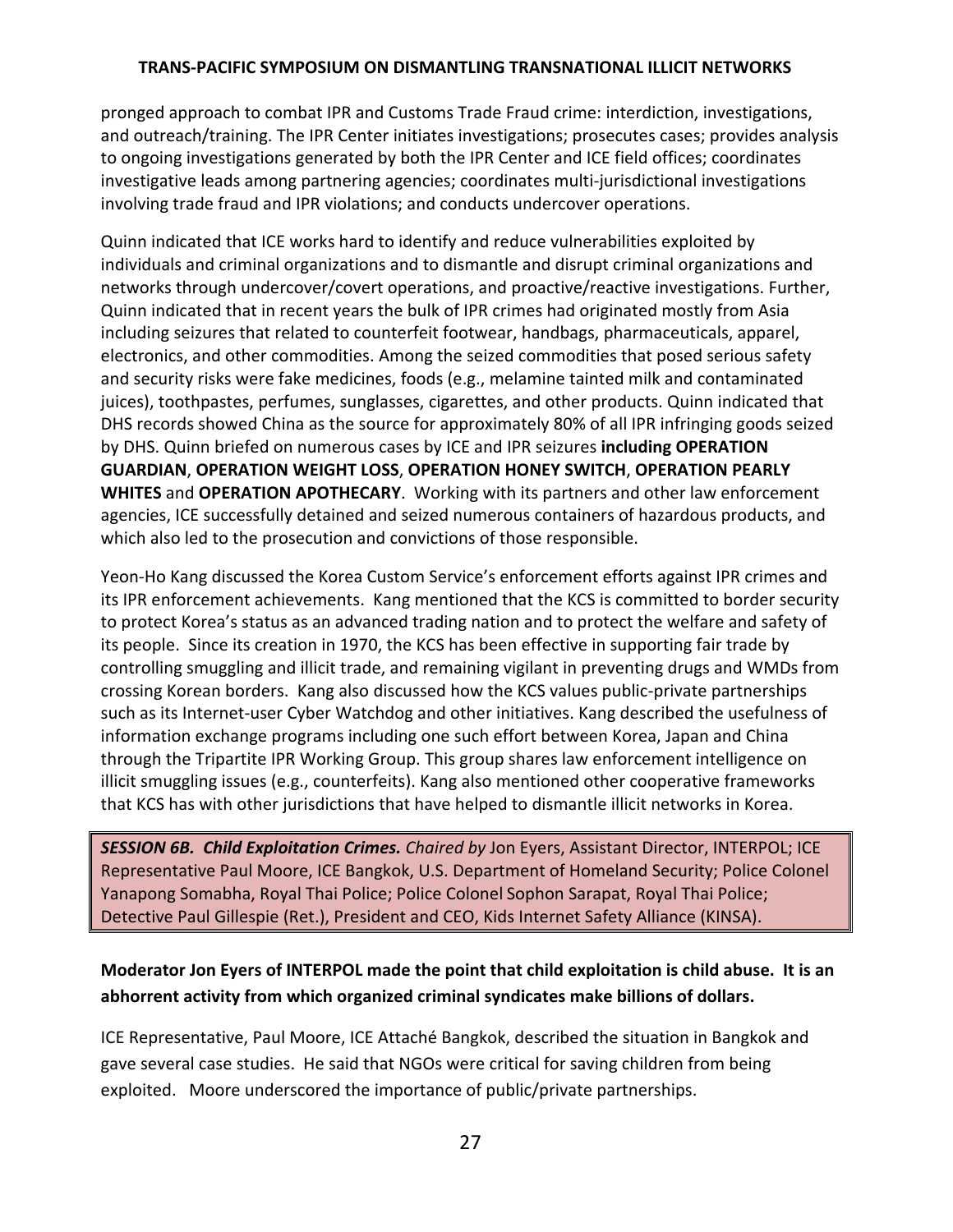Col. Yanapong Somabha of the Royal Thai Police also described the situation in Thailand, including the unique social and economic pressures that contribute to child exploitation in the region. He described what Thailand is doing to fight child exploitation and presented case studies that emphasized how essential international cooperation and coordination is to combat this crime.

Det. Paul Gillespie (Ret.) (Canada) of the Kids Internet Safety Alliance showed how international cooperation, information sharing, training, and capacity building is essential to combating international child exploitation. Gillespie pointed out that child exploitation and other internet based crimes are outstripping law enforcement's IT abilities to combat them. Gillespie emphasized that our response to the threat has been largely inadequate.

# **November 12, 2009: Day 3 Sessions ‐ Discussion**

*SESSION 7.* **Denying Safe Havens: Targeting High‐Level Corruption and Illicit Financial Nodes.**  *Chaired by* Ambassador Jane Becker, Senior Advisor, Bureau of International Narcotics and Law Enforcement Affairs, U.S. Department of State; Frederick Lord, Assistant Director for the Anti‐ Corruption Sub‐Directorate, INTERPOL; Deborah Morrisey, ICE Office of Investigations, Cornerstone Group, U.S. Department of Homeland Security; Raymond So, Principal Investigator, Independent Commission Against Corruption, Hong Kong.

**Ambassador Jane Becker articulated why anticorruption needs to be an important area of focus and cooperation in jurisdictions across the Pacific, since it enables crime and creates an environment where kleptocrats, organized criminal groups, criminal insurgencies, and terrorists can operate.** In projecting the impact of corruption on the world economy, Ambassador Becker said that according to 2007 World Bank estimates, the annual cost of corruption to the global economy was over \$1 trillion in bribes alone. Moreover, she indicated that hundreds of millions are embezzled by kleptocrats every year around the world. Rather than investing those assets in their economies, kleptocrats are robbing their citizens of the uses for which these funds were intended – education, healthcare, infrastructure modernization, etc. Echoing sentiments by others at the symposium, Ambassador Becker underscored the destabilizing impact of corruption on political structures, internal stability and national security.

Ambassador Becker described the actions the United States has taken to combat global kleptocracies over the years, including Presidential Proclamation 7750 (PP7750). PP7750 is designed to deny safe haven to suspected kleptocrats, those who corrupt them, and their illicitly‐ acquired assets. Ambassador Becker outlined the extraordinary measures contained in PP7750. Specifically, it prevents past and present foreign officials whose corrupt practices had "serious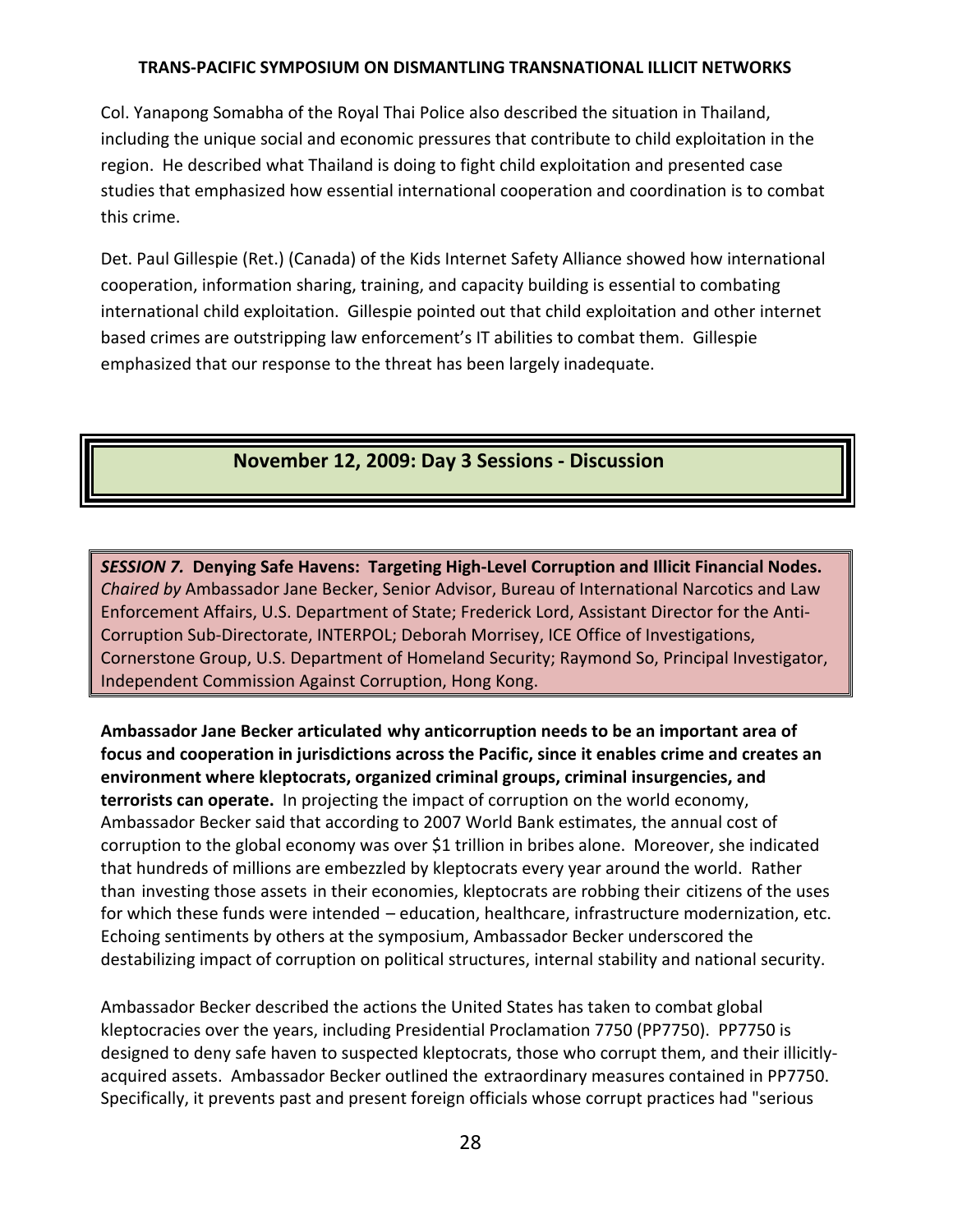adverse effects on the international economic activity of U.S. businesses, U.S. foreign assistance goals, the security of the United States against transnational crime and terrorism, or the stability of democratic institutions and nations" from entering the United States. She indicated that a high number of senior corrupt public officials and their family members had been denied entry into the United States under PP7750 and other authorities of the Immigration and Naturalization Act (INA). She concluded by citing one of the 9-11 Commission Report's criticisms of U.S. national security and its "lack of imagination" and challenged delegates to look at their domestic legal frameworks and existing law enforcement tools to develop innovative ways of working collaboratively to combat and target these threats.

Deborah Morrisey discussed the mission and responsibilities of ICE's Foreign Public Corruption Task Force to target and prosecute corrupt foreign public officials that have utilized the United States' financial institutions to perpetrate criminal acts involving money laundering and fraud. She also discussed its mission to develop evidence of criminal activity and conduct investigations that will successfully identify, seize, forfeit, and repatriate funds traceable to fraud, embezzlement, and public corruption in foreign countries. The public officials, or politically‐ exposed persons, that ICE pursues under money laundering statues, the Patriot Act, and other legal authorities include:

- Heads of state, government and cabinet ministers
- Functionaries in nationalized industries and government administration
- Senior judges
- Senior party functionaries
- Senior and/or influential officials, functionaries, military leaders, and people with similar functions in international or supranational organizations
- Members of ruling royal families
- Senior and/or influential representatives of religious organizations (if these functions are connected with political, judicial, military or administrative responsibilities)

Morrisey noted that to address the increase in criminal referrals from Central and South American and Caribbean governments seeking U.S. assistance, an ICE initiative based out of Miami, Florida (comprised of ICE's Foreign Political Corruption Investigations Group and Asset Identification and Removal Group (AIRG)) has been working with numerous law enforcement agencies to identify, locate, and seize assets of corrupt government officials involved in the theft and embezzlement of foreign government funds. Morrisey highlighted that ICE utilizes a strategy of employing U.S. laws in conjunction with foreign violations to find the best venue for prosecutions and to identify any vulnerabilities exposed within the U.S. to launder the criminal proceeds. In addition to providing brief summaries on numerous operations and cases, Morrisey concluded that the initiative has been so successful that ICE has broadened its focus worldwide.

Principal Investigator Raymond So, Hong Kong Independent Commission Against Corruption (ICAC), detailed corruption trends in Hong Kong, along with anti‐corruption case examples and success factors. Investigator So indicated that after 35 years in existence, from1974 through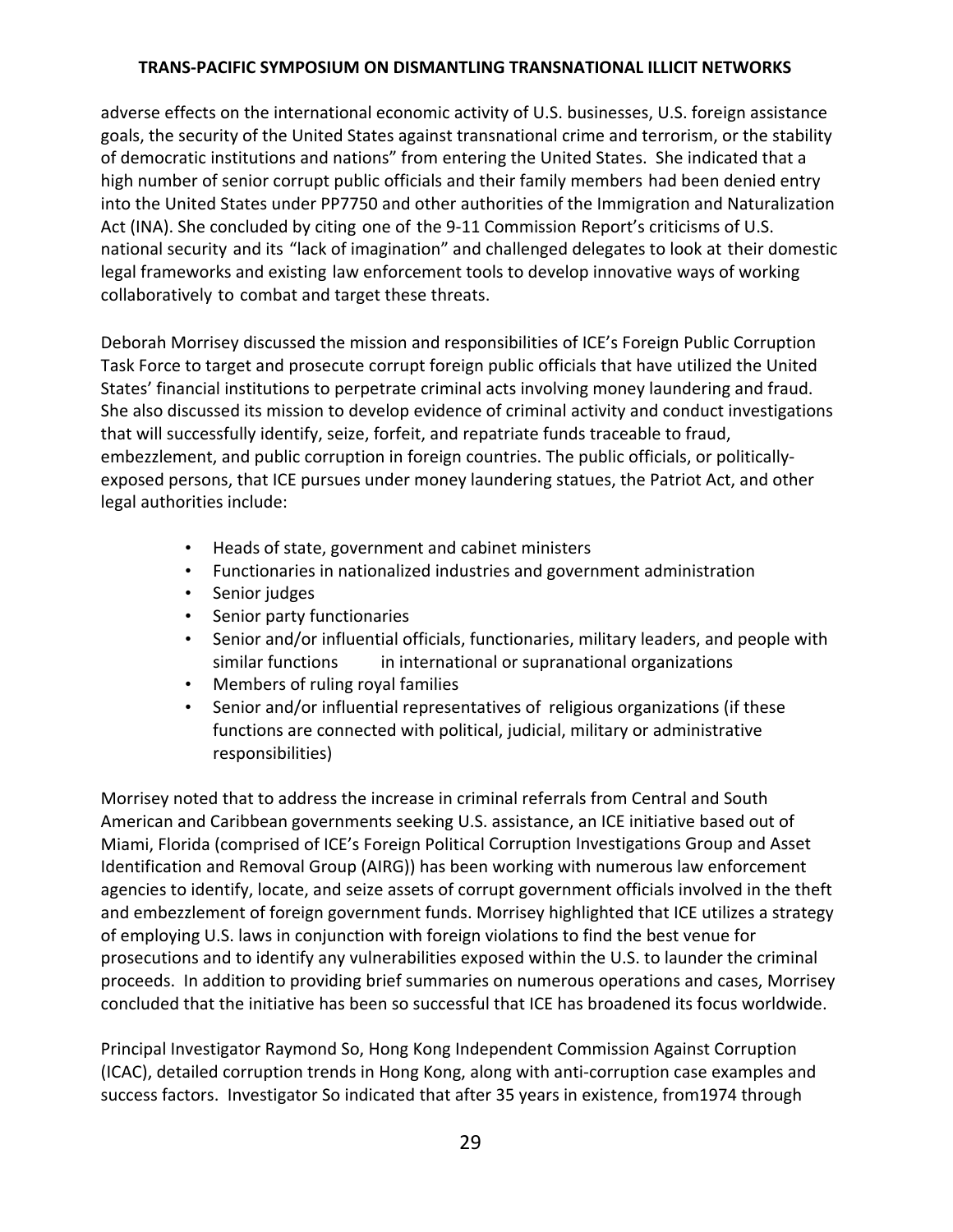2008, corruption reports on the government sector had significantly declined as a result of the creation of the ICAC. The ICAC achieved this tremendous success by combining law enforcement, corruption prevention, and community education on a focused effort to address crime syndicates that once operated with impunity. Investigator So contrasted the decline in corruption reports on the government sector with an increase in corruption reports on the private sector, for which the ICAC is also addressing through aggressive investigation.

Investigator So provided several case examples to illustrate the investigations conducted by the ICAC. The first example focused on a directorate level government official who was responsible for managing, leasing, and selling of former military sites and government quarters. The subsequent ICAC investigation revealed that the official had failed to declare conflicts of interest with companies controlled by a closed relative, which was considered willful misconduct by omission. The official then permitted the companies to be selected in a pre‐qualification process even though they did not have the requisite qualifications. As a result the companies were awarded two contracts worth a total of HK\$143 million. The government official was convicted and sentenced to 30 months imprisonment. So also discussed other corruption ICAC investigations that were successfully prosecuted.

Investigator So closed his presentation by discussing success factors, based on ICAC's experience, for an anti-corruption organization. These factors are broad and necessary to address systemic corruption and include: independence, professionalism, integrity, powers of investigation, resources, image and the public perception of the organization's effectiveness, and public and international support.

Fred Lord presented on denying safe haven and targeting high‐level corruption from an INTERPOL perspective, describing the various INTERPOL tools and support functions that assist in tackling this crime. Lord also talked about INTERPOL's "Need to Share" principle to effectively engage this phenomenon through increased international law enforcement agency cooperation and sharing of financial and corruption intelligence. The goal of INTERPOL's anti‐corruption and public integrity work is to initiate a paradigm shift in the way anti-corruption support capabilities are centralized and effectively deployed to enhance countries' efforts in developing their own anti-corruption agencies. Lord indicated that this is achieved through capacity building and strategy development meant to encourage public integrity and to foster accountability, transparency, and public participation in the fight against high‐level corruption.

INTERPOL's presentation showcased how a multidisciplinary corruption evaluation team examined a significant homicide of a high level public servant and financial analyst for a non‐ governmental organization in Burundi. This individual was involved in high level investigations against high profile government officials. Lord mentioned that the anticorruption team maintained a watching brief on this issue and a number of persons have recently been arrested. INTERPOL has assisted the Burundi authorities with the issuance of an INTERPOL Red Notice for another person wanted in relation to this homicide. Other similar homicides have recently been identified in countries such as Liberia and Uzbekistan, and Lord stressed that any effective strategy must be developed to provide support to anti‐corruption specialists involved with investigating high level corruption.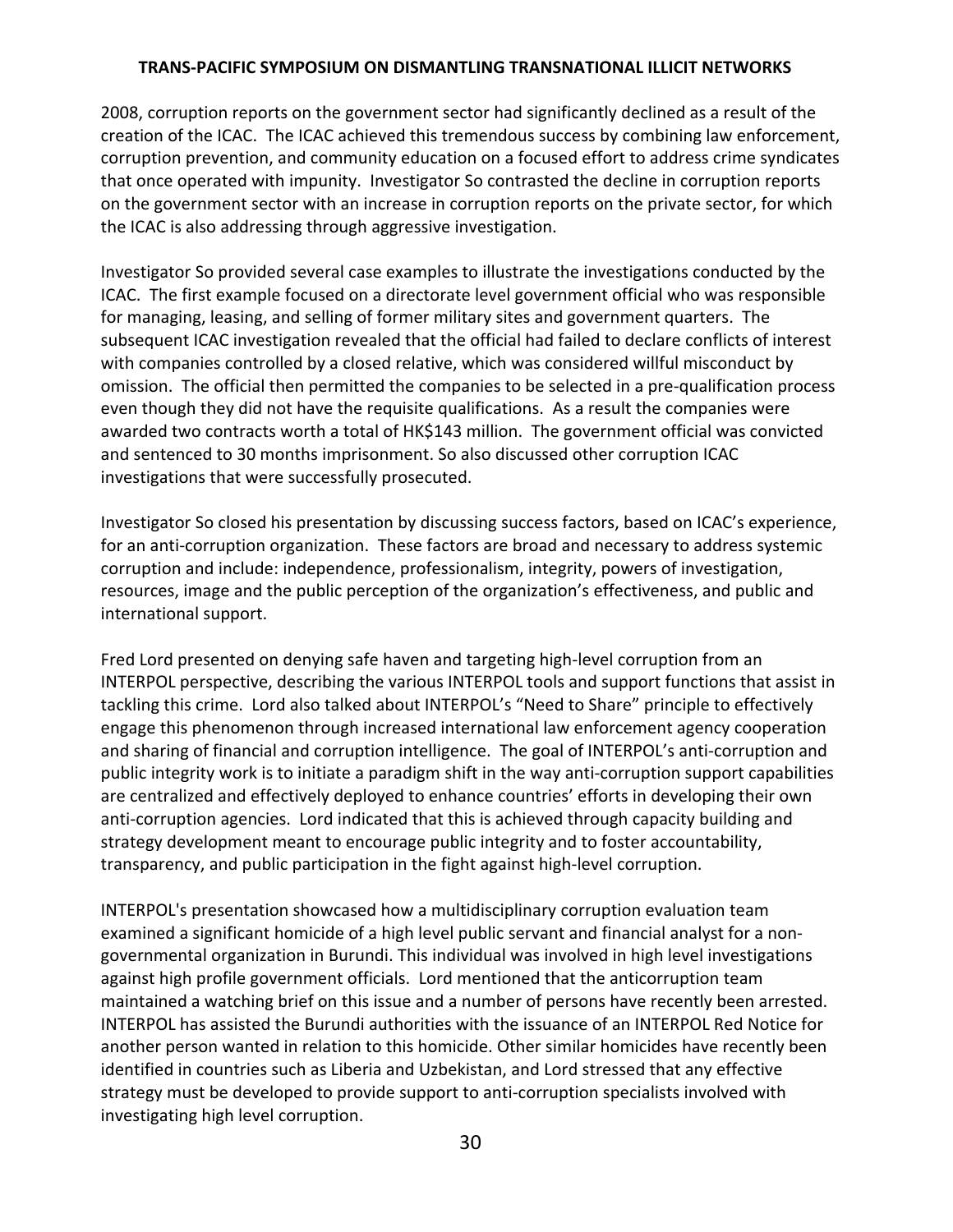*As was underscored by A/S Alikhan during the opening plenary, and reinforced by Lord, many law enforcement officials, as well as anti-crime and anti-corruption champions, suffer threats, physical abuse or torture, or even lose their lives due to their efforts to uphold justice and safeguard integrity. Interventions during this session called on the international community to provide enhanced assistance to strengthen anticorruption and law enforcement authorities on the front-lines, to act swiftly and decisively to bring attention to this issue, act concertedly in individual instances, and end impunity. Participants also noted the importance of governments to protect public servants and whistleblowers alike who are investigating and prosecuting crimes and illicit networks.*

*SESSION 8.* **Successful Collaborative Investigations: Case Studies***. Chaired by* Bob Harriman, Chief Superintendent, Deputy Criminal Operations Officer, Federal Policing, Pacific Region, Royal Canadian Mounted Police (RCMP); Frank Okamura, Assistant Attaché, ICE Tokyo, U.S. Department of Homeland Security; Tatsuya Toyama, Superintendent, National Police Agency of Japan; Colonel Petrus Golose, Indonesian National Police.

Frank Okamura and Tatsuya Toyama presented on the threats posed by the Japanese Yakuza across Asia and in the United States. The Yakuza is one of the largest organized crime groups in the world. While the Yakuza initially engaged in numerous trafficking crimes (drugs, prostitution, guns), they have recently demonstrated increased sophistication and are now active in the financial and banking sectors of Japan, if not the corporate world. As noted by U.S. Attorney Nakakuni in the opening session, the Yakuza have strong ties to Hawaii and the West Coast of the United States Petrus Golose briefed on the Indonesian National Police's joint efforts with numerous law enforcement agencies to dismantle a child pornography internet network and shut down numerous websites.

*ROUNDTABLE:* **Strengthening International Cooperation and Partnerships to Combat Transnational Threats***. Chaired by* David M. Luna, Director, Anticrime Programs Division, Bureau of International Narcotics and Law Enforcement Affairs, U.S. Department of State; Matthew King, Deputy Assistant Director, Programs, ICE Office of International Affairs, U.S. Department of Homeland Security; Bill Perry, Group Manager, Investigations and Response, New Zealand Customs Service; John Lee, Senior Superintendent, Drug Investigation Bureau, Hong Kong Customs and Excise Department.

**David Luna led a plenary discussion that examined options available for international law enforcement to better combat the converging threats and emerging trends discussed throughout the symposium. These included both strategic and operational tools, information sharing systems, and strengthened partnerships**. Luna informed delegates that earlier in the day, APEC economies at their Summit in Singapore had agreed to continue to make the issue of dismantling transnational and illicit networks a priority in their overall work program. Luna mentioned that it was important to leverage the recent political commitments made by APEC, the OAS, ASEAN, and the G8/G20 to combat transnational crime by strengthening cooperation in key areas to dismantle illicit networks.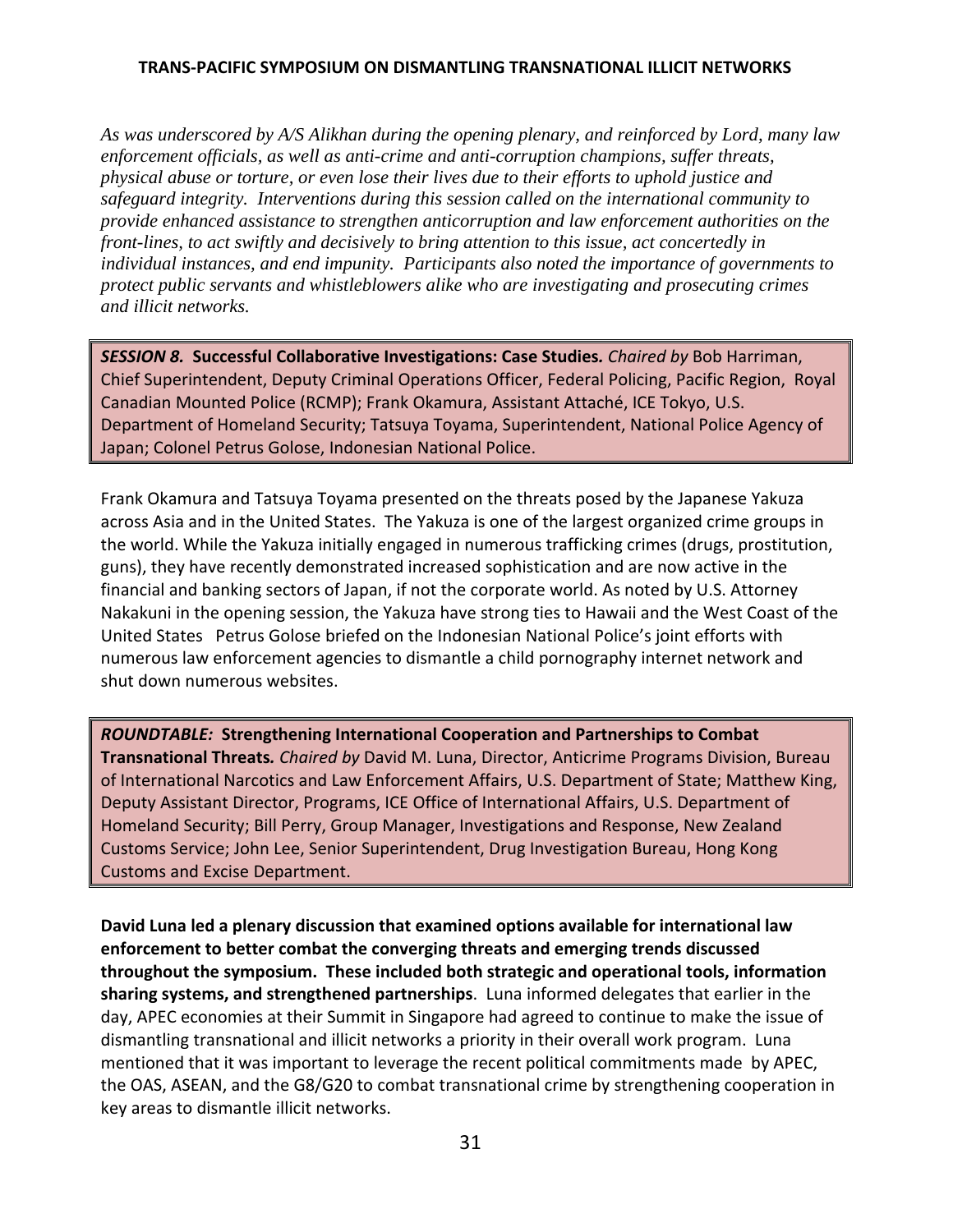Luna also highlighted that any inter‐regional cooperative network must not only examine the universe of illicit threats to build a panoramic system of the known criminal activities, routes, and networks but also must develop cooperative approaches necessary to exploit existing organized crime (OC) nerve centers and their illicit operations:

> *Similar to how a neural system operates in processing information, we need all possible neurons firing at the same time and communicating with each other and bringing order and clarity in a well‐functioning synaptic circuit. By working collectively to frame a better understanding of the illicit environment across the Pacific – through a more comprehensive intelligence system and heightened law enforcement consciousness of related threats – we can coordinate more effectively across borders and undertake neutrally‐driven "synaptic" responses to prosecute and dismantle transnational illicit networks.*

ICE Deputy Assistant Director Matthew King spoke about the importance of collaboration at all levels and the significance of leveraging relationships beyond conference attendance. He noted that regardless of geographic location, law enforcement agencies confront many of the same challenges when combating similar crimes. King stressed that it is imperative to collaborate to combat these threats:

> *We must maximize our often limited resources and work smarter and with greater agility within our established boundaries (versus criminals that operate without boundaries and impunity), to address these ever increasing threats. Through strengthened relationships and collaboration we can take our strengths and overcome our weakness to create a level playing field against these criminal enterprises that impact us all.*

King noted that the Symposium participants agreed that what happens locally has an impact globally. He cited ICE's **OPERATION TIEN CAN** as an example of good international cooperation, where investigators in the U.S., Canada and Vietnam were able to build upon one another's efforts to arrest more violators, seize more assets, and include more international partners in order to effectively and decisively dismantle the organization. King also underscored the importance of leveraging relationships beyond mere conference attendance:

> *Many key relationships are developed through attendance at events such as this Symposium. In addition to the timely and useful information garnered, the relationships developed must be exploited. Participants were challenged to engage with one another post Symposium and to leverage the relationships and opportunities gained to develop a bold, comprehensive, multilateral and multi‐pronged*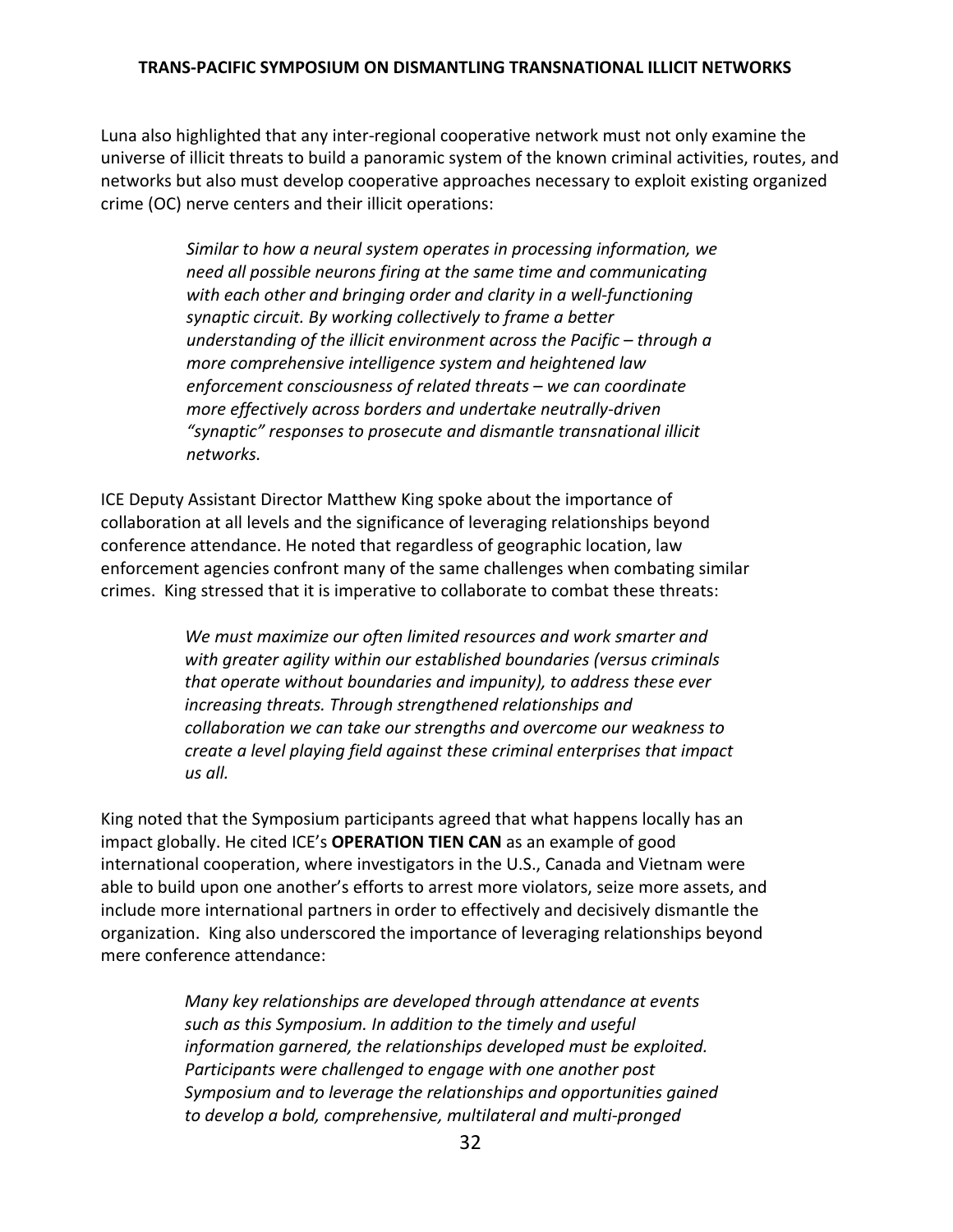*approach, using integrated information and methods—to take our collective abilities and move forward locally, regionally, and globally to form a network against crime.* 

King concluded his remarks by underscoring the global reach of criminal networks and the options to defeat them:

> *These tasks won't be easy but using each of our abilities and tools, combined with what we've learned here and the relationships developed is a good start. We need to examine what has worked in the past, where we have seen success, enhance and update these methods to address updates and keep pace with our ever‐changing technology.*

Bill Perry highlighted the New Zealand Customs Service's efforts to strengthen law enforcement cooperation, liaison tools, best practices, information exchanges, and partnerships. Among the challenges and opportunities that Perry stated for jurisdictions to consider:

- Secure communication systems (e.g. WCO Customs Enforcement Network (CEN))
- Opportunities for greater interoperability
- Regular exchanges (officers, symposiums, technology, etc)
- Joint assessments on common risks
- Joint targeting exercises
- Regional and international taskforces
- Facilities offered by regional bodies for coordination
- De-briefs of witnesses/arrested offenders/CHIS

John Lee discussed how the Hong Kong Customs and Excise Department's Drug Investigation Bureau cooperates with other jurisdictions utilizing information exchanges and communications channels such as CEN and the Drug Seizure Immediate Notification System (DSIN). Lee discussed how Hong Kong cooperates with other law enforcement agencies to combat transnational smuggling networks across the Pacific and globally. Lee also stressed the importance of public‐ private partnerships and how these synergies can become a force multiplier. According to Lee, the factors that were important for strengthening international cooperation are:

- Well-established legal framework and cooperative arrangement
- Extensive networking with LEAs
- Trust and confidence between LEAs
- Timeliness of information exchange/controlled delivery operation
- Cooperation with industry partners
- Ownership of the problem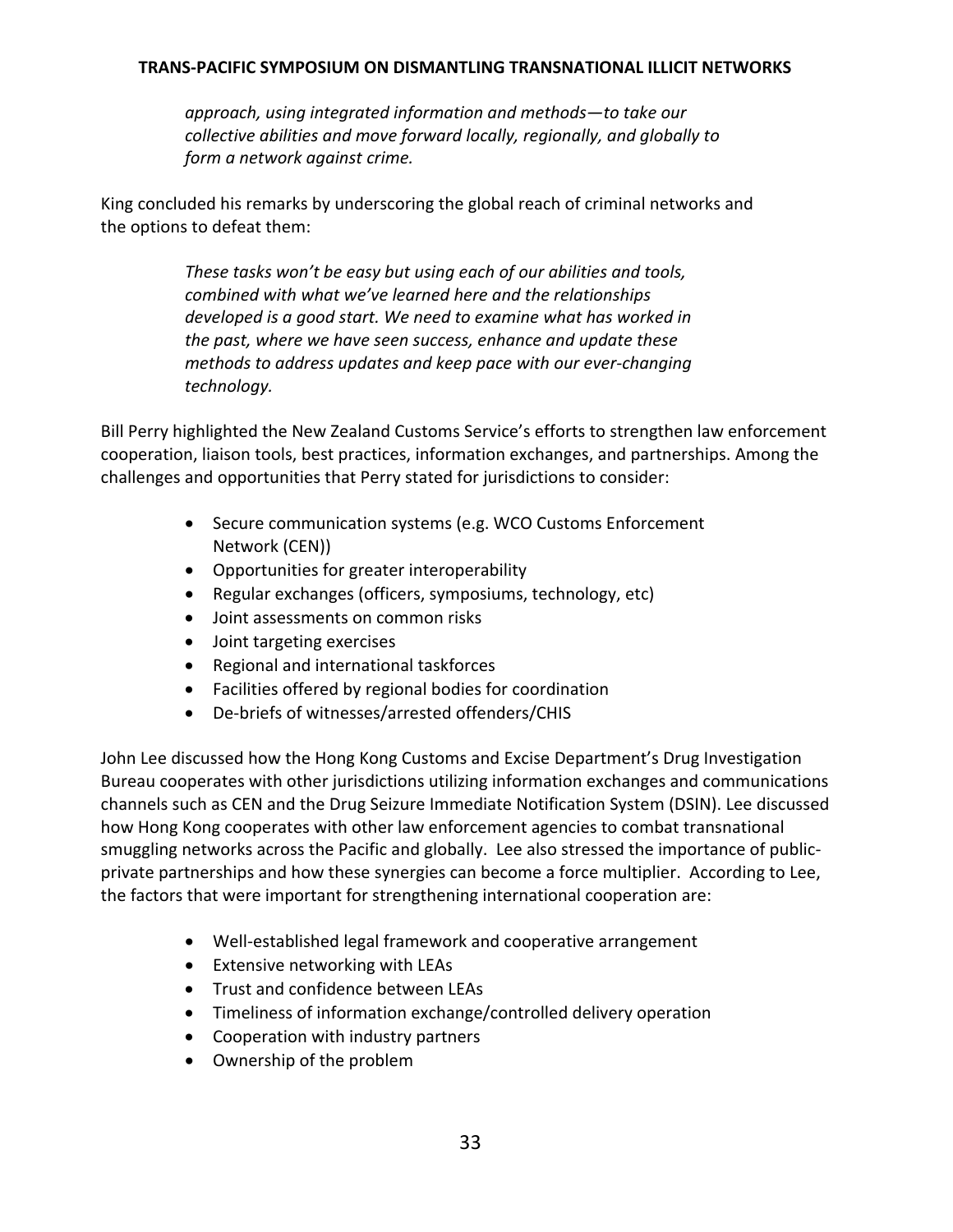# **Day 3 Plenary Speeches**

Nick Lewis, Liaison Officer, Serious Organised Crime Agency (SOCA), British Embassy, Washington D.C. discussed the United Kingdom's approach to fighting  $21<sup>st</sup>$  Century international organized crime and illicit networks. Emphasizing how we all want to win the fight against transnational organized crime, Lewis indicated that "to stop organized crime from flourishing, and from causing the death, harm and misery which infests our communities ‐ our greatest strength is a willingness to work together towards the same end game."

Lewis outlined four elements, based on SOCA's experience, that are common for illicit networks to be successful:

> *The first element is logistics. Illicit networks need Logistics Teams to be able to move their commodity from A to B. Whether the commodity is drugs, people, money, guns or even images and email, illicit networks need to be able to move them around the world to achieve their aims. This often involves complicated and lengthy journeys, across many countries. They need to move people, commodity and money. Logistics providers need to bribe and corrupt public officials, and to recruit drivers, pilots and other specialists. They need to source and supply vehicles, accommodation, passports and weapons. They are a vitally important component of any illicit network and successful disruption of their activities can and will have a disproportionate effect on the crime groups themselves.*

*The second element is Communications. Criminals must be able to communicate with each other, and with their customers. They can only do this in a limited number of ways – face to face; through third parties; in writing; by phone or radio; or by email or similar technology. As more and more commodities travel around the world, and the logistics are delivered by more and more distant contractors, the principals' reliance on communications increases, and this presents us with the best opportunity to disrupt. Deny the criminals their communications, and their enterprise grinds to an expensive halt.*

*The third element is Profit. Organized crime generates obscene amounts of money. Much of this needs to be physically moved across continents, laundered through the banking system and turned into outwardly respectable earnings before it can be spent. This requires corrupt professionals – lawyers, accountants and real estate agents as well as bank officials, border guards and customs officers. It is widely acknowledged that taking the money from criminals, whether that is after conviction, or by interdiction somewhere in the chain, has the greatest impact on them.*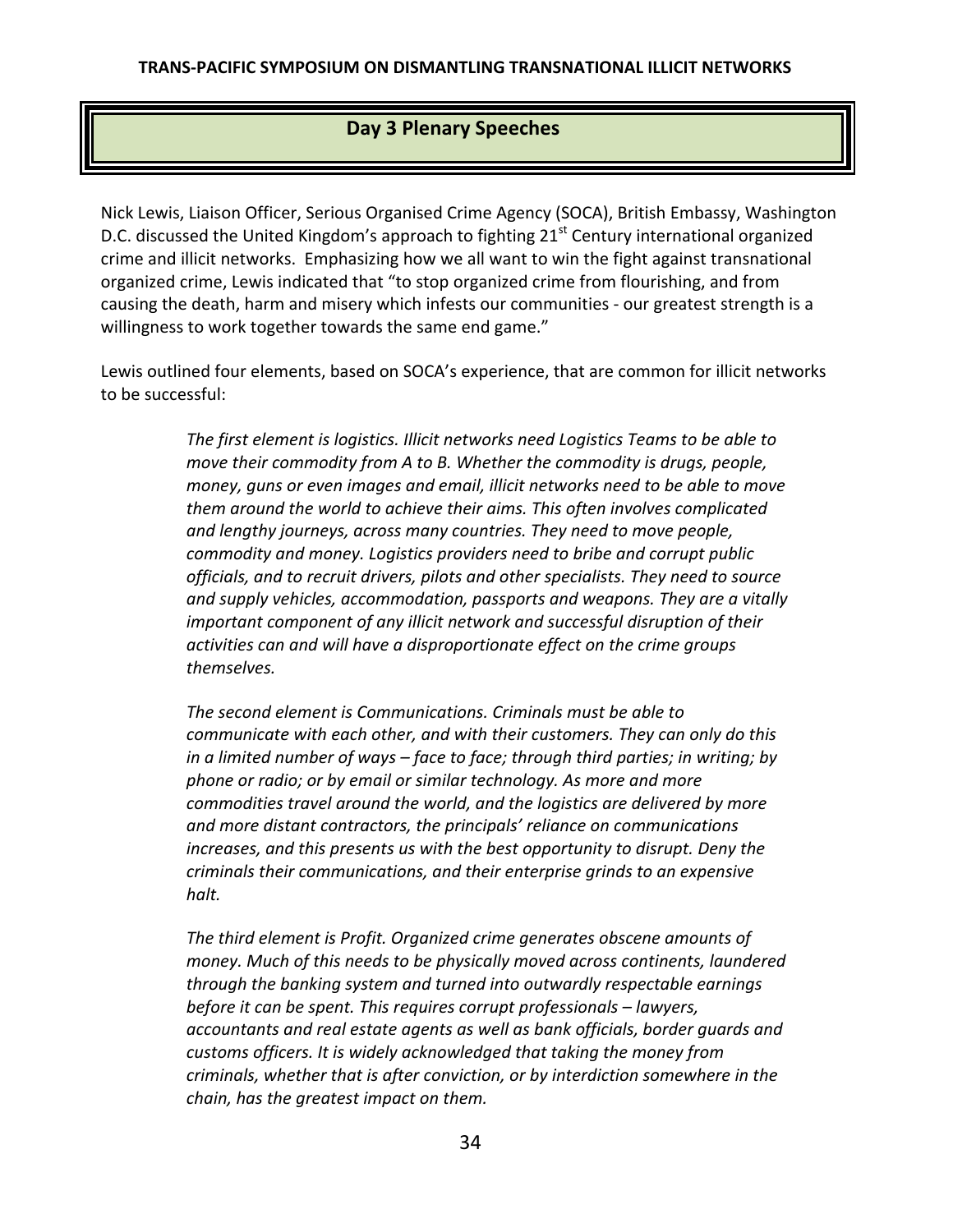*The fourth is Opportunity. Sometimes criminals exploit an existing opportunity to commit crime, but we see more and more evidence that they actually create the opportunity in the same way that a drug dealer creates demand. They will migrate to new countries to exploit the lack of legislation, poorly coordinated law enforcement, or easily corruptible governments, or to take advantage of geographical location. They will research and exploit changing technology to their advantage – witness the massive increase in scam letters circulated by email compared to a few years ago when they were all hand‐written. Let us not forget that these are entrepreneurs, resourceful and enterprising individuals always on the look out for a new way of making money.*

Lewis concluded by underscoring how a new type of response was necessary, one which is as dynamic and forward thinking as the criminals themselves:

> *The impact of organized crime is felt across whole governments, and the response must reflect a whole government response, not one which is confined to law enforcement alone*.

**Lewis outlined some further suggestions to deny organized criminal organizations the opportunity to thrive or to contest the space in which their networks operate:**

- *any response must be a whole government response;*
- *bring legislative and regulatory frameworks as close together as possible, and remove the opportunity for criminals to exploit differences in each other's prosecution regimes, or our extradition treaties;*
- *involve the commercial and private sectors in our fight. The planes, boats and lorries; phones, GPS systems and guns are all manufactured, sold and maintained by commercial enterprises. "How long should we tolerate them burying their heads in the sand and pretending they bear no responsibility for how their products are abused?*
- *counter‐corruption efforts must be maintained and increased, and we must develop trusted international relationships so that we can have confidence that shared intelligence will be acted upon, not leaked or sold. We should extend our reach beyond poorly paid low level officials, and identify and root out institutional corruption, and target those professionals whose services are essential to the illicit networks;*
- *At the very heart of every successful partnership must be trust. . . .we must learn to trust our chosen partners, and trust each other. This is particularly true in the context of dismantling illicit transnational networks – "we must by definition engage international partners. We must trust them to do their jobs properly, and*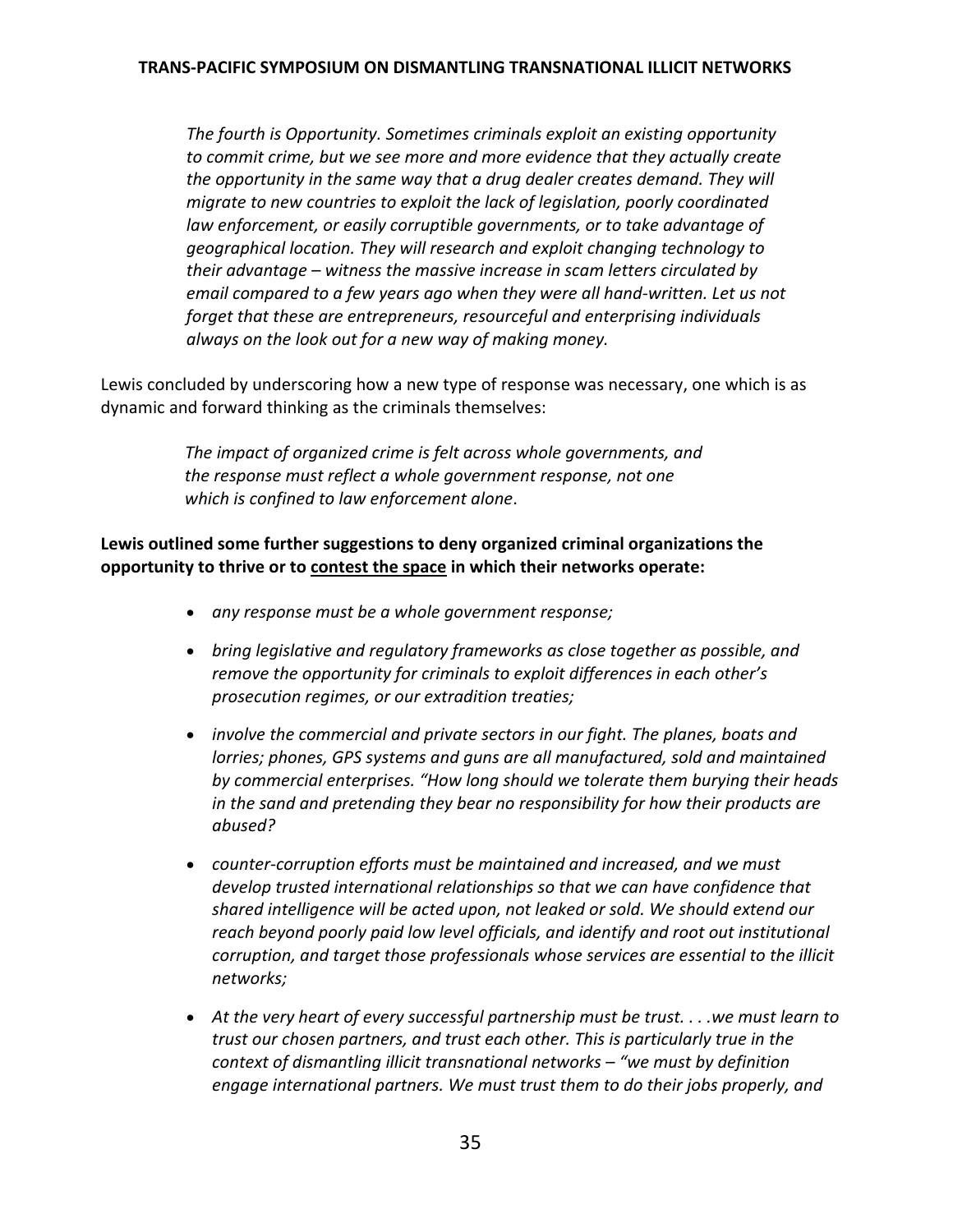*to resist the temptation to believe that any one of us is the only one who can be trusted to get it right;*

 *keep up our tactical effort, joining forces across regional and international boundaries to present a unified force, one which will be seen as a threat by the criminals, and one which will deny safe havens or protection.*

Lewis concluded by stating that "our greatest strength is a willingness to work together towards the same end game. Let us begin to define that end game, to accept that none of us can do it alone, and that the whole of our collective effort can be so much more than the sum of all its parts."

Captain Ricardo Hurtado provided a strategic assessment of how the Colombian cartels are becoming more creative and adopting asymmetrical approaches in moving drugs across the Pacific and Atlantic. Hurtado provided UNODC data on Colombia's illicit crops from 1999‐2008 and land, maritime, and air drug routes out of Colombia. Hurtado also discussed the latest law enforcement efforts by Colombian authorities against the increasing sophistication of the cartels' utilization of Go‐Fast Boats, liner and coastal vessels with containers, liquid cocaine, and semi‐ submersibles to trans‐ship cocaine across the Caribbean, Pacific, Central America, and other regions. Hurtado underscored the importance of international cooperation to combat transnational illicit threats, and given the limited resources of each jurisdiction, it was important to leverage all possible assets and capabilities to combat threats that endanger the security of many nations.

Closing Plenary Remarks

Raymond R. Parmer, Jr., Director of the ICE Office of International Affairs expressed his hope that the symposium was the first in a recurring series of transnational conversations. Parmer encouraged the participants to seize the momentum from Honolulu and leverage it:

> *to defeat an ever‐resourceful enemy... an enemy that spends every hour of every day seeking ways to defeat us... and shall if we don't work together. . . . the only way we can prevail is through a unified multilateral effort. As representatives of the international law enforcement community, we need to build on the symposium's success by developing and strengthening informal and formal partnerships, committing to future collaborative efforts, and by pursuing bilateral and multilateral enforcement actions.*

By sharing best practices, practical information, and new ideas at meetings of international organizations and symposiums like the one in Honolulu, law enforcement and security officials can proactively and effectively challenge illicit networks, especially as they become more complex and employ increasingly sophisticated techniques to conceal their activities. Director Parmer further stated that as international partners, groups need to leverage cooperative frameworks,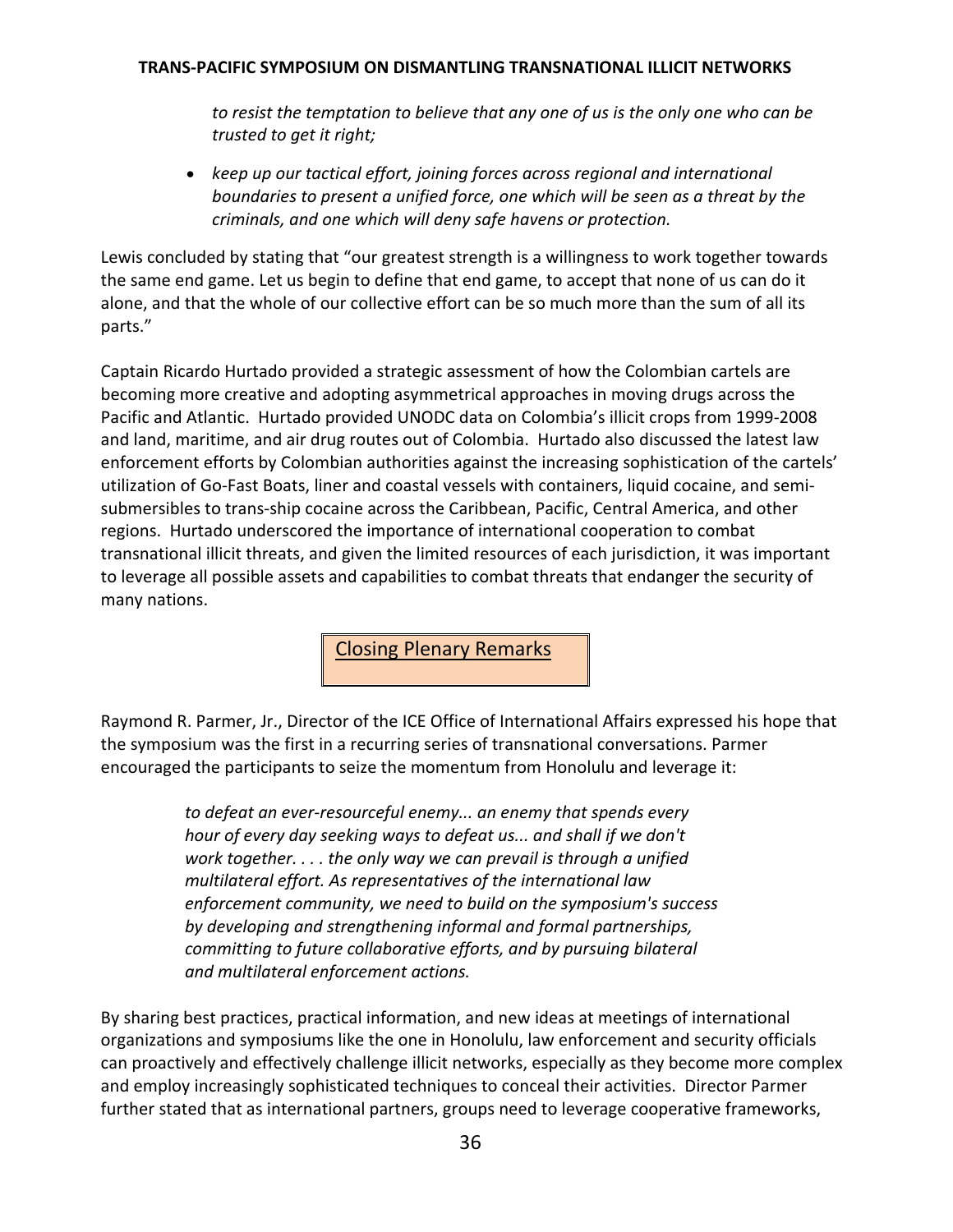communication methods and political will such as those found in the G8, OAS, APEC, ASEAN, and others to remain one step ahead of criminal elements. These institutional frameworks and cultivated relationships provide the law enforcement community with an unparalleled opportunity to develop and sustain productive partnerships. Despite such political will, however, challenges remain:

> *We have spent time this week discussing current and emerging threats, but we must stay vigilant as new threats become known. Developing and maintaining close ties will equip our respective agencies with the ability to identify potential issues before they cross borders or threaten international security. By working together to formulate new strategies and techniques, and by emphasizing the need to increase information sharing, we can balance the need to safeguard our critical infrastructures with ensuring the continued flow of global commerce*.

Director Parmer indicated that the symposium had successfully achieved many of the goals that were set at its onset:

- Representatives from across the Pacific met and shared best practices, and high‐level discussions provided participants with opportunities to enhance cooperation on investigations and intelligence sharing;
- Experts in arms trafficking, corruption, human smuggling and trafficking, money laundering, and drug smuggling provided in‐depth information on their areas of expertise, allowing the group as a whole to benefit from their experiences;
- Participants strengthened existing partnerships and relationships, and established new ones;
- Foundations were developed upon which bilateral and multilateral connections can be further developed;

Director Parmer further noted that the symposium proved to be a distinctive, unique forum, unlike any others currently in existence and encouraged participants to leverage the benefit of such a symposium and not squander such an opportunity. He also encouraged participants to redouble their efforts and commit themselves to strengthening connections while working to overcome the challenges.

Director Parmer concluded by indicating that the group needed to identify and take advantage of all opportunities for cooperation in investigations and intelligence sharing, sustain the trans‐Pacific law enforcement policy dialogue, and establish informal, interregional networks to ensure further communication and cooperation.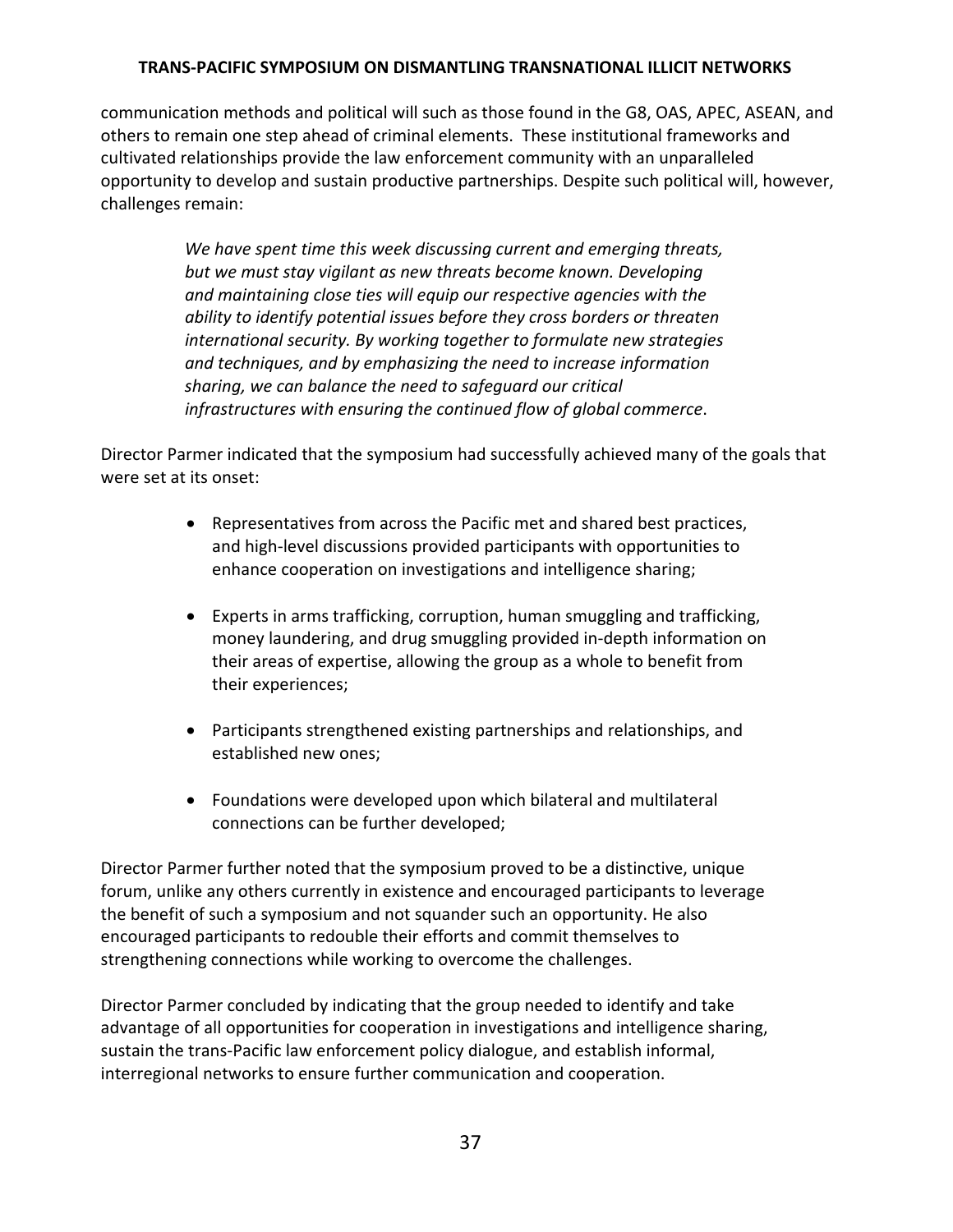# **The Way Forward: Fighting Networks with Networks**

- 1. **Combating the Illicit Trade and Networks:** The threat posed by illicit networks across the Pacific is increasingly more dangerous, directly harms communities and the safety and health of citizens, and is becoming more complex with sophisticated illicit routes and elaborate schemes to evade detection, especially with advances in technologies. (Semi‐ submersibles, planes, tunnels, cyber space, transnational alliances becoming problematic) In addition to the destructive nature of drugs and narco-trafficking to economies across the Pacific, the staggering volume of the illicit trade – including the increasing importation in many economies of substandard goods containing hazardous/carcinogenic materials, tainted counterfeits, contaminated food products, and fake medicines – poses significant health and safety risks to all consumers. Environmental crimes and those related to the extraction of natural resources can have not only long-term ecological and environmental impacts but can contribute to creating insecurity and instability in many parts of the world.
- 2. **Utilize Strategic Leadership**: We cannot be afraid to try new ideas, to take bold steps, to sometimes venture outside of our comfort zones. (Noble) Numerous examples and cases were cited on bold leadership including joint investigations and prosecutions that made a difference in several jurisdictions in combating and dismantling illicit networks.
- 3. **Anticipate New Trends on Threat Convergence**: Strategically examine converging threats and illicit routes, nodes, and synergies among illicit networks. Mapping is critical (bi‐ directional east/west and north/south cross‐border crimes) to strengthen intelligence‐led policing and to coordinate across jurisdictions and regions.
- 4. **Promote Data and Research for Real Public‐Private Partnerships**: Challenge research institutions, academia, and private sector to increase data collections and obtain a greater understanding of threat convergence of transnational illicit networks (criminal organizations, gangs, terrorists), illicit routes, and their methods of operations.
- 5. **Strengthen Intelligence Capabilities/Surveillance** (e.g., identify gaps and obstacles) and intelligence‐sharing arrangements to identify, disrupt and dismantle illicit networks; and identify criminal network vulnerabilities and law enforcement opportunities to exploit these vulnerabilities.
- 6. **Acknowledge that Crime Prevention is Terrorism Prevention**: Concerns about the global fight against terrorism has downgraded international organized crime as a top priority.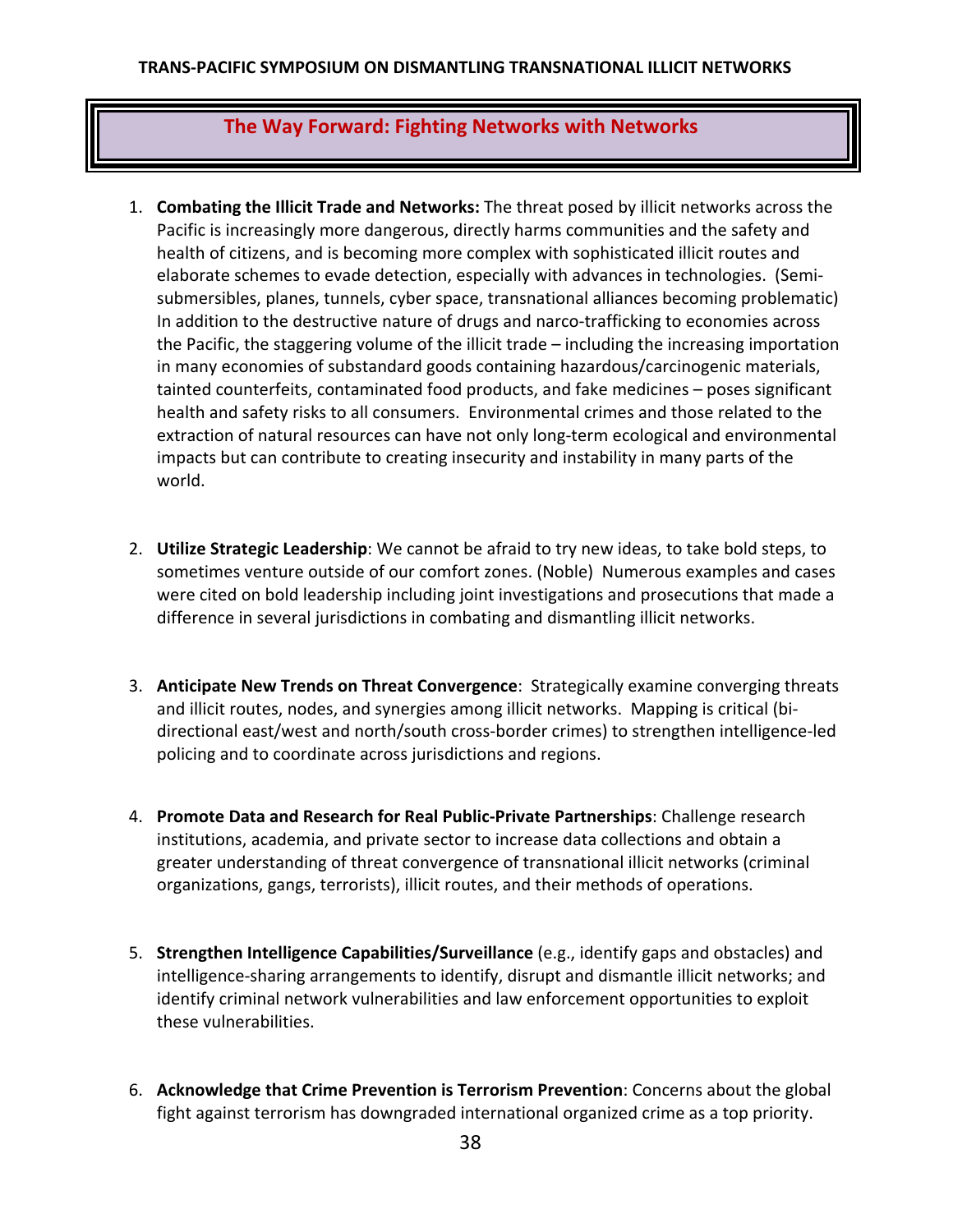Jurisdictions should NOT desegregate the battle against transnational crime from terrorism. Many of the same anti‐crime approaches and tools are key for combating terrorist cells and networks. To make progress on terrorism and other illicit threats, we must dismantle the illicit architecture that not only enables the financing of terror, facilitation of international terrorist travel and other criminal enterprises, but allows organized criminal groups to thrive an evade law enforcement. Anticorruption, counterterrorist financing, anti‐money laundering, border security, and other law enforcement tools can help expose illicit networks and identify their support networks. Anti-crime efforts can help us make inroads against the illicit trade, illicit nodes and terrorist cells, including enhancing intelligence collection that helps in the dismantlement of both criminal and terrorist networks.

- 7. **Leverage Transnational Crime Units (TCUs) and other Force Multipliers**: Leverage Pacific Transnational Crime Network, Joint interagency and regional task forces, TCUs and IOC‐2; exploit weak points and vulnerabilities of illicit networks and use actionable intelligence; and develop innovative law enforcement and security approaches, non‐criminal sanctions, techniques, and synaptic responses.
- 8. **Internationalize the Fight Against Transnational Illicit Threats and Promote Inter‐ regional Approaches:** Many participants noted how international cooperation made a difference to combat cartels, organized criminal groups, and terrorist organizations. Strengthen engagement, synergies, and international cooperation with key multilateral and regional organizations including APEC, ASEAN, OAS, INTERPOL, United Nations, APG/FATF; promote and ensure implementation of the UNTOC and UNCAC, and other multilateral and regional mechanisms to combat transnational crime and promote mutual legal assistance, asset recovery, and extradition; and promote more trans‐Pacific and trans‐Atlantic partnerships (fight networks with networks).
- 9. **Promote and Implement Public‐Private Partnerships**: Mobilize the private and commercial sectors and develop effective PPPs including with the business community, media, academia and community watchdog/non‐governmental organizations; and promote best practices on partnerships with private sector.
- 10. **Follow the Money**: Combat money‐laundering and deny criminals access to financial institutions; strengthen international cooperation to seize assets; make illicit finance and financial crime a priority (e.g., e-currency, digital funds, mobile payments technologies); and target financial providers, casinos and nerve units that facilitate organized crime.
- 11. **Combat Corruption and Deny Safe Havens**: Enforce anticorruption laws, professionalize law enforcement bodies to combat corruption internally (institutionally) and externally